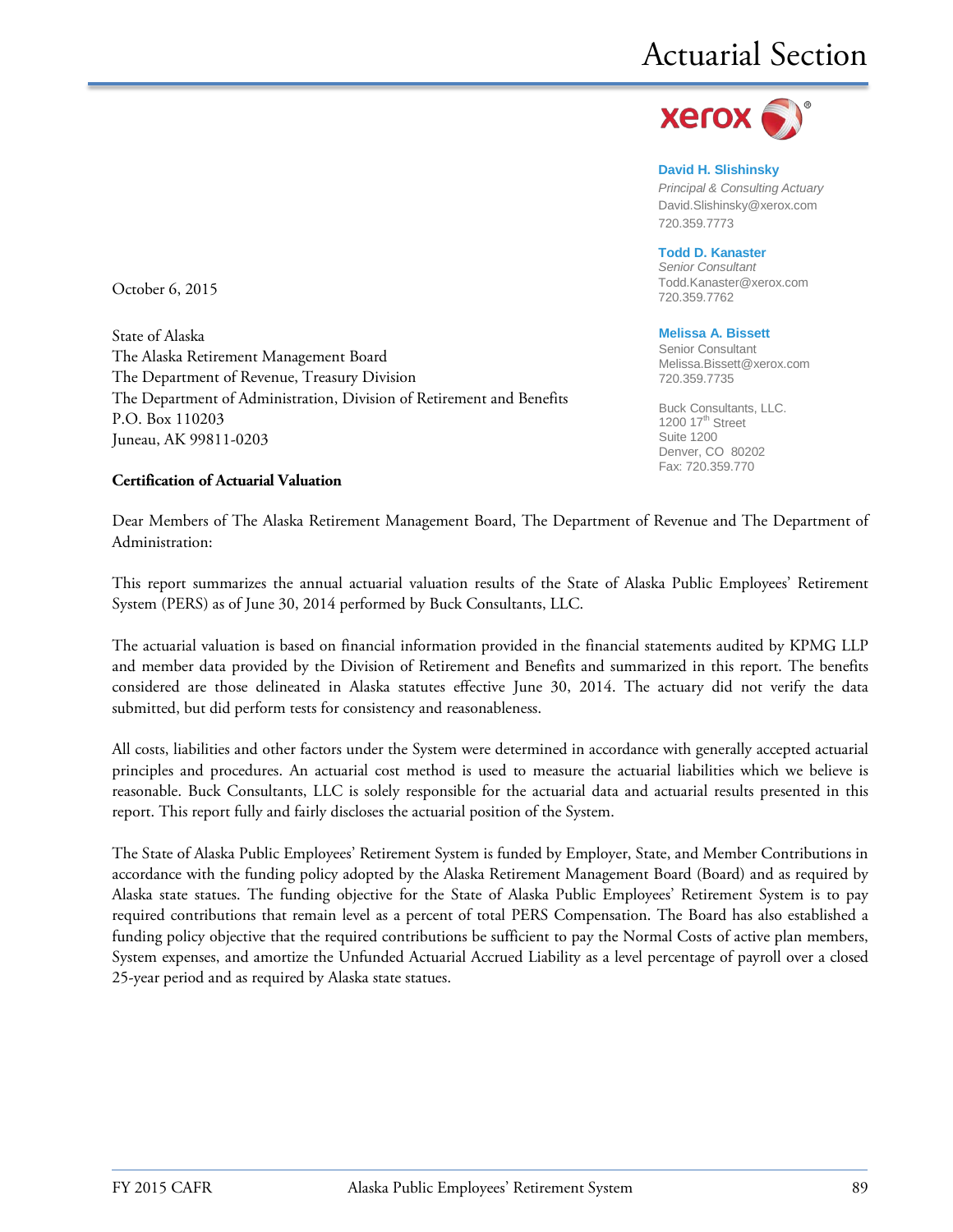### Actuarial Section

In accordance with Senate Bill 119, signed into law May 28, 2014, and HB 385, signed into law June 23, 2014, the following changes are effective for this June 30, 2014 actuarial valuation:

- The amortization method used for funding changed from the level dollar amount method to the level percentage of payroll method, and the amortization period was re-initialized to a closed 25-year period as of June 30, 2014.
- The additional state contribution for fiscal year ending June 30, 2015 is exactly \$1,000,000,000.
- The two-year rate setting time lag is intended to be eliminated. The two-year lag in the setting of contribution rates is replaced by a two-year roll forward of liabilities and projected normal costs and a one-year roll forward of June 30, 2015 assets.
- The Actuarial Value of Assets is reset to the Fair Value of Assets as of June 30, 2014. The five-year smoothing method with grow-in will be implemented over the next five years.
- The 20% corridor over/under the Fair Value of Assets is eliminated in the calculation of the Actuarial Value of Assets.

The compensation used to determine required contributions is the total compensation of all active members in PERS, including those hired after July 1, 2006 who are members of the Defined Contribution Retirement (DCR) Plan. This objective is currently being met and is projected to continue to be met.

In our opinion, the actuarial assumptions used are reasonable, taking into account the experience of the System and reasonable long-term expectations, and represent our best estimate of the anticipated long-term experience under the System. The actuary performs an analysis of System experience periodically and recommends changes if, in the opinion of the actuary, assumption changes are needed to more accurately reflect expected future experience. The last full experience analysis was performed in 2014 covering experience for the period July 1, 2009 to June 30, 2013. Changes in actuarial assumptions were recommended by the actuary as a result of the 2014 experience analysis and adopted by the Board. A review of the healthcare assumptions was performed for this actuarial valuation and changes were made to the healthcare cost trend rates and the per capita claim cost rates effective June 30, 2014 to better reflect expected future healthcare experience. A summary of the actuarial assumptions and methods used in this actuarial valuation are shown in Section 6.

The assumptions and methods used to calculate the Actuarially Determined Contribution (ADC) of the Employers to the State of Alaska Public Employees' Retirement System as outlined in this report and all supporting schedules meet the parameters and requirements for disclosure of Governmental Accounting Standards Board (GASB) Statements No. 67, Financial Reporting for Defined Benefit Pension Plans and Note Disclosures for Defined Contribution Plans, and No. 43, Financial Reporting for Postemployment Benefit Plans Other Than Pension Plans. Based on member data and asset information provided by the Division of Retirement and Benefits, we have prepared the trend data schedule under GASB No. 43 that is included in the Financial Section of the CAFR. We have also prepared the member data tables shown in Section 5 of this report for the Statistical Section of the CAFR, and the summary of actuarial assumptions, solvency test, and analysis of financial experience for the Actuarial Section of the CAFR.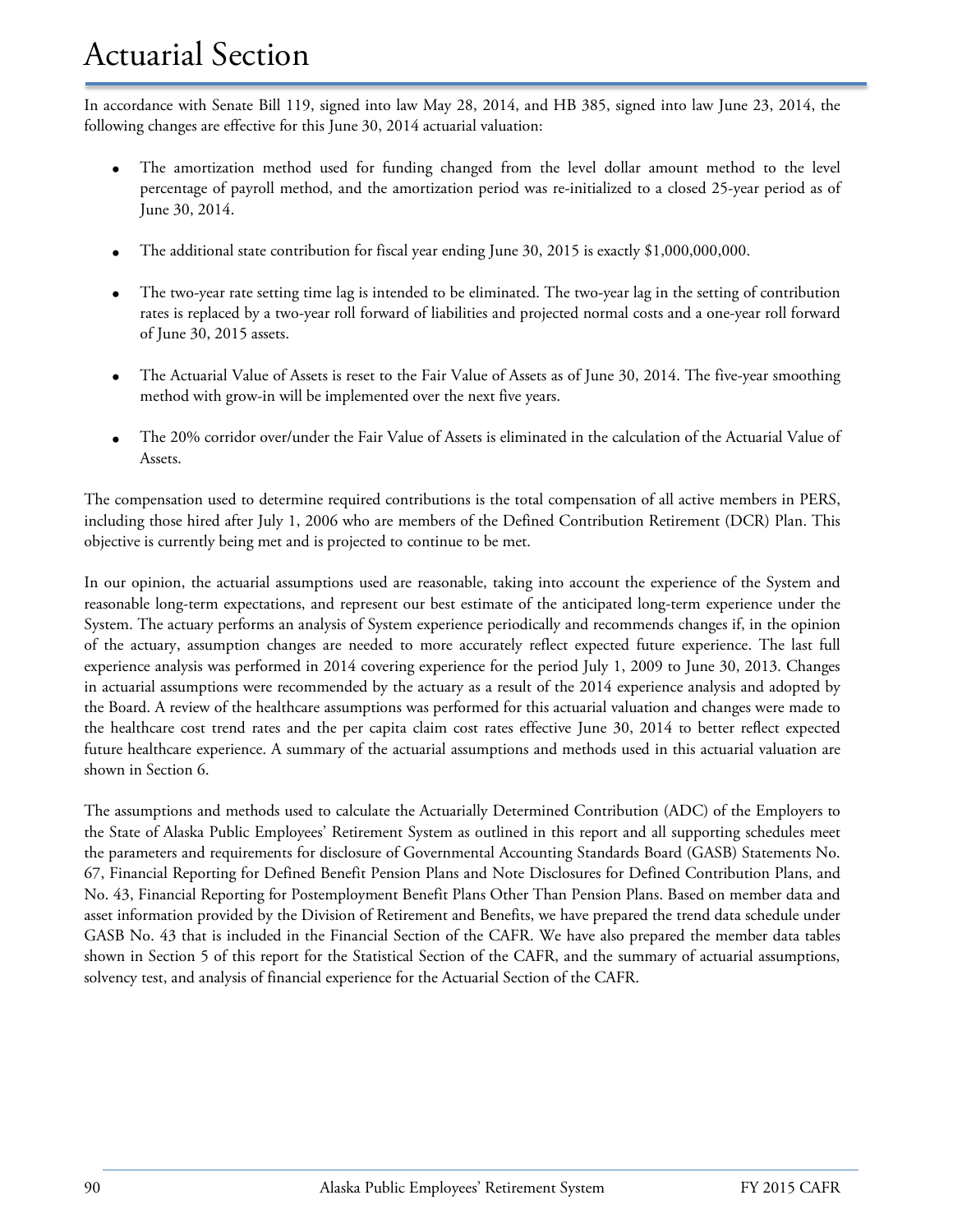Actuarial Section

Both of the undersigned are Associates of the Society of Actuaries and Members of the American Academy of Actuaries and meet the Qualification Standards of the American Academy of Actuaries to render the actuarial opinions contained in this report. This report has been prepared in accordance with all Applicable Actuarial Standards of Practice. We are available to answer any questions on the material contained in the report, or to provide explanations or further details as may be appropriate.

Respectfully submitted,

David H. Alscheristey

David H. Slishinsky, ASA, MAAA, FCA Todd D. Kanaster, ASA, MAAA, FCA Principal, Consulting Actuary Senior Consultant

The undersigned actuary is responsible for all assumptions related to the average annual per capita health claims cost and the health care cost trend rates, and hereby affirms her qualification to render opinions in such matters, in accordance with the qualification standards of the American Academy of Actuaries.

Kelisse A. Bisatt

Melissa A. Bissett, FSA, MAAA Senior Consultant, Health & Productivity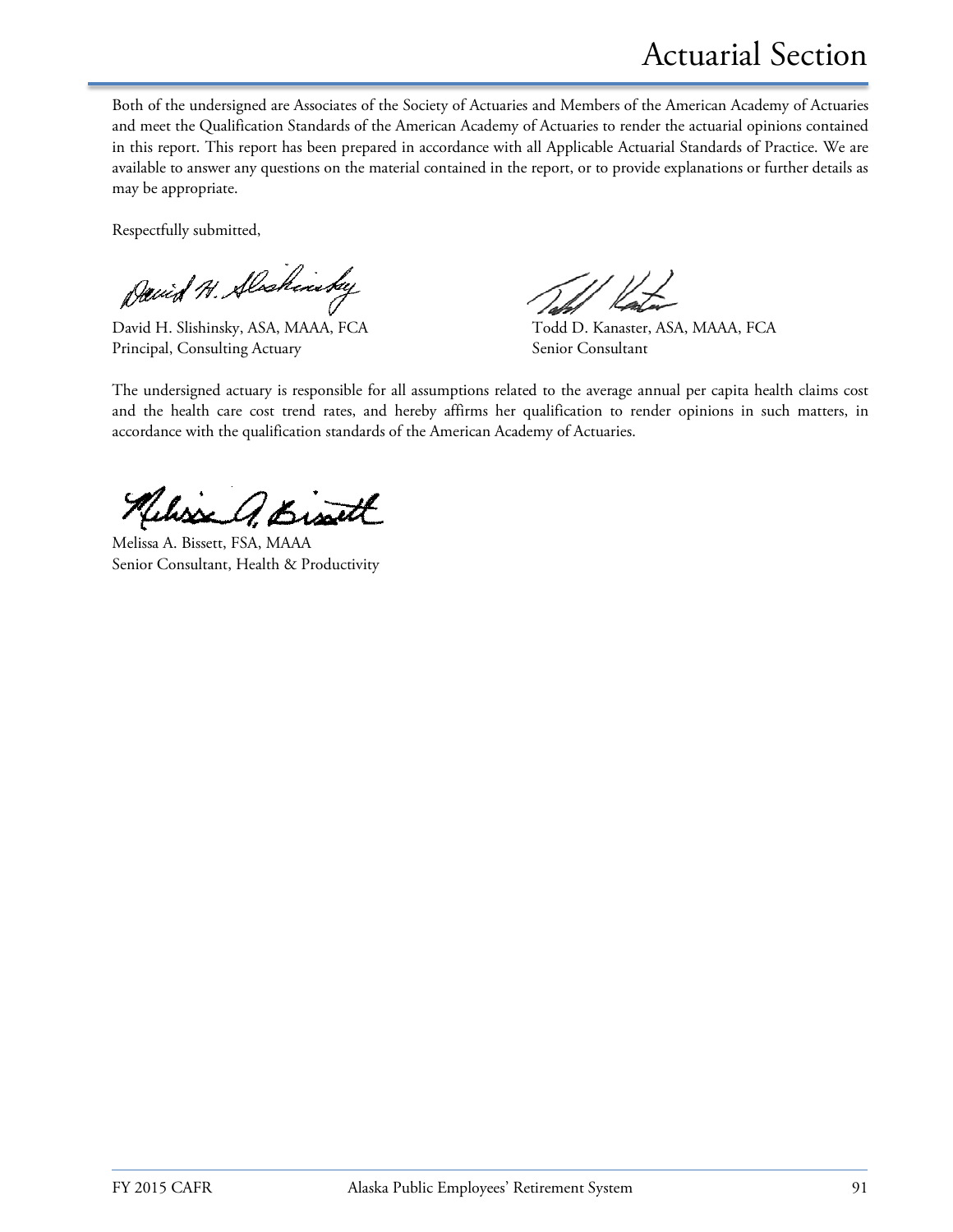The funding method used in this valuation was adopted by the Board in October 2006. The asset smoothing method used to determine valuation assets was changed effective June 30, 2014.

Benefits valued are those delineated in Alaska State statutes as of the valuation date. Changes in State statutes effective after the valuation date are not taken into consideration in setting the assumptions and methods.

#### **A. Actuarial Method –** Entry Age Actuarial Cost

Liabilities and contributions shown in the report are computed using the Entry Age Actuarial Cost method of funding. Any funding surpluses or unfunded accrued liability is amortized over 25 years as a level percentage of payroll amount. State statutes allow the contribution rate to be determined on payroll for all members, defined benefit and defined contribution member payroll combined.

Projected pension and postemployment healthcare benefits were determined for all active members. Cost factors designed to produce annual costs as a constant percentage of each member's expected compensation in each year for pension benefits (constant dollar amount for healthcare benefits) from the assumed entry age to the assumed retirement age were applied to the projected benefits to determine the normal cost (the portion of the total cost of the plan allocated to the current year under the method). The normal cost is determined by summing intermediate results for active members and determining an average normal cost rate which is then related to the total payroll of active members. The actuarial accrued liability for active members (the portion of the total cost of the plan allocated to prior years under the method) was determined as the excess of the actuarial present value of projected benefits over the actuarial present value of future normal costs.

The actuarial accrued liability for retired members and their beneficiaries currently receiving benefits, terminated vested members and disabled members not yet receiving benefits was determined as the actuarial present value of the benefits expected to be paid. No future normal costs are payable for these members.

The actuarial accrued liability under this method at any point in time is the theoretical amount of the fund that would have been accumulated had annual contributions equal to the normal cost been made in prior years (it does not represent the liability for benefits accrued to the valuation date). The unfunded actuarial accrued liability is the excess of the actuarial accrued liability over the actuarial value of plan assets measured on the valuation date.

Under this method, experience gains or losses, i.e., decreases or increases in accrued liabilities attributable to deviations in experience from the actuarial assumptions, adjust the unfunded actuarial accrued liability.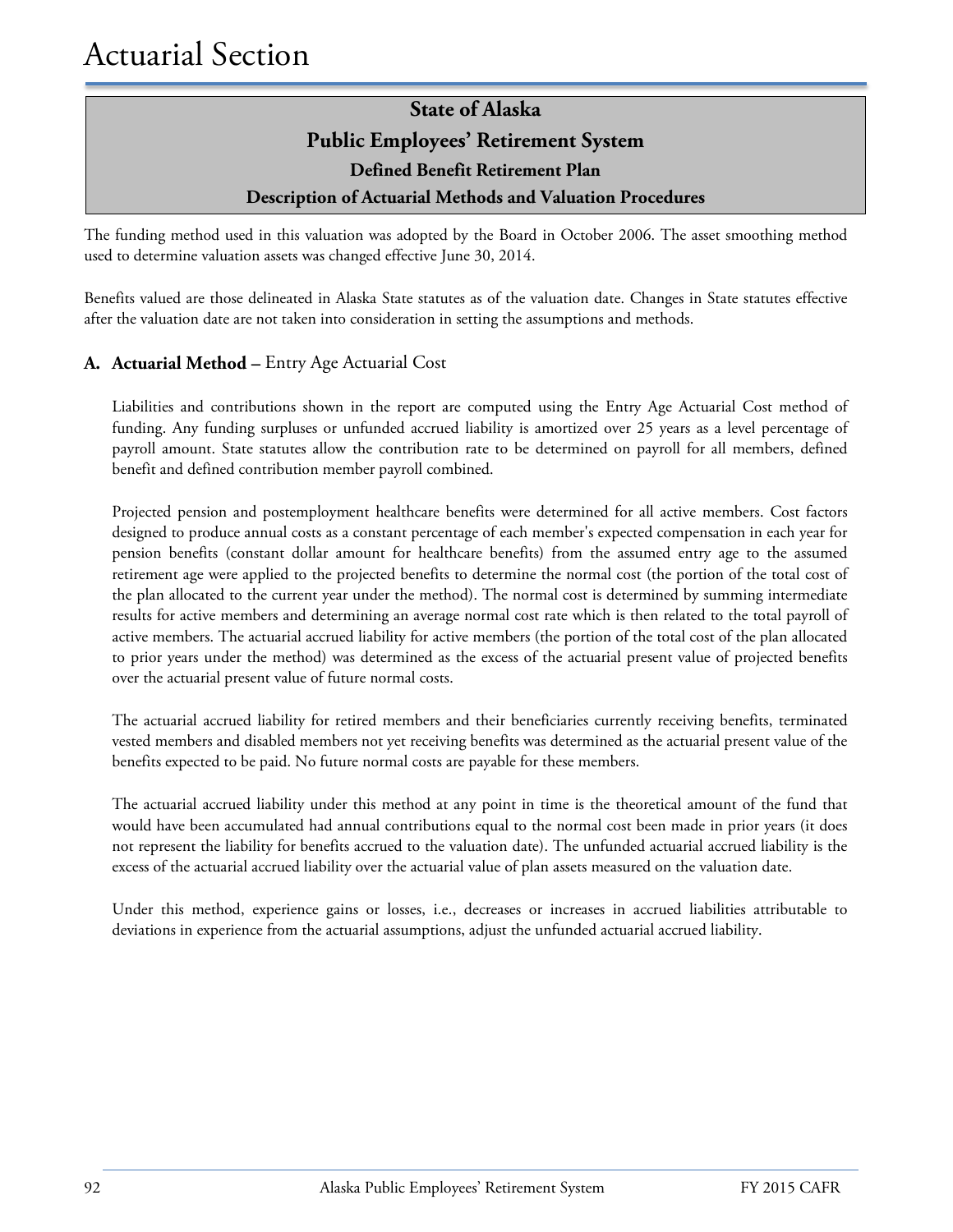#### **B. Valuation of Assets**

The actuarial asset value was reinitialized to equal Fair Value of Assets as of June 30, 2014. Beginning in 2015, the asset value method will recognize 20% of the gain or loss each year, for a period of up to 5 years. All assets are valued at fair value. Assets are accounted for on an accrued basis and are taken directly from financial statements audited by KPMG LLP.

#### **C. Changes in Methods since the Prior Valuation**

In accordance with Senate Bill 119, signed into law May 28, 2014, and HB 385, signed into law June 23, 2014, the following changes are effective for this June 30, 2014 actuarial valuation:

- The amortization method used for funding changed from the level dollar amount method to the level percentage of payroll method, and the amortization period was re-initialized to a closed 25-year period as of June 30, 2014.
- The additional state contribution for fiscal year ending June 30, 2015 is exactly \$1,000,000,000.
- The two-year rate setting time lag is intended to be eliminated. The two-year lag in the setting of contribution rates is replaced by a two-year roll forward of liabilities and projected normal costs and a oneyear roll forward of June 30, 2015 assets.
- The Actuarial Value of Assets is reset to the Fair Value of Assets as of June 30, 2014. The five-year smoothing method with grow-in will be implemented over the next five years.
- The 20% corridor over/under the Fair Value of Assets is eliminated in the calculation of the Actuarial Value of Assets.

#### **D. Valuation of Medical Benefits**

This section outlines the detailed methodology used to develop the initial per capita claims cost rates for the State of Alaska Public Employees' Retirement System postemployment healthcare plan. Note that methodology reflects the results of our annual experience rate update for the period July 1, 2014 to June 30, 2015.

Base claims cost rates are incurred healthcare costs expressed as a rate per member per year. Ideally, claims cost rates should be derived for each significant component of cost that can be expected to require differing projection assumptions or methods, i.e., medical claims, prescription drug claims, administrative costs, etc. Separate analysis is limited by the availability and credibility of cost and enrollment data for each component of cost. This valuation reflects non-prescription claims separated by Medicare status, including eligibility for free Part A coverage. Prescription costs are analyzed separately as in prior valuations. Administrative costs are assumed in the final per capita claims cost rates used for valuation purposes, as described below. Analysis to date on Medicare Part A coverage is limited since Part A claim data is not available by individual, nor is this status incorporated into historical claim data.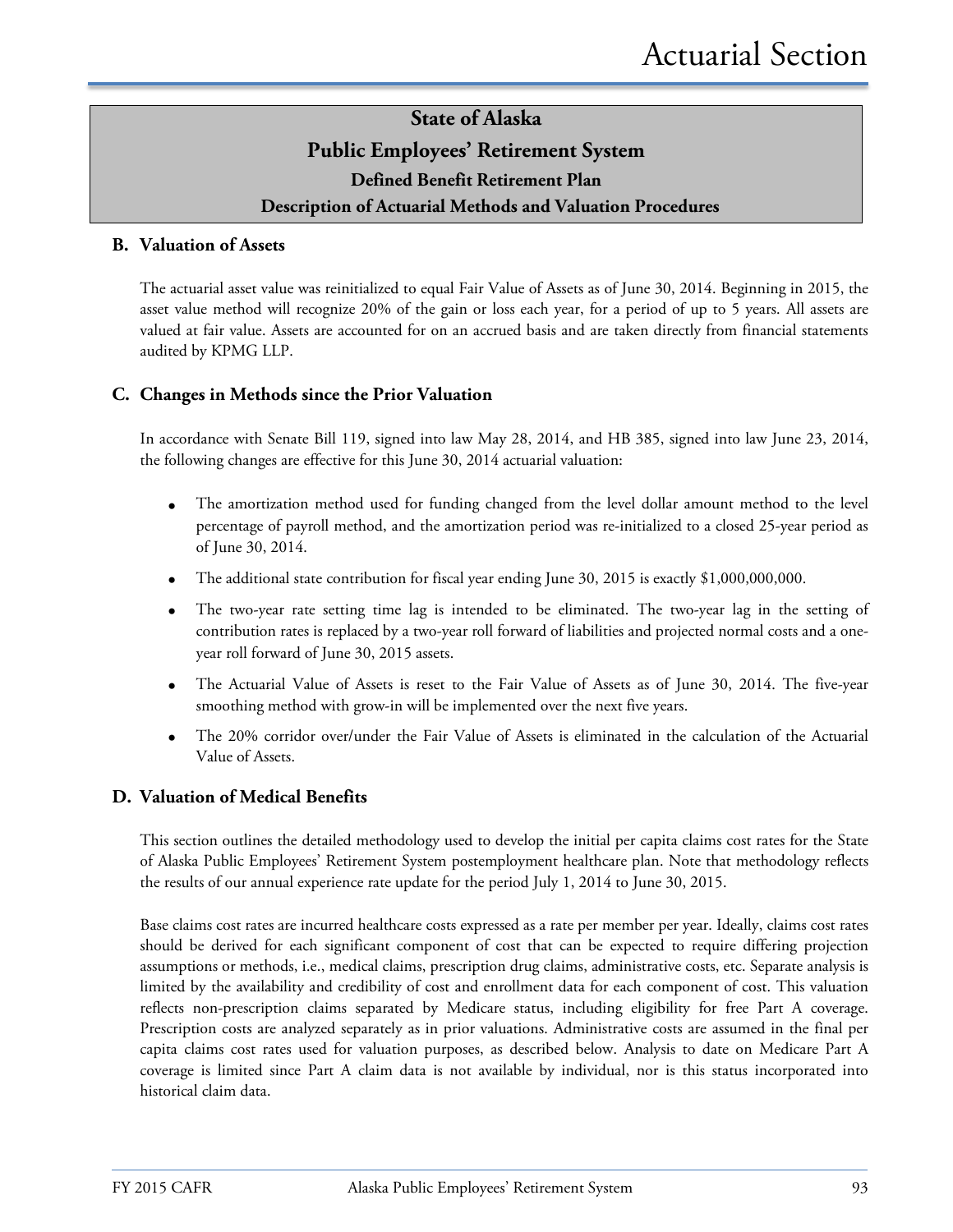We analyzed HealthSmart management level reporting for fiscal 2011 through 2014 and derived recommended base claims cost rates as described in the following steps:

- 1. Based on analysis described in our Experience Study, dental, vision and audio claims (DVA) are excluded from data analyzed for this valuation.
- 2. Available historic management level reporting from HealthSmart does not show claims or enrollment separately for Medicare and non-Medicare plan participants, but does include overall statistics as to the percentage of claims and enrollment attributable to both groups. Historical claim level reporting and estimated impacts of Medicare coordination and plan design were used to augment cost data by Medicare status. Aetna does provide separate experience by Medicare status and will be incorporated into per capita rate development as credible experience emerges.
- 3. Alaska retirees who do not have 40 quarters of Medicare-covered compensation do not qualify for Medicare Part A coverage free of charge. This is a relatively small and closed group. Medicare was applied to State employment for all employees hired after March 31, 1986. For these "no-Part A" individuals, the State is the primary payer for hospital bills and other Part A services. Thus, claims costs are higher for the no-Part A group. To date, claim experience is not available separately for participants with both Medicare Parts A and B and those with Part B only. Therefore, higher no-Part A claims are spread across the entire retired population and have been applied to future claims of current active employees projected to retire in the future. To the extent that no-Part A claims can be isolated and applied strictly to the appropriate closed group, actuarial accrued liability will be more accurate and will be lower. The smaller the no-Part A population, the more accrued liabilities will decrease.

Based on census data received from Aetna, 0.33% of the current retiree (including dependents) population was identified as having coverage only under Medicare Part B. For future retirees, we assume their Part A eligible status based on a combination of date of hire and/or re-hire, date of birth, tier, etc.

All claims cost rates developed from management level reporting have been compared to similar rates developed from claim level data.

4. The steps above result in separate incurred claims cost rates for medical and prescription benefits for non-Medicare, Medicare Part B only and Medicare Part A&B members for the past four fiscal years. Medical claims cost rates reflect differing average ages and levels of Medicare coordination for each group. Prescription claims cost rates reflect differing average ages. We deemed incurred claim data from HealthSmart management reports to be complete for fiscal 2011, 2012 and 2013. Fiscal 2014 medical claim data was completed using a factor of 0.81; fiscal 2014 prescription claim data was completed using a factor of 0.92 – these factors were derived from historic completion patterns for AlaskaCare retiree claims. Incurred claim cost rates are projected forward to the valuation year using a blend of Alaska plan-specific trend and national trend rates over the same period, with Alaska experience receiving 75% weight, national trend 25%. These weighted trend factors for this purpose for the current valuation are as follows: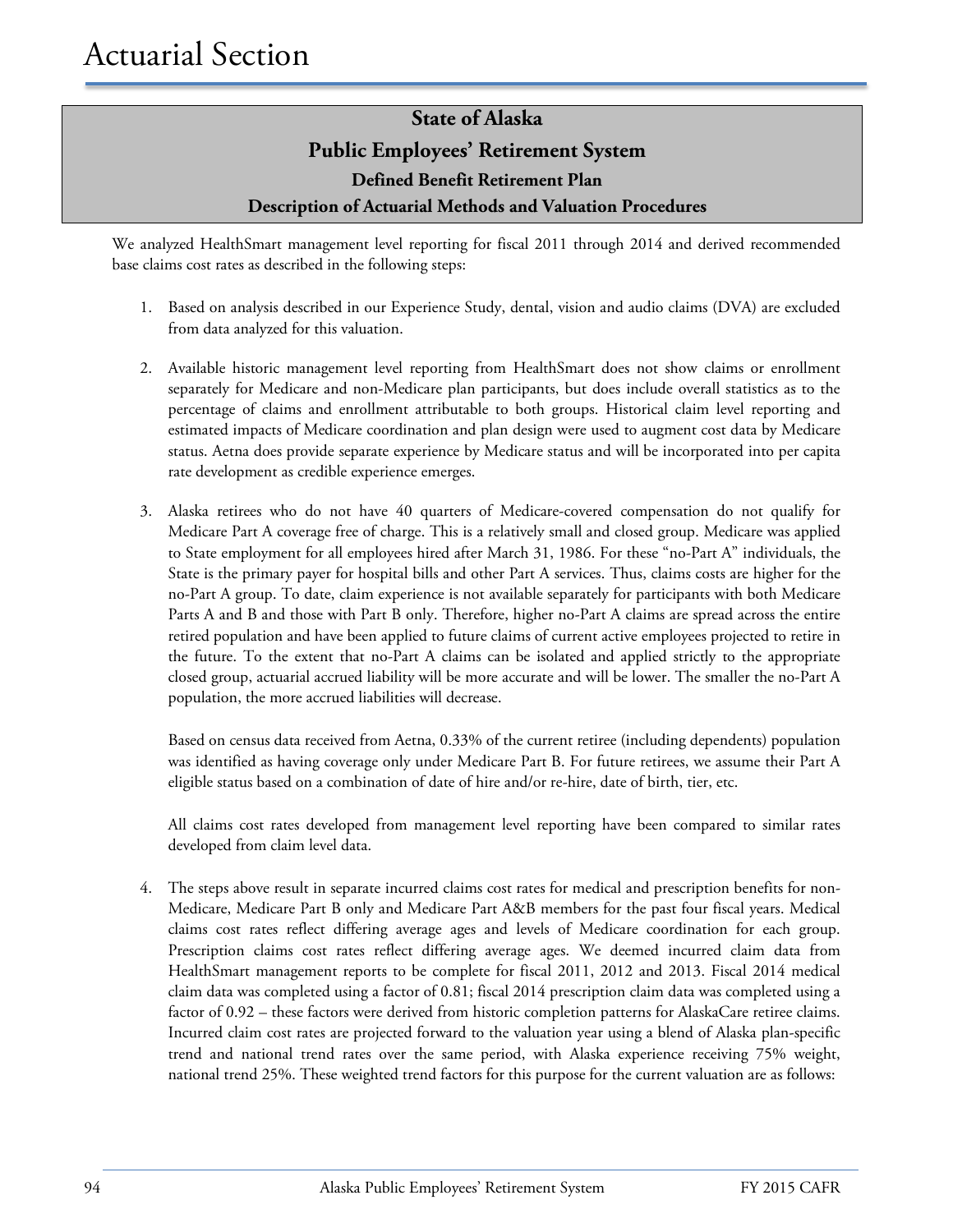|                          | Weighted Trend from Experience Period to |              |                          |
|--------------------------|------------------------------------------|--------------|--------------------------|
|                          | Valuation Year                           |              |                          |
| <b>Experience Period</b> | Medical                                  | Prescription | <b>Weighting Factors</b> |
| FY 2010 to FY 2011       | 8.1%                                     | 4.5%         | 10.0%                    |
| FY 2011 to FY 2012       | 8.3%                                     | 5.1%         | 20.0%                    |
| FY 2012 to FY 2013       | 8.9%                                     | 7.1%         | 40.0%                    |
| FY 2013 to FY 2014       | 7.7%                                     | 6.5%         | 30.0%                    |

# Alaska-Specific and National Average

- 5. For per capital claim cost development, medical claims were trended on a composite basis for pre-Medicare vs. Medicare due to limited reporting as noted in #2 above. Trend assumptions used for rate development are assessed annually and as additional/improved reporting becomes available, we will incorporate into rate development as appropriate.
- 6. Healthcare Reform legislation passed on March 23, 2010 included several provisions with potential implications for the State of Alaska Retiree Health Plan liability. Buck evaluated the impact of the following provisions; however, none of the impacts other than noted fees have been included in the valuation results.

Because the State plan is retiree-only, and was in effect at the time the legislation was enacted, not all provisions are required. Unlimited lifetime benefits and dependent coverage to age 26 are two of these provisions. We reviewed the impact of including these provisions, but there was no decision made to adopt them, and no requirement to do so.

The Plan will be subject to the high cost plan excise tax (Cadillac tax). Based upon guidance available at the time of disclosure, Buck estimated the impact to be immaterial to the accrued liability based on a blend of pre-Medicare and Medicare retirees and the projected impact to future healthcare cost trends due to the estimated tax.

Patient-centered outcomes research fees are included in the admin fees.

We have not identified any other specific provisions of healthcare reform that would be expected to have a significant impact on the measured obligation. As additional guidance on the legislation is issued, we will continue to monitor any potential impacts.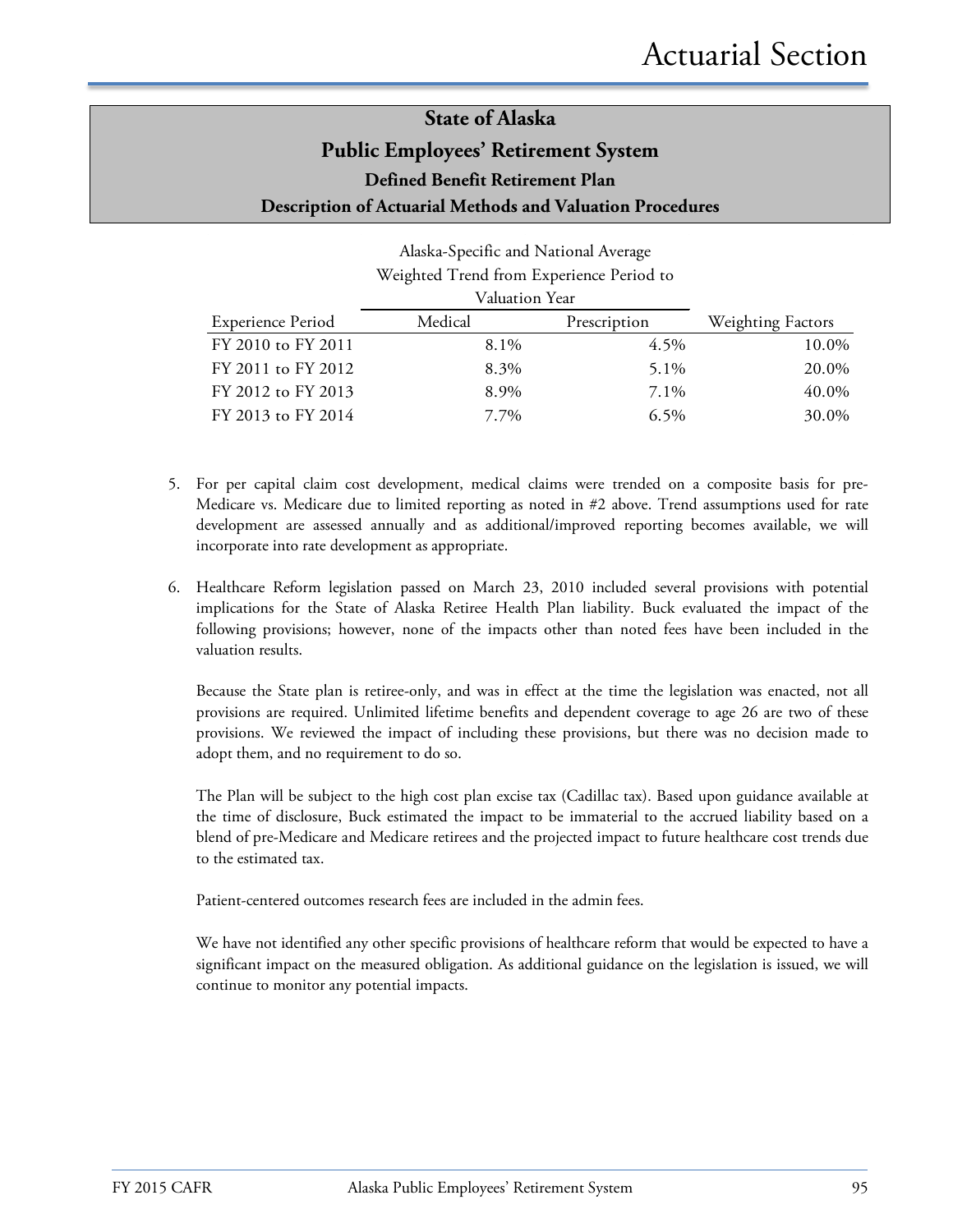#### **June 30, 2014 Valuation – FY 2015 Claims Cost Rates**

|                                                                 | Medical       |              |                        |
|-----------------------------------------------------------------|---------------|--------------|------------------------|
|                                                                 | Pre-Medicare  | Medicare A&B | <b>Medicare B Only</b> |
| <b>Fiscal 2011 Incurred Claims</b>                              | \$232,724,861 | \$55,613,464 | \$849,158              |
| Membership                                                      | 31,362        | 29,997       | 138                    |
| Paid Claims Cost Rate                                           | \$7,421       | \$1,854      | \$6,153                |
| Trend to FY2015                                                 | 1.372         | 1.372        | 1.372                  |
| FY2015 Paid Cost Rate                                           | \$10,182      | \$2,544      | \$8,443                |
| Improvided Provider Contracting Factor                          | 0.970         | 0.993        | 0.993                  |
| FY 2015 Incurred Cost Rate                                      | \$9,876       | \$2,526      | \$8,384                |
| <b>Fiscal 2012 Incurred Claims</b>                              | \$233,755,671 | \$71,481,207 | \$1,587,051            |
| Membership                                                      | 29,500        | 33,631       | 208                    |
| Paid Claims Cost Rate                                           | \$7,924       | \$2,125      | \$7,630                |
| Trend to FY2015                                                 | 1.269         | 1.269        | 1.269                  |
| FY2015 Paid Cost Rate                                           | \$10,058      | \$2,698      | \$9,685                |
| Improvided Provider Contracting Factor                          | 0.970         | 0.970        | 0.970                  |
| FY 2015 Incurred Cost Rate                                      | \$9,757       | \$2,617      | \$9,395                |
| <b>Fiscal 2013 Incurred Claims</b>                              | \$240,038,962 | \$73,485,175 | \$1,901,568            |
| Membership                                                      | 27,037        | 37,913       | 217                    |
| Paid Claims Cost Rate                                           | \$8,878       | \$1,938      | \$8,763                |
| Trend to FY2015                                                 | 1.172         | 1.172        | 1.172                  |
| FY2015 Paid Cost Rate                                           | \$10,407      | \$2,272      | \$10,272               |
| Improvided Provider Contracting Factor                          | 0.970         | 0.970        | 0.970                  |
| FY 2015 Incurred Cost Rate                                      | \$10,094      | \$2,204      | \$9,963                |
| <b>Fiscal 2014 Incurred Claims</b>                              | \$264,308,816 | \$81,160,409 | \$2,901,430            |
| Membership                                                      | 24,486        | 42,311       | 223                    |
| Paid Claims Cost Rate                                           | \$10,794      | \$1,918      | \$13,011               |
| Trend to FY2015                                                 | 1.076         | 1.076        | 1.076                  |
| FY2015 Paid Cost Rate                                           | \$11,613      | \$2,064      | \$13,998               |
| Improvided Provider Contracting Factor                          | 0.985         | 0.985        | 0.985                  |
| FY 2015 Incurred Cost Rate                                      | \$11,439      | \$2,033      | \$13,788               |
| Weighted Average 7/1/2014-6/30/2015 Incurred Claims Cost Rates: |               |              |                        |
| At average age                                                  | \$10,408      | \$2,267      | \$10,839               |
| At age 65                                                       | \$12,362      | \$1,657      | \$7,920                |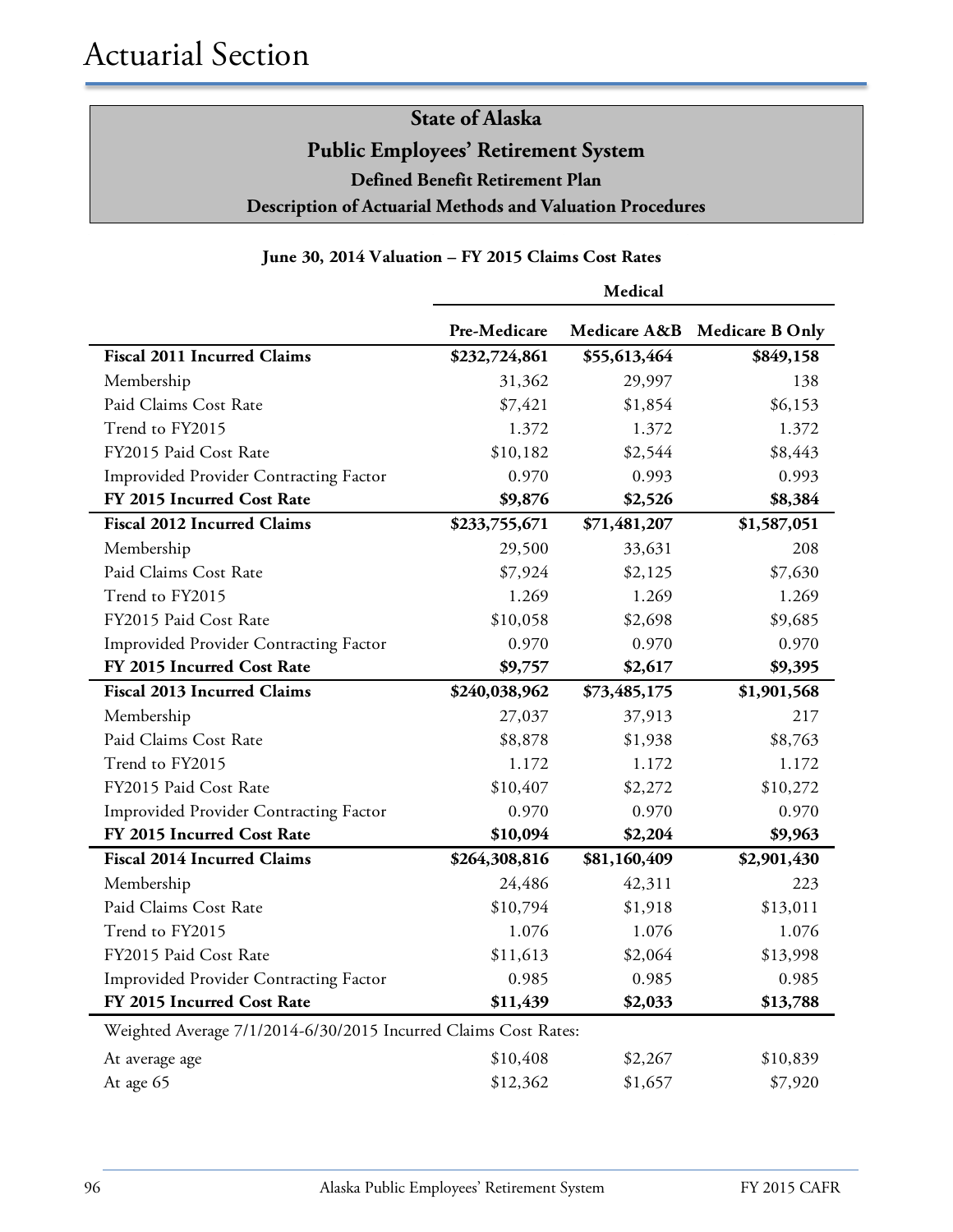#### **June 30, 2014 Valuation – FY 2015 Claims Cost Rates (cont.)**

|                                                                 | <b>Prescription Drugs</b> |               |                 |               |
|-----------------------------------------------------------------|---------------------------|---------------|-----------------|---------------|
|                                                                 | Pre-Medicare              | Medicare A&B  | Medicare B Only | Total         |
| <b>Fiscal 2011 Incurred Claims</b>                              | \$48,405,895              | \$85,637,669  | \$393,968       | \$423,625,015 |
| Membership                                                      | 31,362                    | 29,997        | 138             | 61,497        |
| Paid Claims Cost Rate                                           | \$1,543                   | \$2,855       | \$2,855         | \$6,889       |
| Trend to FY2015                                                 | 1.253                     | 1.253         | 1.253           |               |
| FY2015 Paid Cost Rate                                           | \$1,934                   | \$3,576       | \$3,576         | \$9,191       |
| Improved Provider Contracting Factor                            | 0.967                     | 0.967         | 0.967           |               |
| FY2015 Incurred Cost Rate                                       | \$1,870                   | \$3,458       | \$3,458         | \$8,936       |
| <b>Fiscal 2012 Incurred Claims</b>                              | \$50,508,869              | \$95,412,095  | \$590,097       | \$453,334,990 |
| Membership                                                      | 29,500                    | 33,631        | 208             | 63,339        |
| Paid Claims Cost Rate                                           | \$1,712                   | \$2,837       | \$2,837         | \$7,157       |
| Trend to FY2015                                                 | 1.199                     | 1.199         | 1.199           |               |
| FY2015 Paid Cost Rate                                           | \$2,053                   | \$3,401       | \$3,401         | \$8,922       |
| <b>Improved Provider Contracting Factor</b>                     | 0.967                     | 0.967         | 0.967           |               |
| FY2015 Incurred Cost Rate                                       | \$1,985                   | \$3,289       | \$3,289         | \$8,646       |
| Fiscal 2013 Incurred Claims                                     | \$52,633,265              | \$99,470,696  | \$569,334       | \$468,099,000 |
| Membership                                                      | 27,036                    | 37,913        | 217             | 65,167        |
| Paid Claims Cost Rate                                           | \$1,947                   | \$2,624       | \$2,624         | \$7,183       |
| Trend to FY2015                                                 | 1.140                     | 1.140         | 1.140           |               |
| FY2015 Paid Cost Rate                                           | \$2,220                   | \$2,992       | \$2,992         | \$8,345       |
| <b>Improved Provider Contracting Factor</b>                     | 0.967                     | 0.967         | 0.967           |               |
| FY2015 Incurred Cost Rate                                       | \$2,147                   | \$2,893       | \$2,893         | \$8,087       |
| <b>Fiscal 2014 Incurred Claims</b>                              | \$45,236,118              | \$131,470,349 | \$692,910       | \$525,770,032 |
| Membership                                                      | 24,486                    | 42,311        | 223             | 67,020        |
| Paid Claims Cost Rate                                           | \$1,847                   | \$3,107       | \$3,107         | \$7,845       |
| Trend to FY2015                                                 | 1.065                     | 1.065         | 1.065           |               |
| FY2015 Paid Cost Rate                                           | \$1,967                   | \$3,308       | \$3,308         | \$8,411       |
| Improved Provider Contracting Factor                            | 0.984                     | 0.984         | 0.984           |               |
| FY2015 Incurred Cost Rate                                       | \$1,935                   | \$3,254       | \$3,254         | \$8,280       |
| Weighted Average 7/1/2014-6/30/2015 Incurred Claims Cost Rates: |                           |               |                 |               |
| At average age                                                  | \$2,023                   | \$3,137       | \$3,137         | \$8,342       |
| At age 65                                                       | \$2,624                   | \$2,624       | \$2,624         | \$8,132       |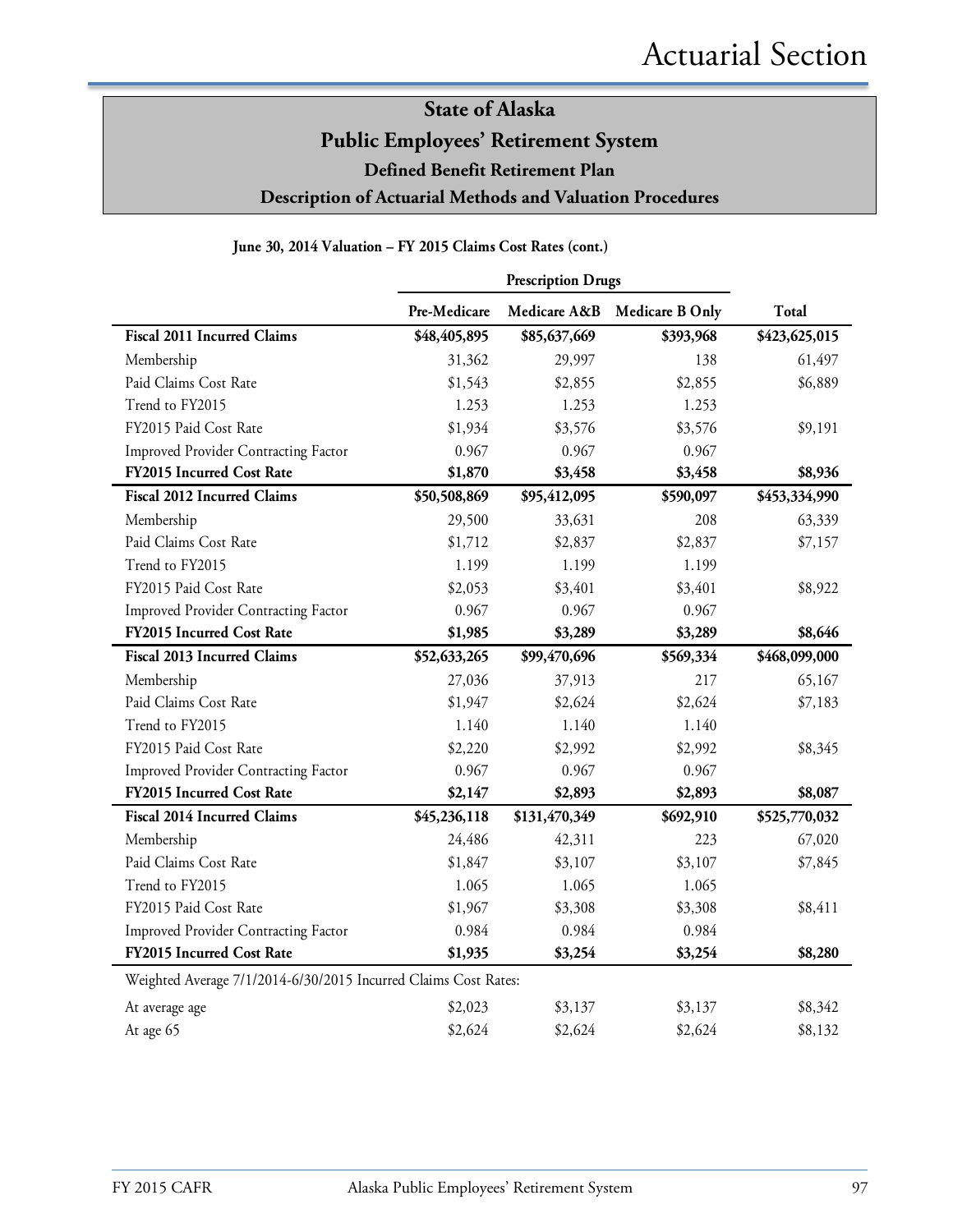Following the development of total projected costs, a distribution of per capita claims cost was developed. This was accomplished by allocating total projected costs to the population census used in the valuation. The allocation was done separately for each of prescription drugs and medical costs for the Medicare eligible and pre-Medicare populations. The allocation weights were developed using participant counts by age and assumed morbidity and aging factors. Results were tested for reasonableness based on historical trend and external benchmarks for costs paid by Medicare.

Below are the results of this analysis:

|     | Medical and | Medical and |              | Medicare            |
|-----|-------------|-------------|--------------|---------------------|
|     | Medicare    | Medicare    | Prescription | <b>Retiree Drug</b> |
| Age | Parts A & B | Part B Only | Drug         | Subsidy             |
| 45  | \$6,846     | \$6,846     | \$1,384      |                     |
| 50  | 7,746       | 7,746       | 1,644        |                     |
| 55  | 8,764       | 8,764       | 1,953        |                     |
| 60  | 10,408      | 10,408      | 2,263        |                     |
| 65  | 1,657       | 7,920       | 2,624        | 507                 |
| 70  | 2,016       | 9,636       | 2,827        | 546                 |
| 75  | 2,394       | 11,442      | 3,015        | 583                 |
| 80  | 2,579       | 12,326      | 3,091        | 597                 |

#### **Distribution of Per Capita Claims Cost by Age for the Period July 1, 2014 through June 30, 2015**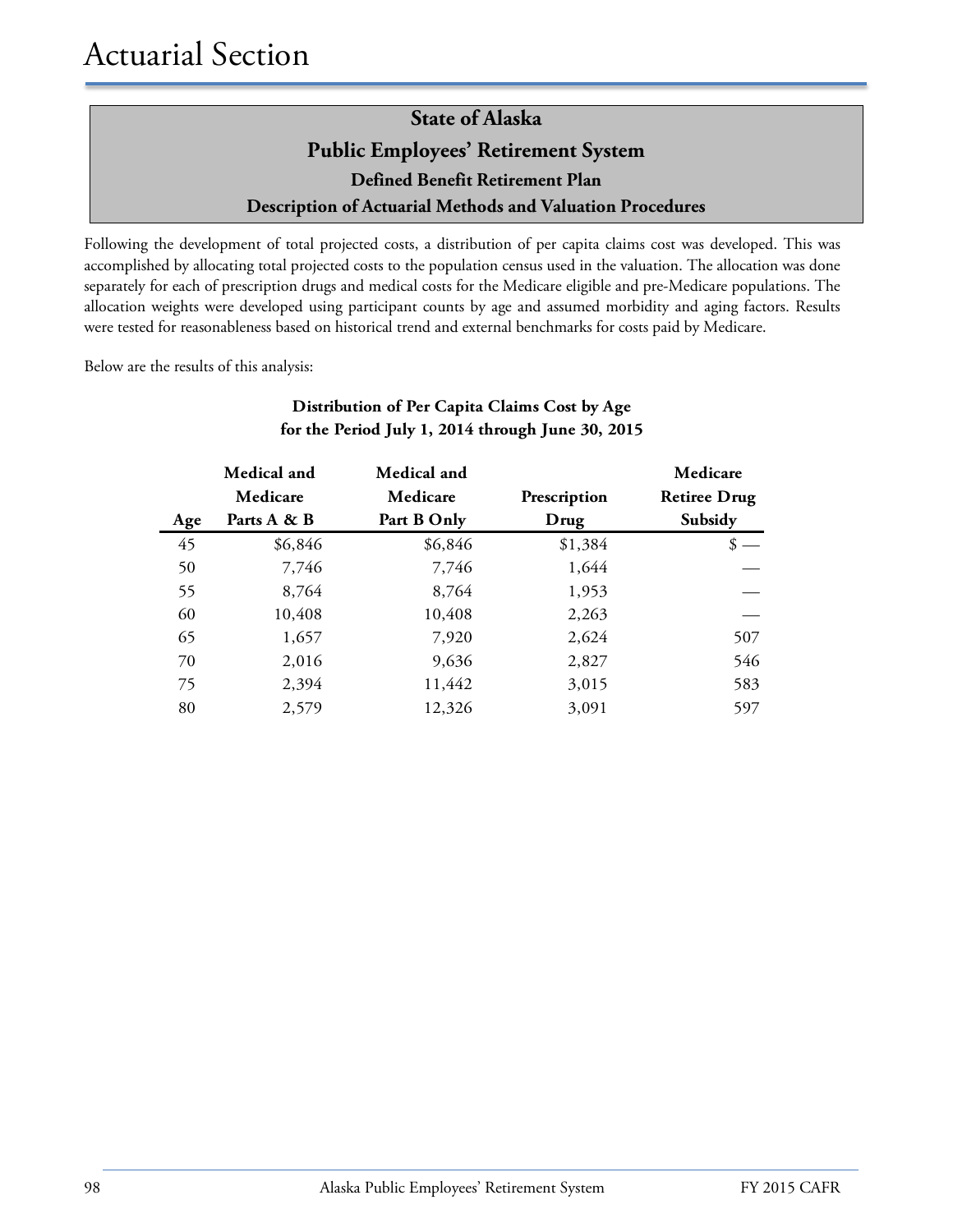#### **Summary of Actuarial Assumptions and Changes in Assumptions**

The demographic and economic assumptions used in the June 30, 2014 valuation are described below. Unless noted otherwise, these assumptions were adopted by the Board in December 2014. These assumptions were the result of an experience study performed as of June 30, 2013.

| 1. | Investment Return / Discount Rate | 8.00% per year (geometric), compounded annually, net of expenses.                                                                                                                                                                                                                     |
|----|-----------------------------------|---------------------------------------------------------------------------------------------------------------------------------------------------------------------------------------------------------------------------------------------------------------------------------------|
| 2. | Salary Scale                      | Inflation $-3.12\%$ per year. Productivity $-0.50\%$ per year. See Table 1<br>for salary scale rates.                                                                                                                                                                                 |
| 3. | Payroll Growth                    | 3.62% per year. (Inflation + Productivity).                                                                                                                                                                                                                                           |
| 4. | Total Inflation                   | Total inflation as measured by the Consumer Price Index for urban and<br>clerical workers for Anchorage is assumed to increase 3.12% annually.                                                                                                                                        |
| 5. | Mortality (Pre-termination)*      | Based upon the 2010-2013 actual mortality experience (see Table 2) 60%<br>of male rates and 65% of female rates of post-termination mortality rates.                                                                                                                                  |
|    |                                   | Deaths are assumed to be occupational 70% of the time for Peace<br>Officer/Firefighter, 50% of the time for Others.                                                                                                                                                                   |
| 6. | Mortality (Post-termination)*     | 96% of all rates of the RP-2000 table, 2000 Base Year projected to 2018<br>using Projection Scale BB.                                                                                                                                                                                 |
| 7. | <b>Total Turnover</b>             | Based upon the 2010-2013 actual withdrawal experience. (See Table 5).                                                                                                                                                                                                                 |
| 8. | Disability                        | Incidence rates based upon the 2010-2013 actual experience, in<br>accordance with Table 6.                                                                                                                                                                                            |
|    |                                   | Post-disability mortality in accordance with the RP-2000 Disabled<br>Retiree Mortality Table, 2000 Base Year projected to 2018 with<br>Projection Scale BB. Disabilities are assumed to be occupational 70% of<br>the time for Peace Officer/Firefighter, 50% of the time for Others. |
| 9. | Retirement                        | Retirement rates based upon the 2010-2013 actual experience in<br>accordance with Table 7 and 8.<br>Deferred vested members are assumed to retire at their earliest unreduced<br>retirement date for Others.                                                                          |
|    |                                   | For Peace Officer/Firefighter, Tier 1 deferred vested members are<br>assumed to retire at age 55 and Tier 2 and 3 deferred vested members are<br>assumed to retire at age 60.                                                                                                         |

\*The mortality assumptions include an allowance for expected future mortality improvement. The mortality table used was set in 2014 with an Actual Deaths to Expected Deaths ratio of 109%.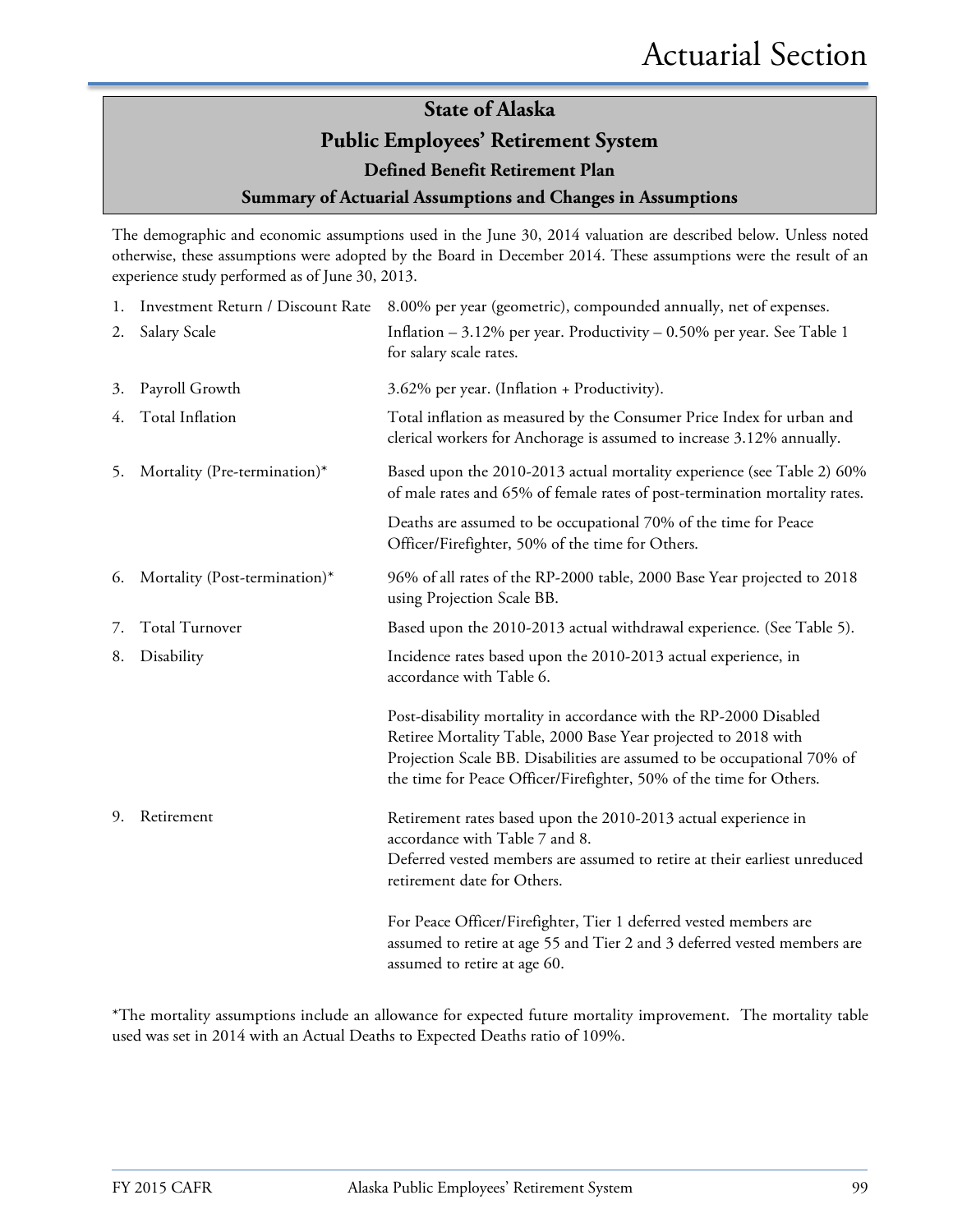**Summary of Actuarial Assumptions and Changes in Assumptions**

| 10. Marriage and Age Difference           | Wives are assumed to be three years younger than husbands. For Others,<br>75% of male members and 70% of female members are assumed to be<br>married. For Peace Officer/Firefighters, 85% of male members and 60%<br>female members are assumed to be married. |                                        |                                |  |  |
|-------------------------------------------|----------------------------------------------------------------------------------------------------------------------------------------------------------------------------------------------------------------------------------------------------------------|----------------------------------------|--------------------------------|--|--|
| 11. Dependent Children                    | Benefits to dependent children have been valued assuming members who are<br>married and between the ages of 25 and 45 have two dependent children.                                                                                                             |                                        |                                |  |  |
| 12. Contribution Refunds                  | For Others, 10% of terminating members with vested benefits are assumed<br>to have their contributions refunded.                                                                                                                                               |                                        |                                |  |  |
|                                           | For Peace Officers/Firefighters, 15% of terminating members with vested<br>benefits are assumed to have their contributions refunded 100% of those<br>with non-vested benefits are assumed to have their contributions refunded.                               |                                        |                                |  |  |
| 13. COLA                                  | Of those benefit recipients who are eligible for the COLA, 70% of Others<br>and 65% Peace Officers/Firefighters are assumed to remain in Alaska and<br>receive the COLA.                                                                                       |                                        |                                |  |  |
| 14. Post-Retirement Pension<br>Adjustment | 50% and 75% of assumed inflation, or 1.56% and 2.34% respectively, is<br>valued for the annual automatic Post-Retirement Pension Adjustment (PRPA)<br>as specified in the statute.                                                                             |                                        |                                |  |  |
| 15. Expenses                              | All pension related expenses are net of the investment return assumption.                                                                                                                                                                                      |                                        |                                |  |  |
| 16. Part-Time Status                      | Part-time employees are assumed to earn 1.00 years of credited service per year<br>for Peace Officer/Firefighter and 0.65 years for credited service per year for<br>Other members.                                                                            |                                        |                                |  |  |
| 17. Final Average Earnings                | Final Average Earnings is provided on the data for active members. This<br>amount is used as a minimum in the calculation of the average earnings in the<br>future.                                                                                            |                                        |                                |  |  |
| 18. Per Capita Claims Cost                | Sample claims cost rates adjusted to age 65 for FY15 medical and<br>prescription are shown below:                                                                                                                                                              |                                        |                                |  |  |
|                                           |                                                                                                                                                                                                                                                                | Medical                                | Prescription<br>drugs          |  |  |
|                                           | \$<br>Pre-Medicare<br>Medicare Parts A & B<br>Medicare Part B Only<br>Medicare Part D                                                                                                                                                                          | 12,362<br>-\$<br>1,657<br>7,920<br>N/A | 2,624<br>2,624<br>2,624<br>507 |  |  |
| 19. Third Party Administrator             | \$193.98 per person per year; assumed trend rate of 5% per year.                                                                                                                                                                                               |                                        |                                |  |  |

\$193.98 per person per year; assumed trend rate of 5% per year.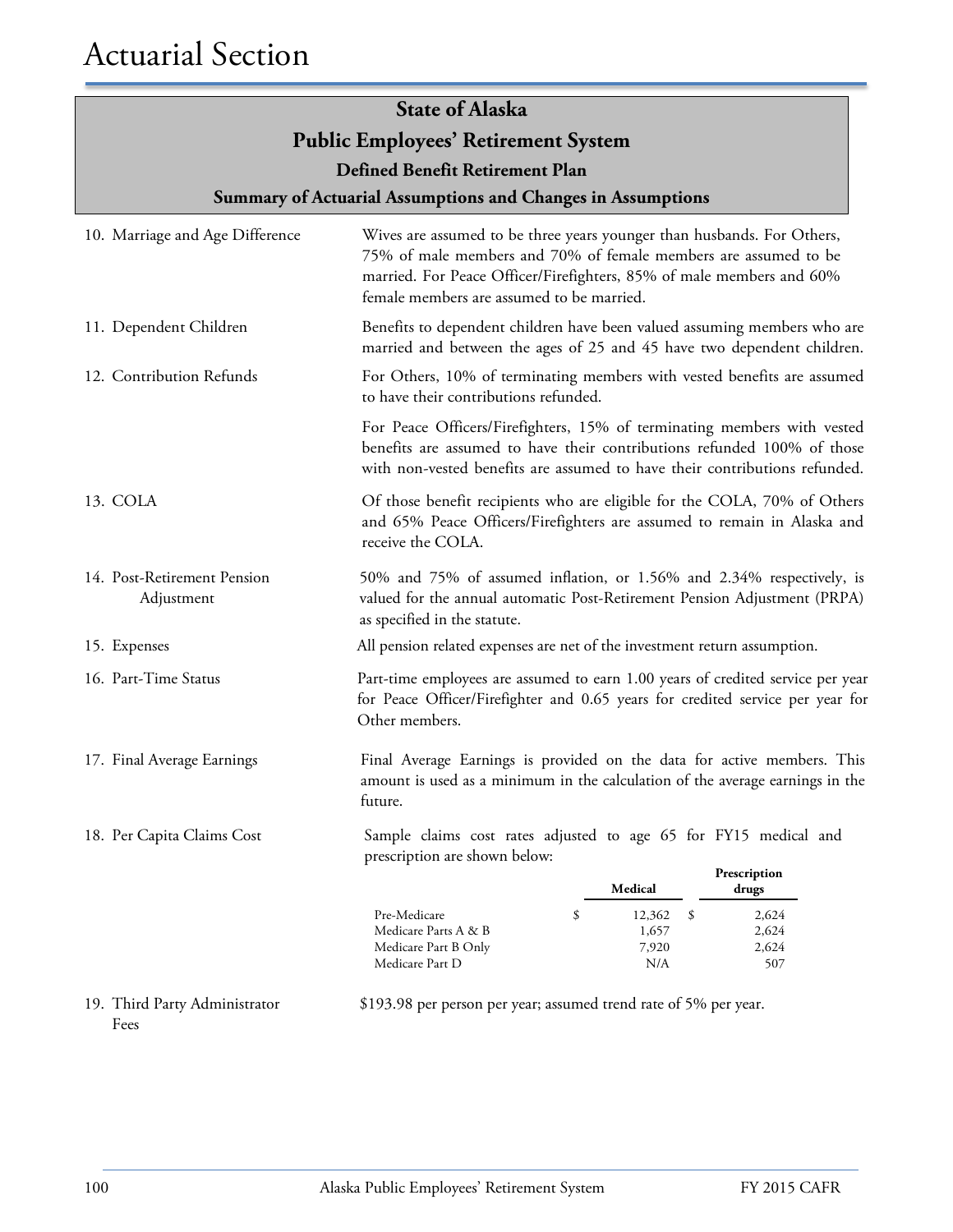**Summary of Actuarial Assumptions and Changes in Assumptions**

- 20. Medicare Part B Only For actives and retirees not yet Medicare-eligible, participation is set based on whether the employee/retiree will have 40 quarters of employment after March 31, 1986, depending upon date of hire and/or re-hire.
- 21. Health Cost Trend The table below shows the rate used to project the cost from the shown fiscal year to the next fiscal year. For example, 10.0% is applied to the FY15 pre-Medicare medical claims costs to get the FY16 medical claims costs.

| Fiscal year | Medical<br>$pre-65$ | Medical<br>post-65 | Prescription<br>drugs |
|-------------|---------------------|--------------------|-----------------------|
| 2015        | 10.0%               | $6.0\%$            | 6.0%                  |
| 2016        | 9.4                 | 5.9                | 5.7                   |
| 2017        | 8.8                 | 5.8                | 5.4                   |
| 2018        | 8.2                 | 5.7                | 5.1                   |
| 2019        | 7.6                 | 5.6                | 4.8                   |
| 2020        | 7.0                 | 5.6                | 4.6                   |
| 2021        | 6.5                 | 5.6                | 4.4                   |
| 2025        | 5.6                 | 5.6                | 4.2                   |
| 2050        | 4.4                 | 4.0                | 4.0                   |
| 2100        | 4.4                 | 4.0                | 4.0                   |

For the June 30, 2014 valuations and later, the updated Society of Actuaries' Healthcare Cost Trend Model is used to project medical and prescription drug costs. This model effectively begins estimating trend amounts beginning in 2014 and projects out to 2090. The model has been adopted by the Society of Actuaries, and has been populated with assumptions that are specific to the State of Alaska.

| 22. Aging Factors | Age       | <b>Medical</b> | Prescription<br>drugs |
|-------------------|-----------|----------------|-----------------------|
|                   | $0 - 44$  | 2.0%           | 4.5%                  |
|                   | $45 - 54$ | 2.5            | 3.5                   |
|                   | $55 - 64$ | 3.5            | 3.0                   |
|                   | $65 - 73$ | 4.0            | 1.5                   |
|                   | $74 - 83$ | 1.5            | 0.5                   |
|                   | $84 - 93$ | 0.5            |                       |
|                   | $94 +$    |                |                       |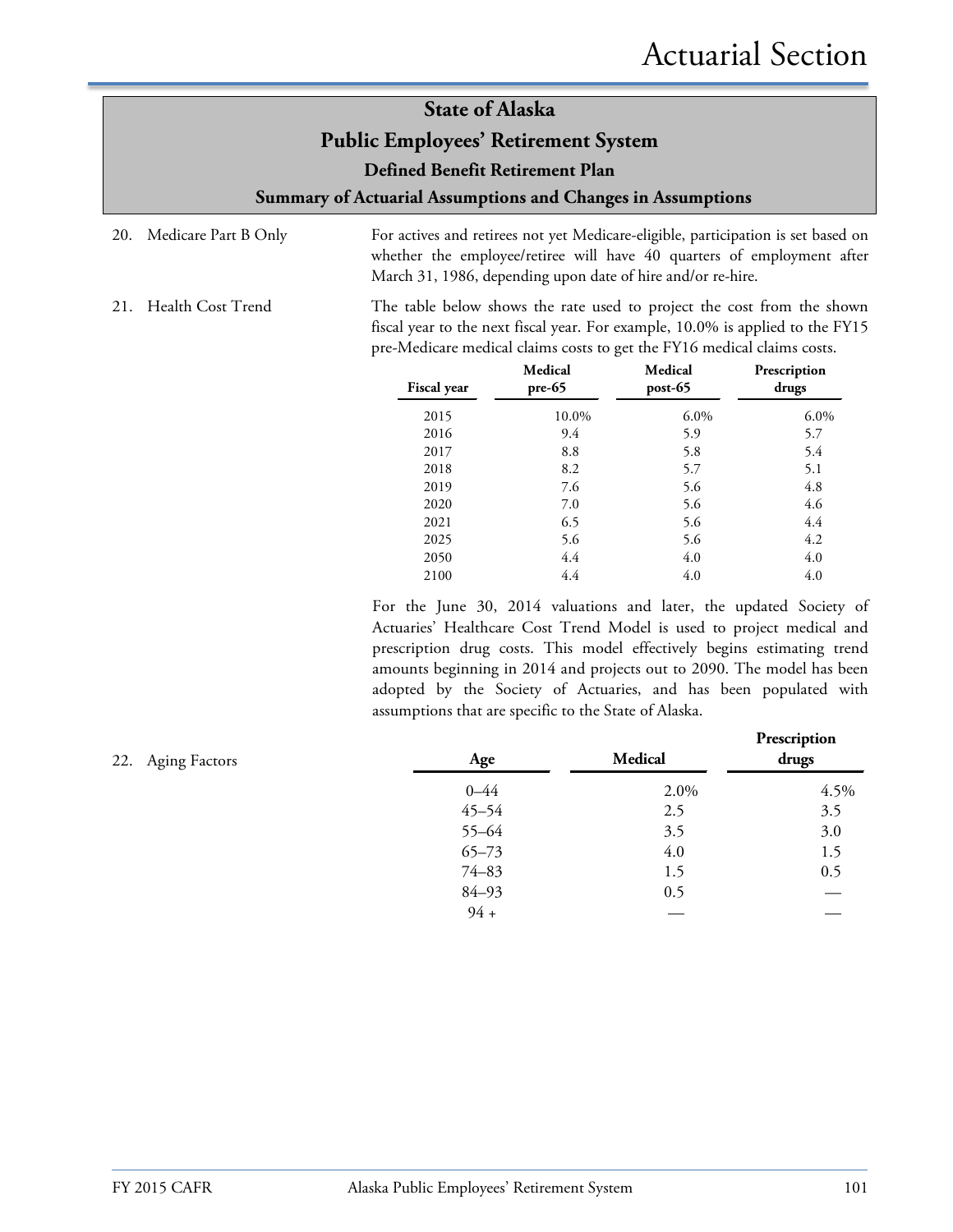**Summary of Actuarial Assumptions and Changes in Assumptions**

23. Retired Member Contributions for Medical Benefits

Currently contributions are required for PERS members who are under age 60 and have less than 30 years of service (25 for Peace Officer/Firefighter). Eligible Tier 1 members are exempt from contribution requirements. Annual FY15 contributions based on monthly rates shown below for calendar 2014 and 2015 are assumed based on the coverage category for current retirees. The composite rate shown is used for current active and inactive members in tier 2 or 3 who are assumed to retire prior to age 60 with less than 30 years of service and who are not disabled:

|                        | Calendar 2015          |                         | Calendar 2014           |
|------------------------|------------------------|-------------------------|-------------------------|
| Coverage category      | Annual<br>contribution | Monthly<br>contribution | Monthly<br>contribution |
| Retiree only           | 9,876                  | 823                     | 823                     |
| Retiree and spouse     | 19,764                 | 1,647                   | 1,647                   |
| Retiree and child(ren) | 13,956                 | 1,163                   | 1,163                   |
| Retiree and family     | 23,844                 | 1,987                   | 1,987                   |
| Composite              | 14,676                 | 1,223                   | 1,223                   |

24. Trend Rate for Retired Member Medical Contribution

The table below shows the rate used to project the retired member medical contributions from the shown fiscal year to the next fiscal year. For example, 7.0% is applied to the FY15 retired member medical contributions to get the FY16 retired member medical contributions.

| Fiscal year: |      |
|--------------|------|
| 2015         | 7.0% |
| 2016         | 6.6  |
| 2017         | 6.2  |
| 2018         | 5.8  |
| 2019         | 5.4  |
| 2020         | 5.0  |
| 2025         | 4.1  |
| 2050         | 4.0  |
| 2100         | 4.0  |

Graded trend rates for retired member medical contributions were reinitialized for the June 30, 2014 valuation. Note that actual FY15 retired member medical contributions are reflected in the valuation.

25. Healthcare Participation 100% of system paid members and their spouses are assumed to elect healthcare benefits as soon as they are eligible. 10% of non-system paid members and their spouses are assumed to elect healthcare benefits as soon as they are eligible.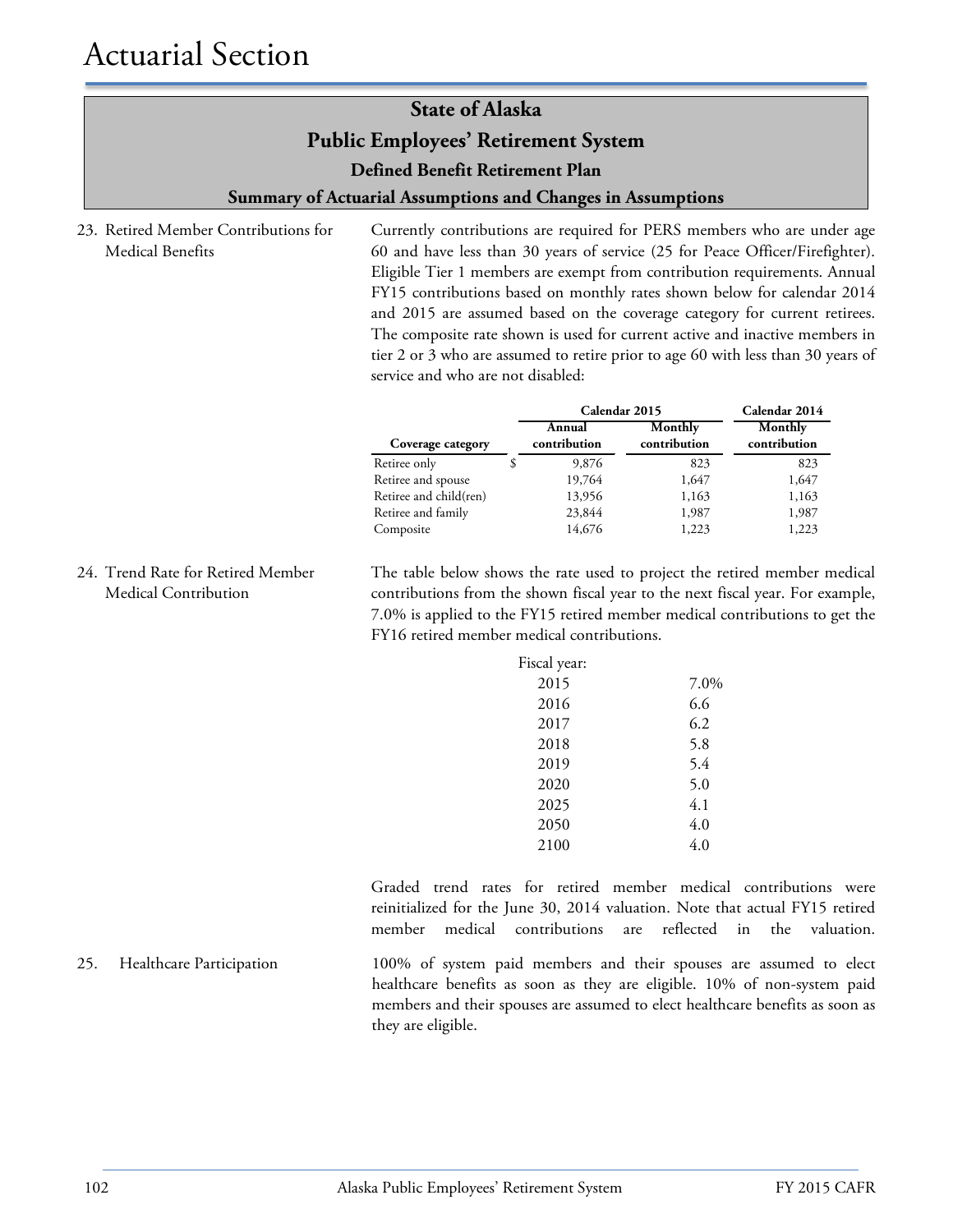### **Public Employees' Retirement System**

#### **Defined Benefit Retirement Plan**

**Summary of Actuarial Assumptions and Changes in Assumptions**

**Table 1 Alaska PERS Salary Scale**

| Peace Officer/Firefighter:<br><b>Years of Service</b> | <b>Percent Increase</b> |                 |                         |
|-------------------------------------------------------|-------------------------|-----------------|-------------------------|
| $\boldsymbol{0}$                                      | 9.66%                   |                 |                         |
| $\mathbf{1}$                                          | 8.66                    |                 |                         |
| $\overline{c}$                                        | 7.16                    |                 |                         |
| $\overline{\mathbf{3}}$                               | 7.03                    |                 |                         |
| $\overline{4}$                                        | 6.91                    |                 |                         |
| 5                                                     | 6.41                    |                 |                         |
| 6                                                     | 5.66                    |                 |                         |
| $7 +$                                                 | 4.92                    |                 |                         |
| Others:                                               |                         |                 |                         |
| <b>Years of Service</b>                               | <b>Percent Increase</b> |                 |                         |
| $\boldsymbol{0}$                                      | 8.55%                   |                 |                         |
| $\,1$<br>$\overline{2}$                               | 7.36                    |                 |                         |
| $\overline{\mathbf{3}}$                               | 6.35<br>6.11            |                 |                         |
| $\overline{4}$                                        | 5.71                    |                 |                         |
| $5+$                                                  | Age based               |                 |                         |
|                                                       |                         |                 |                         |
| Age                                                   | <b>Percent Increase</b> | Age             | <b>Percent Increase</b> |
| 20                                                    | 7.91%                   | 45              | 5.44%                   |
| 21                                                    | 7.83                    | 46              | 5.40                    |
| 22                                                    | 7.75                    | 47              | 5.36                    |
| 23                                                    | 7.51                    | 48              | 5.31                    |
| 24                                                    | 7.27                    | 49              | 5.27                    |
| 25                                                    | 7.03                    | 50              | 5.22                    |
| 26                                                    | 6.79                    | 51              | 5.18                    |
| 27                                                    | 6.55                    | 52              | 5.13                    |
| 28                                                    | 6.52                    | 53              | 5.09                    |
| 29                                                    | 6.49                    | 54              | 5.05                    |
| $\overline{30}$                                       | 6.47                    | $\overline{55}$ | 5.01                    |
| 31                                                    | 6.44                    | 56              | 4.97                    |
| 32                                                    | 6.41                    | 57              | 4.93                    |
| 33                                                    | 6.33                    | 58              | 4.85                    |
| 34<br>$\overline{35}$                                 | 6.24<br>6.16            | 59              | 4.77<br>4.69            |
| 36                                                    | 6.07                    | 60<br>61        | 4.60                    |
|                                                       | 5.99                    | 62              | 4.52                    |
| 37                                                    | 5.90                    |                 | 4.46                    |
| 38<br>39                                              | 5.82                    | 63<br>64        | 4.40                    |
| $\overline{40}$                                       | 5.73                    | $65+$           | 4.34                    |
| 41                                                    | 5.64                    |                 |                         |
| 42                                                    | 5.55                    |                 |                         |
| 43                                                    | 5.52                    |                 |                         |
| 44                                                    | 5.48                    |                 |                         |
|                                                       |                         |                 |                         |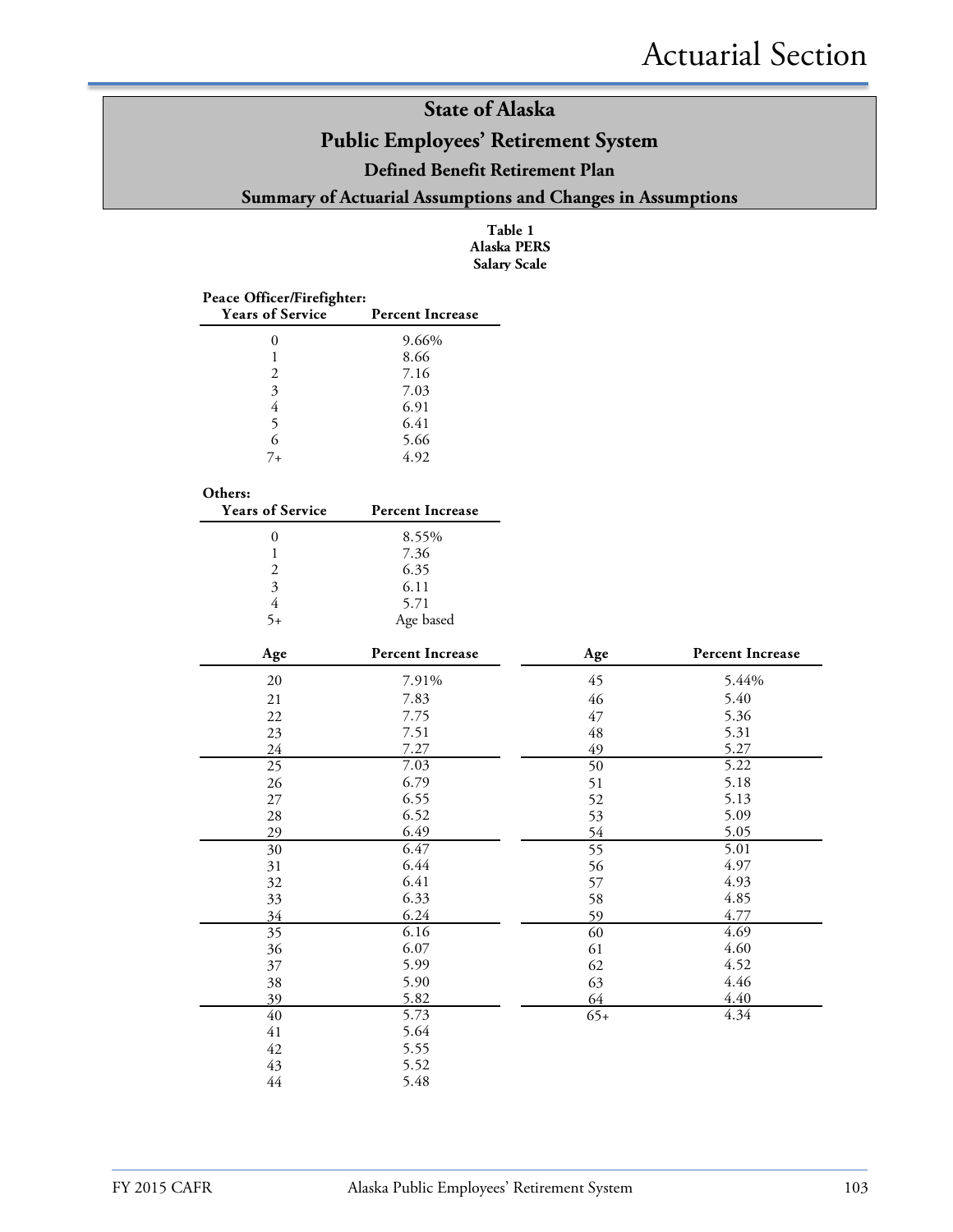#### **Table 2 Mortality Table (Pre-termination) Alaska PERS**

| Age    | Male     | Female   | Age    | Male     | Female   |
|--------|----------|----------|--------|----------|----------|
| 20     | 0.000188 | 0.000113 | 55     | 0.001978 | 0.001549 |
| 21     | 0.000195 | 0.000114 | 56     | 0.002292 | 0.001730 |
| 22     | 0.000200 | 0.000115 | 57     | 0.002515 | 0.001912 |
| 23     | 0.000204 | 0.000116 | 58     | 0.002775 | 0.002118 |
| 24     | 0.000205 | 0.000119 | 59     | 0.003073 | 0.002355 |
| 25     | 0.000205 | 0.000122 | 60     | 0.003425 | 0.002632 |
| 26     | 0.000206 | 0.000127 | 61     | 0.003826 | 0.002973 |
| $27\,$ | 0.000208 | 0.000132 | 62     | 0.004287 | 0.003343 |
| 28     | 0.000214 | 0.000139 | 63     | 0.004813 | 0.003840 |
| 29     | 0.000225 | 0.000147 | 64     | 0.005324 | 0.004328 |
| 30     | 0.000242 | 0.000156 | 65     | 0.005904 | 0.004874 |
| 31     | 0.000272 | 0.000181 | 66     | 0.006558 | 0.005500 |
| 32     | 0.000307 | 0.000207 | 67     | 0.007184 | 0.006107 |
| 33     | 0.000344 | 0.000233 | 68     | 0.007842 | 0.006751 |
| 34     | 0.000383 | 0.000257 | 69     | 0.008689 | 0.007462 |
| 35     | 0.000422 | 0.000281 | $70\,$ | 0.009744 | 0.008407 |
| 36     | 0.000459 | 0.000304 | 71     | 0.010782 | 0.009329 |
| 37     | 0.000493 | 0.000327 | 72     | 0.011971 | 0.010376 |
| 38     | 0.000526 | 0.000354 | 73     | 0.013334 | 0.011534 |
| 39     | 0.000557 | 0.000383 | $74\,$ | 0.014876 | 0.012783 |
| 40     | 0.000589 | 0.000417 | 75     | 0.016602 | 0.014113 |
| $41\,$ | 0.000623 | 0.000458 | 76     | 0.018504 | 0.015549 |
| 42     | 0.000663 | 0.000504 | 77     | 0.020583 | 0.017125 |
| 43     | 0.000709 | 0.000554 | 78     | 0.022872 | 0.018877 |
| $44\,$ | 0.000762 | 0.000608 | 79     | 0.025419 | 0.020841 |
| 45     | 0.000823 | 0.000664 | 80     | 0.028245 | 0.023037 |
| 46     | 0.000882 | 0.000723 | 81     | 0.031612 | 0.025498 |
| 47     | 0.000946 | 0.000784 | 82     | 0.035318 | 0.028266 |
| 48     | 0.001015 | 0.000848 | 83     | 0.039369 | 0.031386 |
| 49     | 0.001089 | 0.000916 | 84     | 0.043784 | 0.034906 |
| 50     | 0.001167 | 0.000991 | 85     | 0.048601 | 0.038887 |
| 51     | 0.001336 | 0.001095 | 86     | 0.053884 | 0.043371 |
| 52     | 0.001455 | 0.001193 | 87     | 0.060797 | 0.048373 |
| 53     | 0.001591 | 0.001305 | 88     | 0.068537 | 0.053879 |
| 54     | 0.001744 | 0.001407 | 89     | 0.077135 | 0.059830 |
|        |          |          | 90     | 0.086571 | 0.067336 |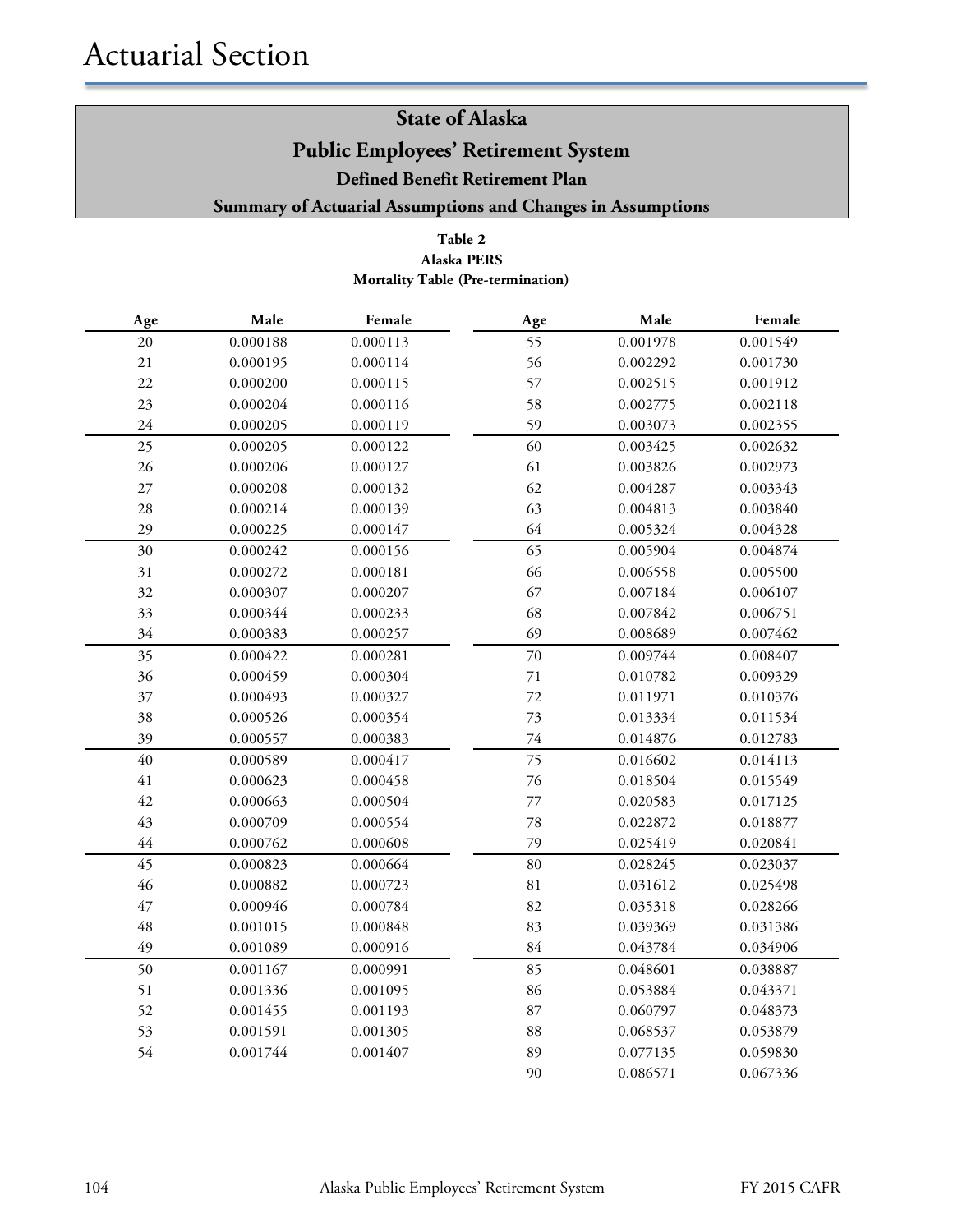#### **Table 3 Alaska PERS Mortality Table (Post-termination)**

| Age    | Male     | Female   | Age     | Male     | Female   |
|--------|----------|----------|---------|----------|----------|
| 50     | 0.001944 | 0.001524 | 85      | 0.081002 | 0.059827 |
| 51     | 0.002227 | 0.001684 | 86      | 0.089807 | 0.066725 |
| 52     | 0.002426 | 0.001835 | 87      | 0.101329 | 0.074420 |
| 53     | 0.002652 | 0.002007 | 88      | 0.114229 | 0.082891 |
| 54     | 0.002907 | 0.002165 | 89      | 0.128559 | 0.092046 |
| 55     | 0.003296 | 0.002383 | 90      | 0.144286 | 0.103593 |
| 56     | 0.003820 | 0.002662 | 91      | 0.160042 | 0.115847 |
| 57     | 0.004192 | 0.002942 | 92      | 0.176712 | 0.128589 |
| 58     | 0.004625 | 0.003259 | 93      | 0.194120 | 0.141591 |
| 59     | 0.005121 | 0.003623 | 94      | 0.212080 | 0.154643 |
| 60     | 0.005708 | 0.004050 | 95      | 0.230428 | 0.167558 |
| 61     | 0.006377 | 0.004574 | 96      | 0.249035 | 0.180154 |
| 62     | 0.007144 | 0.005143 | 97      | 0.267822 | 0.192248 |
| 63     | 0.008021 | 0.005908 | 98      | 0.281616 | 0.200025 |
| 64     | 0.008874 | 0.006658 | 99      | 0.300310 | 0.210437 |
| 65     | 0.009839 | 0.007498 | 100     | 0.313360 | 0.215967 |
| 66     | 0.010930 | 0.008462 | 101     | 0.332097 | 0.226721 |
| 67     | 0.011973 | 0.009396 | 102     | 0.344188 | 0.235671 |
| 68     | 0.013070 | 0.010386 | 103     | 0.361155 | 0.250844 |
| 69     | 0.014482 | 0.011479 | 104     | 0.369606 | 0.263111 |
| 70     | 0.016240 | 0.012933 | 105     | 0.381971 | 0.281391 |
| $71\,$ | 0.017969 | 0.014352 | 106     | 0.384000 | 0.295499 |
| $72\,$ | 0.019952 | 0.015964 | $107\,$ | 0.384000 | 0.309816 |
| 73     | 0.022223 | 0.017744 | 108     | 0.384000 | 0.323943 |
| $74\,$ | 0.024793 | 0.019666 | 109     | 0.384000 | 0.337482 |
| 75     | 0.027670 | 0.021712 | 110     | 0.384000 | 0.350032 |
| 76     | 0.030840 | 0.023921 | 111     | 0.384000 | 0.361196 |
| $77\,$ | 0.034305 | 0.026346 | 112     | 0.384000 | 0.370574 |
| 78     | 0.038120 | 0.029042 | 113     | 0.384000 | 0.377767 |
| 79     | 0.042365 | 0.032063 | 114     | 0.384000 | 0.382376 |
| 80     | 0.047075 | 0.035441 | 115     | 0.384000 | 0.384000 |
| $81\,$ | 0.052687 | 0.039227 | 116     | 0.384000 | 0.384000 |
| 82     | 0.058863 | 0.043487 | 117     | 0.384000 | 0.384000 |
| 83     | 0.065615 | 0.048286 | 118     | 0.384000 | 0.384000 |
| 84     | 0.072973 | 0.053702 | 119     | 1.000000 | 1.000000 |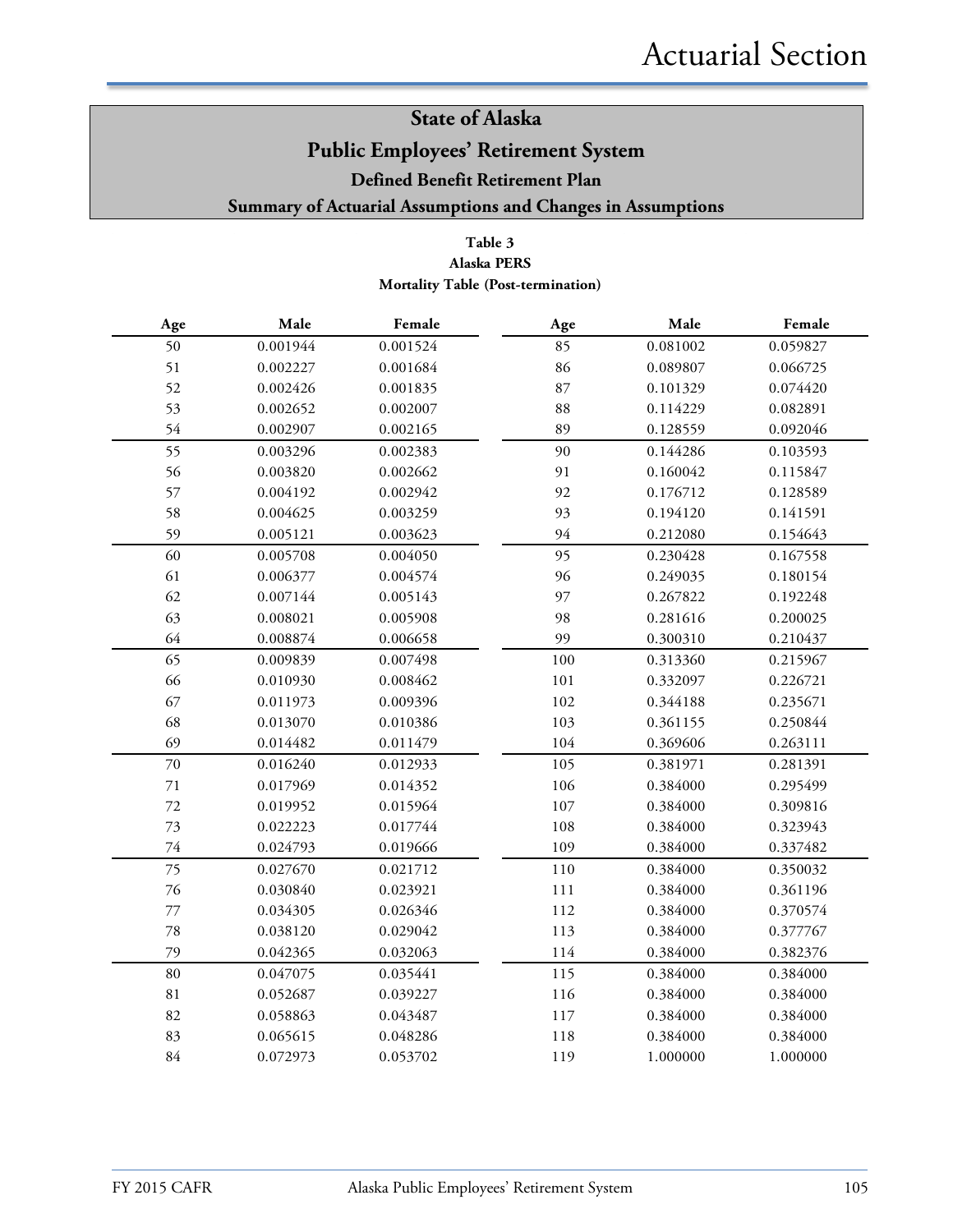#### **Table 4 Alaska PERS Total Turnover Assumptions**

#### **Peace Officer/Firefighter:**

| <b>Years of Service</b> | Female<br>(rounded) | Male<br>(rounded) |
|-------------------------|---------------------|-------------------|
| 0                       | 0.15                | 0.15              |
|                         | 0.08                | 0.12              |
| 2                       | 0.06                | 0.07              |
| 3                       | 0.06                | 0.06              |
|                         | $0.07\,$            | 0.06              |

#### **Members with 5 or more years of service**

| Age | Female   | Male     | Age   | Female   | Male     |
|-----|----------|----------|-------|----------|----------|
| 20  | 0.080000 | 0.040894 | 40    | 0.034930 | 0.017699 |
| 21  | 0.080000 | 0.040894 | 41    | 0.034779 | 0.017615 |
| 22  | 0.080000 | 0.040894 | 42    | 0.034627 | 0.017531 |
| 23  | 0.080000 | 0.038801 | 43    | 0.034352 | 0.018025 |
| 24  | 0.080000 | 0.036708 | 44    | 0.034077 | 0.018519 |
| 25  | 0.080000 | 0.034616 | 45    | 0.033802 | 0.019012 |
| 26  | 0.080000 | 0.032523 | 46    | 0.033527 | 0.019506 |
| 27  | 0.080000 | 0.030430 | 47    | 0.033251 | 0.020000 |
| 28  | 0.078000 | 0.028877 | 48    | 0.032862 | 0.023333 |
| 29  | 0.076000 | 0.027324 | 49    | 0.032474 | 0.026667 |
| 30  | 0.074000 | 0.025771 | 50    | 0.032085 | 0.030000 |
| 31  | 0.072000 | 0.024218 | 51    | 0.031581 | 0.040000 |
| 32  | 0.070000 | 0.022665 | 52    | 0.030941 | 0.040000 |
| 33  | 0.063077 | 0.021722 | 53    | 0.030201 | 0.040000 |
| 34  | 0.056154 | 0.020779 | $54+$ | 0.060402 | 0.040000 |
| 35  | 0.049231 | 0.019836 |       |          |          |
| 36  | 0.042308 | 0.018893 |       |          |          |
| 37  | 0.035385 | 0.017950 |       |          |          |
| 38  | 0.035234 | 0.017866 |       |          |          |
| 39  | 0.035082 | 0.017782 |       |          |          |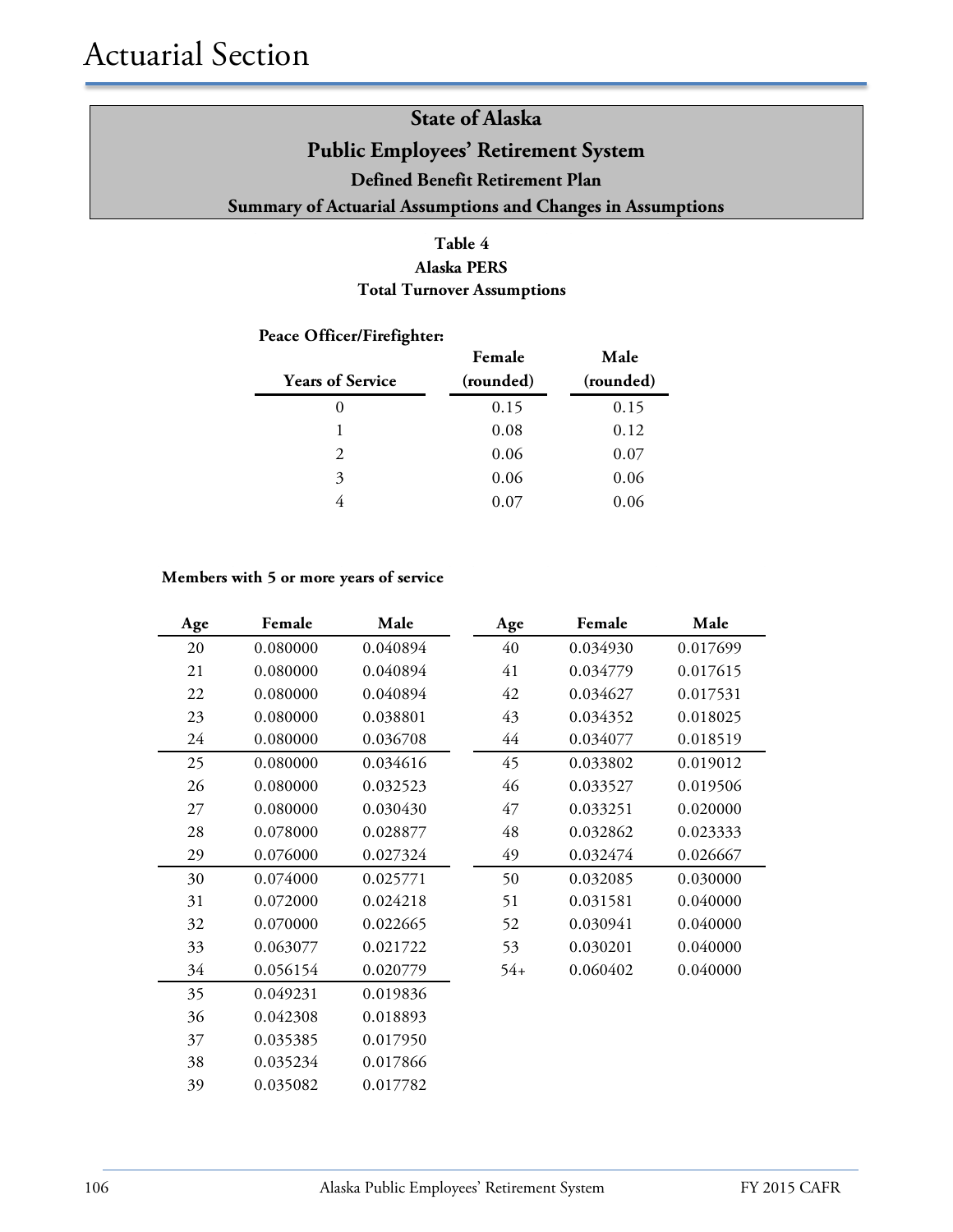#### **Table 5 Alaska PERS Total Turnover Assumptions**

**Others:**

|                            | Hire Age $<$ 35   |                     | Hire Age $> 35$ |        |
|----------------------------|-------------------|---------------------|-----------------|--------|
| Years of<br><b>Service</b> | Male<br>(rounded) | Female<br>(rounded) | Male            | Female |
| 0                          | 0.29              | 0.29                | 0.20            | 0.20   |
|                            | 0.16              | 0.20                | 0.12            | 0.15   |
| 2                          | 0.13              | 0.16                | 0.10            | 0.13   |
| 3                          | 0.10              | 0.13                | 0.09            | 0.10   |
| 4                          | 0.08              | 0.10                | 0.09            | 0.09   |

#### **Members with 5 or more years of service**

| Age | Female   | Male     | Age   | Female   | Male     |
|-----|----------|----------|-------|----------|----------|
| 20  | 0.136735 | 0.095000 | 40    | 0.053792 | 0.044190 |
| 21  | 0.136735 | 0.095000 | 41    | 0.052523 | 0.042820 |
| 22  | 0.136735 | 0.095000 | 42    | 0.051254 | 0.041450 |
| 23  | 0.128522 | 0.090250 | 43    | 0.049398 | 0.040930 |
| 24  | 0.120309 | 0.085500 | 44    | 0.047541 | 0.040400 |
| 25  | 0.112096 | 0.080750 | 45    | 0.045685 | 0.039880 |
| 26  | 0.103883 | 0.076000 | 46    | 0.043828 | 0.039357 |
| 27  | 0.095670 | 0.071250 | 47    | 0.041972 | 0.038834 |
| 28  | 0.091756 | 0.069160 | 48    | 0.041891 | 0.038701 |
| 29  | 0.087842 | 0.067060 | 49    | 0.041809 | 0.038568 |
| 30  | 0.083927 | 0.064960 | 50    | 0.041566 | 0.038170 |
| 31  | 0.080013 | 0.062870 | 51    | 0.041365 | 0.037844 |
| 32  | 0.076099 | 0.060770 | 52    | 0.041121 | 0.037460 |
| 33  | 0.072399 | 0.058280 | 53    | 0.040844 | 0.037023 |
| 34  | 0.068699 | 0.055780 | $54+$ | 0.057924 | 0.043859 |
| 35  | 0.064999 | 0.053290 |       |          |          |
| 36  | 0.061299 | 0.050790 |       |          |          |
| 37  | 0.057599 | 0.048300 |       |          |          |
| 38  | 0.056330 | 0.046930 |       |          |          |
| 39  | 0.055061 | 0.045560 |       |          |          |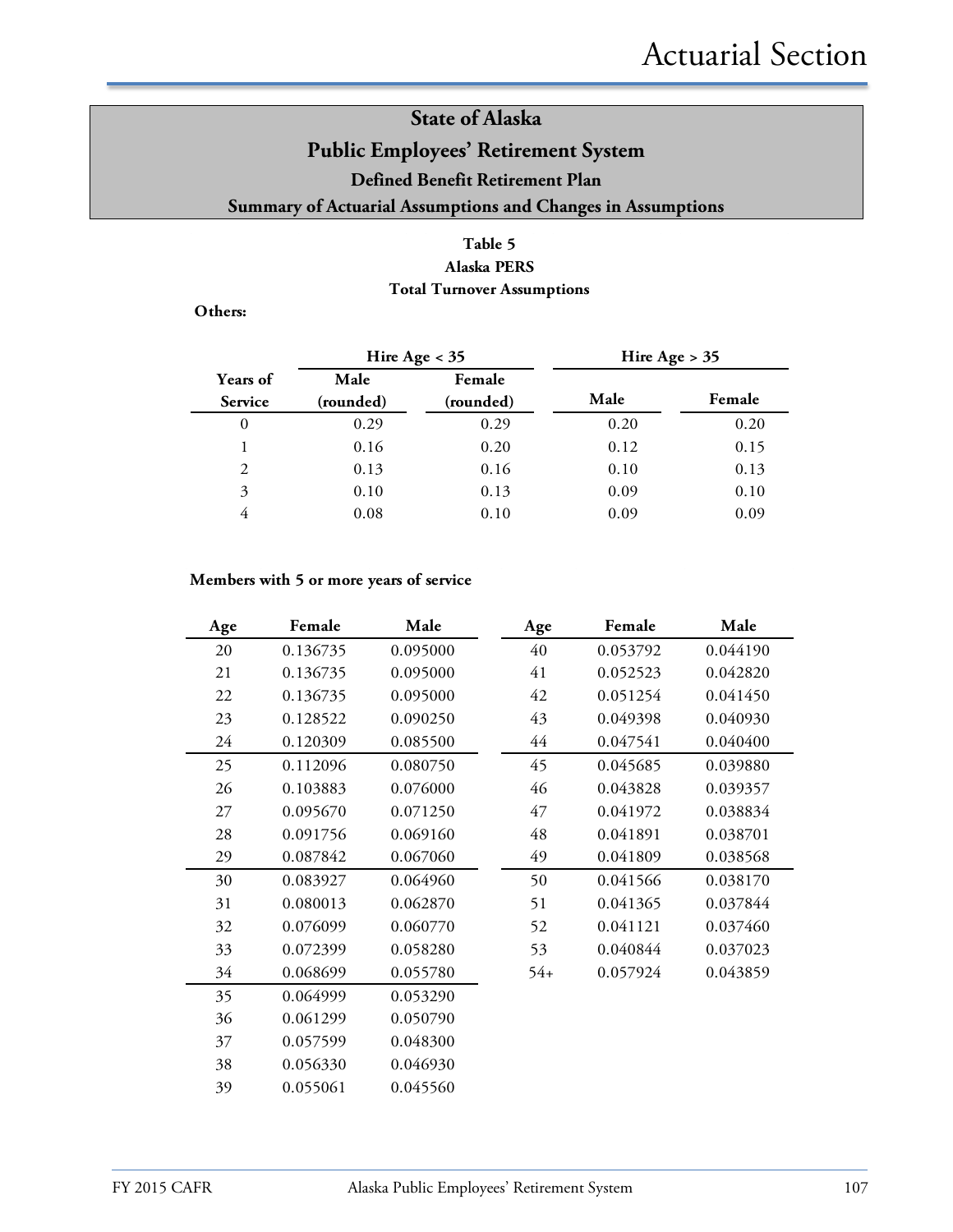#### **Table 6 Alaska PERS Disability Table**

|     | Peace Officer/          | <b>Other Member Rate</b> |          |  |
|-----|-------------------------|--------------------------|----------|--|
| Age | <b>Firefighter Rate</b> | Male                     | Female   |  |
| 20  | 0.000224                | 0.000218                 | 0.000188 |  |
| 21  | 0.000224                | 0.000218                 | 0.000188 |  |
| 22  | 0.000224                | 0.000218                 | 0.000188 |  |
| 23  | 0.000305                | 0.000240                 | 0.000200 |  |
| 24  | 0.000387                | 0.000261                 | 0.000212 |  |
| 25  | 0.000468                | 0.000283                 | 0.000224 |  |
| 26  | 0.000550                | 0.000304                 | 0.000236 |  |
| 27  | 0.000631                | 0.000326                 | 0.000248 |  |
| 28  | 0.000658                | 0.000334                 | 0.000255 |  |
| 29  | 0.000685                | 0.000342                 | 0.000262 |  |
| 30  | 0.000712                | 0.000349                 | 0.000269 |  |
| 31  | 0.000739                | 0.000357                 | 0.000277 |  |
| 32  | 0.000765                | 0.000365                 | 0.000284 |  |
| 33  | 0.000793                | 0.000377                 | 0.000293 |  |
| 34  | 0.000821                | 0.000389                 | 0.000303 |  |
| 35  | 0.000849                | 0.000401                 | 0.000312 |  |
| 36  | 0.000877                | 0.000413                 | 0.000322 |  |
| 37  | 0.000905                | 0.000425                 | 0.000331 |  |
| 38  | 0.000946                | 0.000446                 | 0.000348 |  |
| 39  | 0.000986                | 0.000467                 | 0.000364 |  |
| 40  | 0.001027                | 0.000489                 | 0.000381 |  |
| 41  | 0.001068                | 0.000510                 | 0.000397 |  |
| 42  | 0.001108                | 0.000531                 | 0.000413 |  |
| 43  | 0.001221                | 0.000586                 | 0.000454 |  |
| 44  | 0.001333                | 0.000641                 | 0.000495 |  |
| 45  | 0.001446                | 0.000695                 | 0.000536 |  |
| 46  | 0.001559                | 0.000750                 | 0.000577 |  |
| 47  | 0.001671                | 0.000805                 | 0.000618 |  |
| 48  | 0.001828                | 0.000886                 | 0.000680 |  |
| 49  | 0.001985                | 0.000967                 | 0.000742 |  |
| 50  | 0.002142                | 0.001048                 | 0.000804 |  |
| 51  | 0.002299                | 0.001129                 | 0.000867 |  |
| 52  | 0.002456                | 0.001210                 | 0.000929 |  |
| 53  | 0.002868                | 0.001421                 | 0.001084 |  |
| 54  | 0.003280                | 0.001633                 | 0.001239 |  |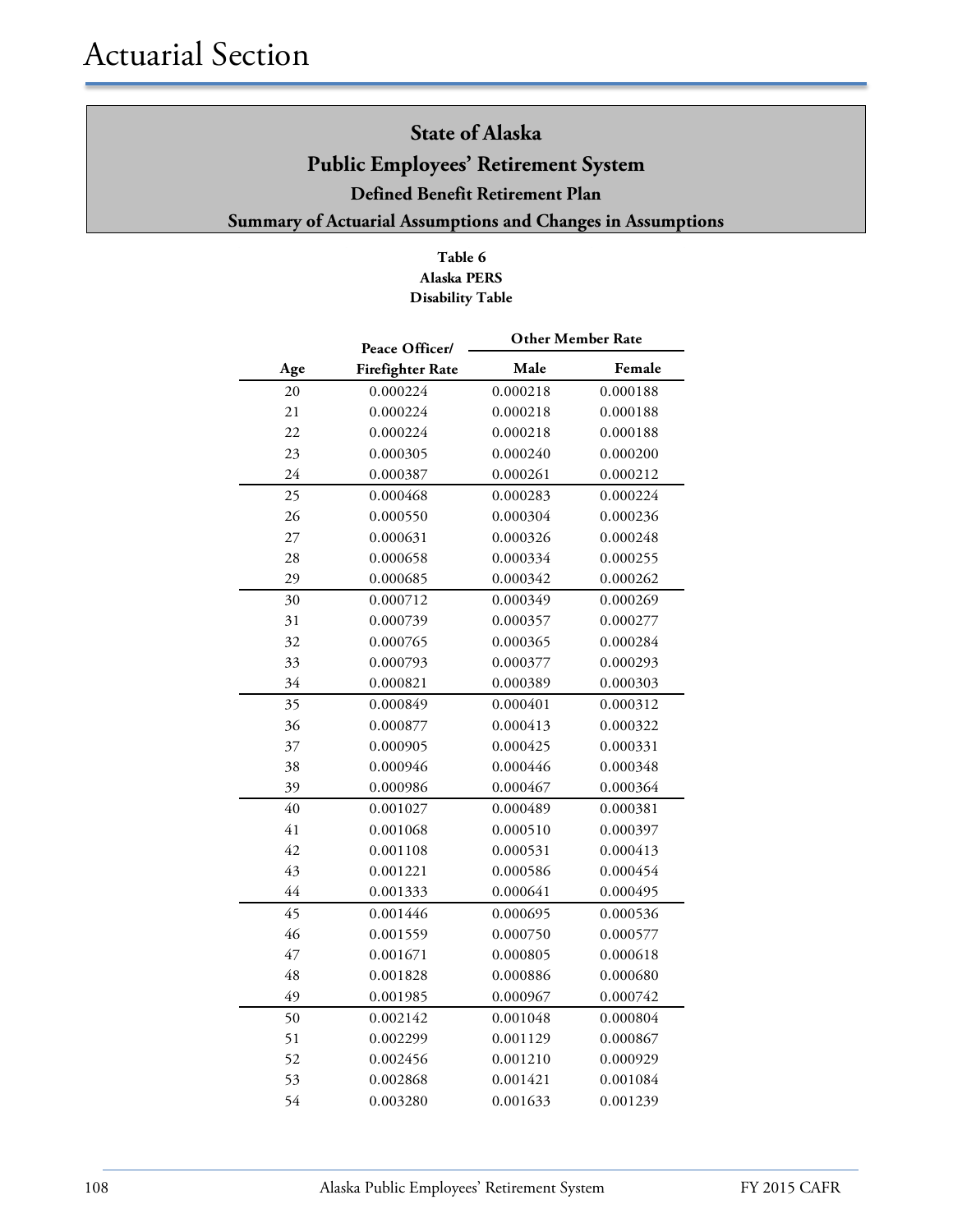#### **Table 7 Alaska PERS Peace Officer/Firefighter Retirement Table**

|                      | <b>Retirement Rate</b> |                     |                   |  |  |  |
|----------------------|------------------------|---------------------|-------------------|--|--|--|
|                      | Reduced                | Unreduced           |                   |  |  |  |
| Age at<br>Retirement | <b>Unisex Rates</b>    | <b>Female Rates</b> | <b>Male Rates</b> |  |  |  |
| $<$ 47               | N/A                    | 0.060000            | 0.080000          |  |  |  |
| 47                   | N/A                    | 0.150000            | 0.080000          |  |  |  |
| 48                   | N/A                    | 0.150000            | 0.130000          |  |  |  |
| 49                   | N/A                    | 0.150000            | 0.130000          |  |  |  |
| 50                   | 0.087041               | 0.150000            | 0.150000          |  |  |  |
| 51                   | 0.085580               | 0.150000            | 0.150000          |  |  |  |
| 52                   | 0.072383               | 0.150000            | 0.185000          |  |  |  |
| 53                   | 0.076688               | 0.150000            | 0.185000          |  |  |  |
| 54                   | 0.075561               | 0.250000            | 0.185000          |  |  |  |
| 55                   | 0.077429               | 0.200000            | 0.250000          |  |  |  |
| 56                   | 0.077106               | 0.150000            | 0.250000          |  |  |  |
| 57                   | 0.076730               | 0.150000            | 0.250000          |  |  |  |
| 58                   | 0.076820               | 0.150000            | 0.250000          |  |  |  |
| 59                   | 0.200000               | 0.150000            | 0.250000          |  |  |  |
| 60                   | N/A                    | 0.250000            | 0.300000          |  |  |  |
| 61                   | N/A                    | 0.200000            | 0.250000          |  |  |  |
| 62                   | N/A                    | 0.300000            | 0.250000          |  |  |  |
| 63                   | N/A                    | 0.500000            | 0.250000          |  |  |  |
| 64                   | N/A                    | 0.500000            | 0.200000          |  |  |  |
| 65                   | N/A                    | 0.500000            | 0.200000          |  |  |  |
| 66                   | N/A                    | 0.500000            | 0.250000          |  |  |  |
| 67                   | N/A                    | 0.500000            | 0.500000          |  |  |  |
| 68                   | N/A                    | 0.500000            | 0.500000          |  |  |  |
| 69                   | N/A                    | 0.500000            | 0.500000          |  |  |  |
| 70                   | N/A                    | 1.000000            | 1.000000          |  |  |  |
| 71                   | N/A                    | 1.000000            | 1.000000          |  |  |  |
| 72                   | N/A                    | 1.000000            | 1.000000          |  |  |  |
| 73                   | N/A                    | 1.000000            | 1.000000          |  |  |  |
| 74                   | N/A                    | 1.000000            | 1.000000          |  |  |  |
| 75                   | N/A                    | 1.000000            | 1.000000          |  |  |  |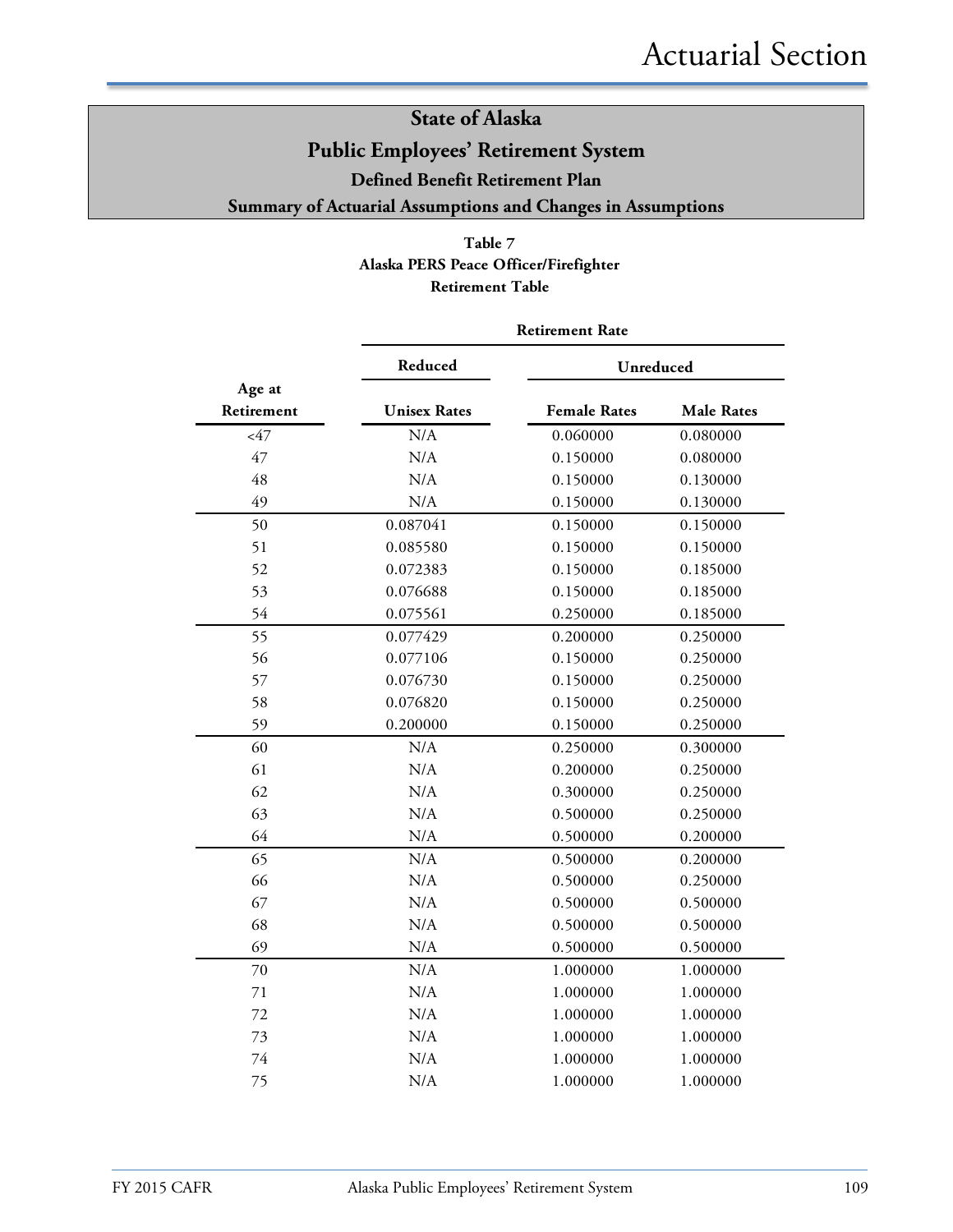#### **Table 8 Alaska PERS Other Retirement Table**

|            | Reduced            |                  | Unreduced           |                   |  |
|------------|--------------------|------------------|---------------------|-------------------|--|
| Age at     |                    |                  |                     |                   |  |
| Retirement | <b>Female Rate</b> | <b>Male Rate</b> | <b>Female Rates</b> | <b>Male Rates</b> |  |
| 50         | N/A                | N/A              | 0.100000            | 0.100000          |  |
| 50         | 0.060000           | 0.040000         | 0.350000            | 0.300000          |  |
| 51         | 0.060000           | 0.040000         | 0.350000            | 0.330000          |  |
| 52         | 0.080000           | 0.060000         | 0.350000            | 0.330000          |  |
| 53         | 0.080000           | 0.060000         | 0.350000            | 0.330000          |  |
| 54         | 0.140000           | 0.140000         | 0.350000            | 0.350000          |  |
| 55         | 0.060000           | 0.050000         | 0.300000            | 0.300000          |  |
| 56         | 0.060000           | 0.050000         | 0.200000            | 0.200000          |  |
| 57         | 0.060000           | 0.050000         | 0.180000            | 0.200000          |  |
| 58         | 0.060000           | 0.050000         | 0.180000            | 0.200000          |  |
| 59         | 0.160000           | 0.140000         | 0.180000            | 0.200000          |  |
| 60         | N/A                | N/A              | 0.210000            | 0.200000          |  |
| 61         | N/A                | N/A              | 0.200000            | 0.200000          |  |
| 62         | N/A                | N/A              | 0.200000            | 0.200000          |  |
| 63         | N/A                | N/A              | 0.200000            | 0.200000          |  |
| 64         | N/A                | N/A              | 0.200000            | 0.200000          |  |
| 65         | N/A                | N/A              | 0.260000            | 0.230000          |  |
| 66         | N/A                | N/A              | 0.260000            | 0.250000          |  |
| 67         | N/A                | N/A              | 0.220000            | 0.200000          |  |
| 68         | N/A                | N/A              | 0.220000            | 0.230000          |  |
| 69         | N/A                | N/A              | 0.220000            | 0.250000          |  |
| 70         | N/A                | N/A              | 0.220000            | 0.250000          |  |
| 71         | N/A                | N/A              | 0.220000            | 0.250000          |  |
| 72         | N/A                | N/A              | 0.250000            | 0.250000          |  |
| 73         | N/A                | N/A              | 0.250000            | 0.250000          |  |
| 74         | N/A                | N/A              | 0.350000            | 0.250000          |  |
| 75-89      | N/A                | N/A              | 0.500000            | 0.500000          |  |
| $90+$      | N/A                | N/A              | 1.000000            | 1.000000          |  |

#### **Retirement Rate**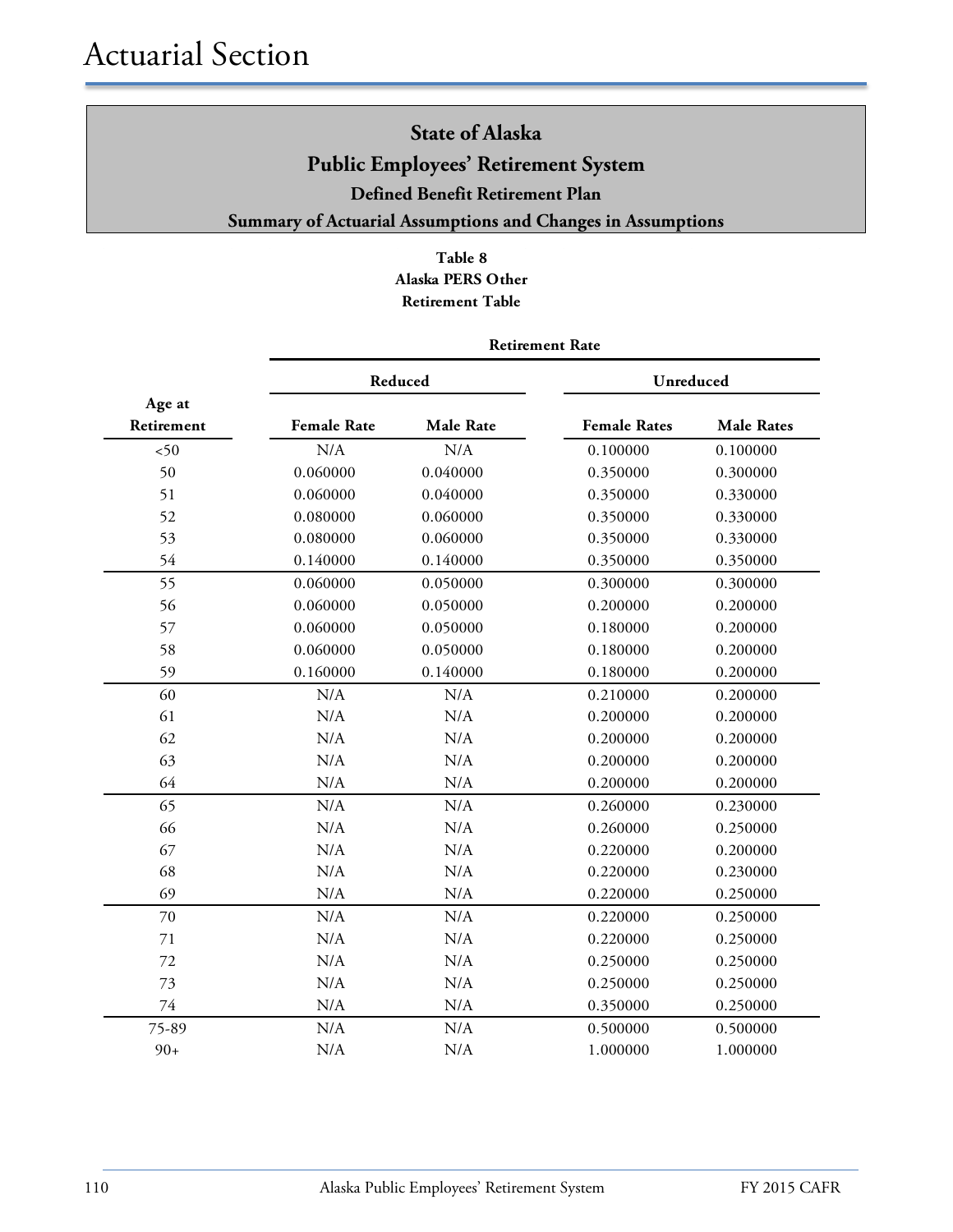#### **Summary of Actuarial Assumptions and Changes in Assumptions**

#### **Table 9 Alaska PERS Disabled Mortality Rates**

| $\bf Male$<br>Female<br>Age |        | Age    | Female | Male   |        |
|-----------------------------|--------|--------|--------|--------|--------|
| $\leq 45$                   | 0.0071 | 0.0214 | $80\,$ | 0.0582 | 0.0833 |
| 46                          | 0.0078 | 0.0226 | 81     | 0.0621 | 0.0880 |
| 47                          | 0.0085 | 0.0238 | 82     | 0.0662 | 0.0928 |
| 48                          | 0.0093 | 0.0250 | 83     | 0.0707 | 0.0978 |
| 49                          | 0.0101 | 0.0262 | 84     | 0.0755 | 0.1028 |
| 50                          | 0.0109 | 0.0275 | 85     | 0.0806 | 0.1079 |
| 51                          | 0.0118 | 0.0287 | 86     | 0.0862 | 0.1130 |
| 52                          | 0.0127 | 0.0299 | 87     | 0.0921 | 0.1204 |
| 53                          | 0.0137 | 0.0311 | 88     | 0.0985 | 0.1282 |
| 54                          | 0.0144 | 0.0324 | 89     | 0.1054 | 0.1362 |
| 55                          | 0.0151 | 0.0336 | 90     | 0.1148 | 0.1503 |
| 56                          | 0.0158 | 0.0348 | 91     | 0.1249 | 0.1667 |
| 57                          | 0.0164 | 0.0354 | 92     | 0.1359 | 0.1841 |
| 58                          | 0.0171 | 0.0359 | 93     | 0.1475 | 0.2022 |
| 59                          | 0.0176 | 0.0365 | 94     | 0.1611 | 0.2209 |
| 60                          | 0.0182 | 0.0370 | 95     | 0.1745 | 0.2400 |
| 61                          | 0.0188 | 0.0376 | 96     | 0.1877 | 0.2594 |
| 62                          | 0.0194 | 0.0382 | 97     | 0.2003 | 0.2790 |
| 63                          | 0.0204 | 0.0389 | 98     | 0.2084 | 0.2934 |
| 64                          | 0.0214 | 0.0396 | 99     | 0.2192 | 0.3128 |
| 65                          | 0.0226 | 0.0404 | 100    | 0.2250 | 0.3264 |
| 66                          | 0.0238 | 0.0413 | 101    | 0.2362 | 0.3459 |
| 67                          | 0.0252 | 0.0422 | 102    | 0.2455 | 0.3585 |
| 68                          | 0.0267 | 0.0434 | 103    | 0.2613 | 0.3762 |
| 69                          | 0.0284 | 0.0454 | 104    | 0.2741 | 0.3850 |
| 70                          | 0.0303 | 0.0477 | 105    | 0.2931 | 0.3979 |
| $71\,$                      | 0.0323 | 0.0502 | 106    | 0.3078 | 0.4000 |
| 72                          | 0.0345 | 0.0529 | 107    | 0.3227 | 0.4000 |
| 73                          | 0.0368 | 0.0558 | 108    | 0.3374 | 0.4000 |
| $74\,$                      | 0.0393 | 0.0591 | 109    | 0.3515 | 0.4000 |
| 75                          | 0.0420 | 0.0625 | 110    | 0.3646 | 0.4000 |
| 76                          | 0.0449 | 0.0662 | 111    | 0.3762 | 0.4000 |
| $77\,$                      | 0.0479 | 0.0702 | 112    | 0.3860 | 0.4000 |
| $78\,$                      | 0.0511 | 0.0744 | 113    | 0.3935 | 0.4000 |
| 79                          | 0.0546 | 0.0788 | 114    | 0.3983 | 0.4000 |
|                             |        |        | $115+$ | 0.4000 | 0.4000 |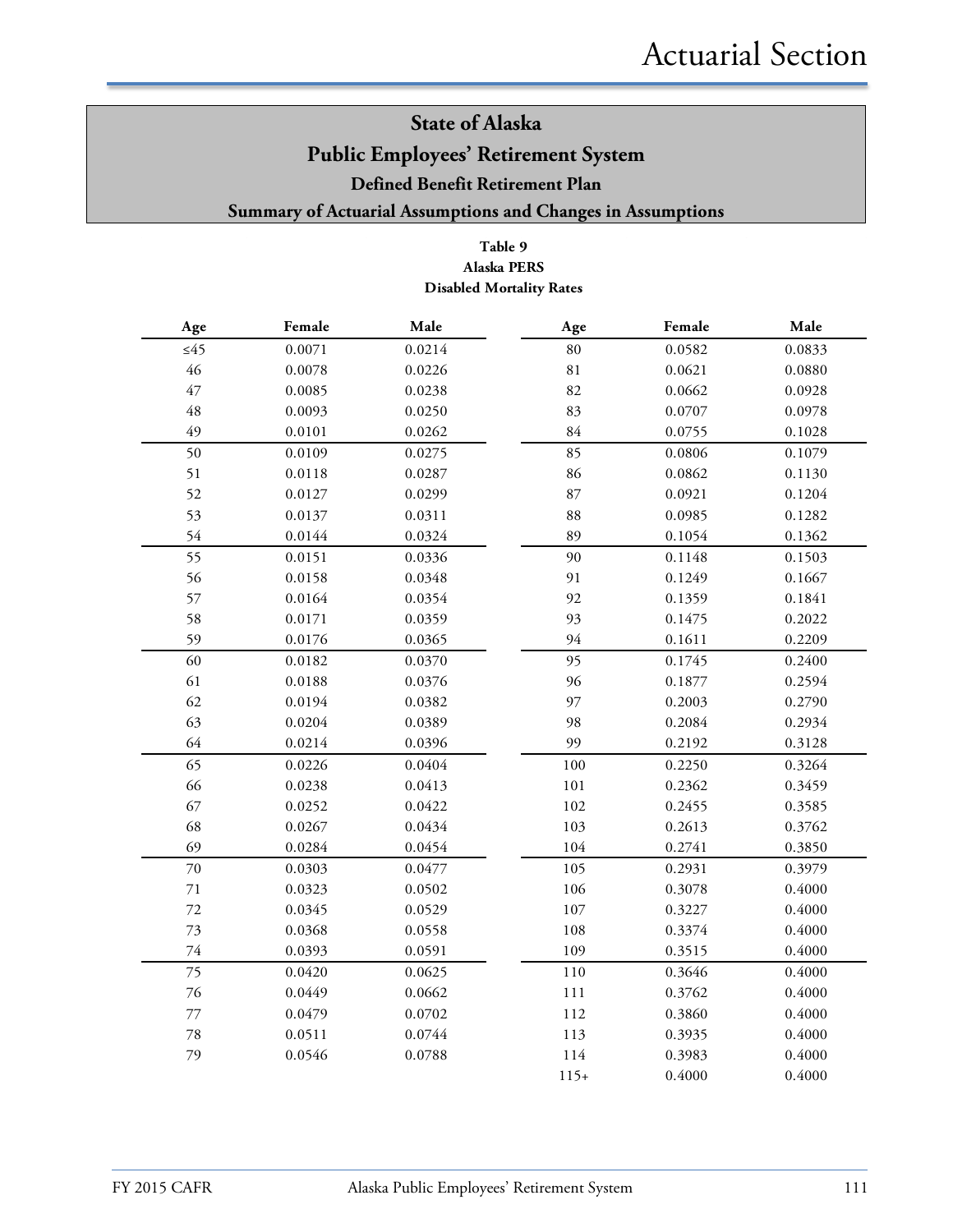#### **Changes in Actuarial Assumptions Since the Prior Valuation**

|                                      | June 30, 2013                                                                                                                                                                                                                 | June 30, 2014                                                                                                                                                                  |
|--------------------------------------|-------------------------------------------------------------------------------------------------------------------------------------------------------------------------------------------------------------------------------|--------------------------------------------------------------------------------------------------------------------------------------------------------------------------------|
| Salary Scale                         | Based on actual experience from 2005 to 2009.                                                                                                                                                                                 | Based on actual experience from 2010 - 2013 increased<br>most rates.                                                                                                           |
| Pre-termination Mortality            | Peace Officer/Firefighter:<br>1994 GAM Table, sex distinct, 1994 Base Year without<br>margin projected to 2013 using Projection Scale AA,<br>80% of the male table for males and 60% of the female<br>table for females.      | Based upon 2010-2013 actual mortality<br>experience.<br>60% of male rates and 65% of female rates of the<br>post-termination mortality rates.                                  |
|                                      | Others:<br>1994 GAM Table, sex distinct, 1994 Base Year without<br>margin projected to 2013 using Projection Scale AA,<br>75% of the male table for males and 55% of the female<br>table for females.                         |                                                                                                                                                                                |
| Post-termination Mortality           | 1994 GAM Table, sex-distinct, 1994 Base Year<br>without margin projected to 2013 using Projection<br>Scale AA for males and with a 1-year set-forward<br>for females.                                                         | 96% of all rates of the RP-2000 table, 2000 Base<br>Year projected to 2018 with Projection Scale BB.                                                                           |
| Disability Mortality                 | RP-2000 Disabled Retiree Mortality Table.                                                                                                                                                                                     | RP-2000 Disabled Retiree Table, 2000 Base<br>Year projected to 2018 with Projection Scale BB.                                                                                  |
| Turnover                             | Rates adjusted based on actual experience from<br>2005 to 2009.                                                                                                                                                               | Based upon the 2010-2013 actual withdrawal<br>experience.                                                                                                                      |
| Disability                           | Peace Officer/Firefighter: No change except to<br>stop rates at earliest retirement age.<br>Others: Male/Female rates decreased based on<br>actual experience from 2005 to 2009 and stop<br>rates at earliest retirement age. | Incidence rates based on 2010-2013 actual<br>experience.<br>Peace Officer/Firefighter: Decreased rates by 5%<br>Others: Decreased rates by 30%                                 |
| Retirement                           | Rates were adjusted based on actual experience<br>from 2005 to 2009.                                                                                                                                                          | Retirement rates based upon the 2010-2013<br>actual experience.                                                                                                                |
| Deferred Vested<br>Commencement Date | Peace Officer/Firefighter:<br>Tier $1 - \text{age } 53$<br>Tiers 2 and $3 - age 57$<br>Others:<br>Earliest unreduced age                                                                                                      | Peace Officer/Firefighter:<br>Tier $1 - age 55$<br>Tier 2 and Tier $3 -$ age 60<br>Others:<br>Earliest reduced age                                                             |
| <b>COLA</b>                          | Of those benefit recipients who are eligible for the<br>COLA, 70% are assumed to remain in Alaska<br>and receive the COLA.                                                                                                    | Of those benefit recipients who are eligible for the<br>COLA, 70% of Others and 65% of Peace<br>Officers/Firefighters are assumed to remain in<br>Alaska and receive the COLA. |
| Occupational Death and<br>Disability | Others: 55%<br>Peace Officer/Firefighter: 75%                                                                                                                                                                                 | Peace Officer/Firefighter: 70%<br>Others: 50%                                                                                                                                  |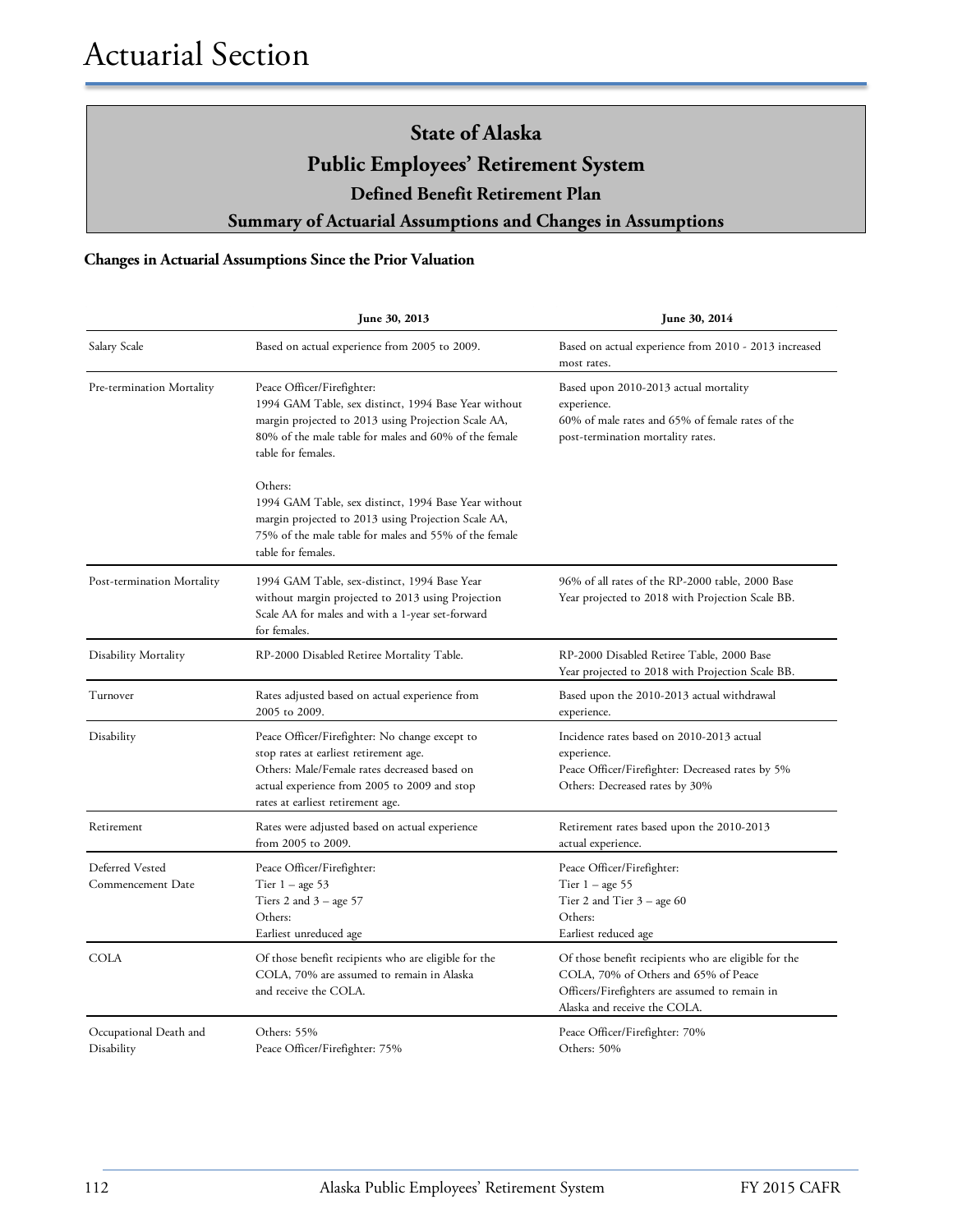| June 30, 2013     |                     |                    |                       |                    |                     | June 30, 2014      |                       |  |
|-------------------|---------------------|--------------------|-----------------------|--------------------|---------------------|--------------------|-----------------------|--|
| Health Cost Trend |                     |                    |                       |                    |                     |                    |                       |  |
| Fiscal year       | Medical<br>$pre-65$ | Medical<br>post-65 | Prescription<br>drugs | <b>Fiscal</b> year | Medical<br>$pre-65$ | Medical<br>post-65 | Prescription<br>drugs |  |
| 2014              | 8.7%                | 6.4%               | 6.3%                  | 2015               | 10.0%               | $6.0\%$            | 6.0%                  |  |
| 2015              | 8.5                 | 6.3                | 6.2                   | 2016               | 9.4                 | 5.9                | 5.7                   |  |
| 2016              | 8.0                 | 6.3                | 6.2                   | 2017               | 8.8                 | 5.8                | 5.4                   |  |
| 2017              | 7.5                 | 6.2                | 6.1                   | 2018               | 8.2                 | 5.7                | 5.1                   |  |
| 2018              | 7.0                 | 6.1                | 6.0                   | 2019               | 7.6                 | 5.6                | 4.8                   |  |
| 2019              | 6.6                 | 6.1                | 5.8                   | 2020               | 7.0                 | 5.6                | 4.6                   |  |
| 2020              | 6.4                 | 6.1                | 5.8                   | 2021               | 6.5                 | 5.6                | 4.4                   |  |
| 2025              | 6.0                 | 6.0                | 5.7                   | 2025               | 5.6                 | 5.6                | 4.2                   |  |
| 2050              | 5.0                 | 5.0                | 5.0                   | 2050               | 4.4                 | 4.0                | 4.0                   |  |
| 2100              | 4.5                 | 4.5                | 4.5                   | 2100               | 4.4                 | 4.0                | 4.0                   |  |

Trend Rate for Retired Member Medical Contribution

| FY 13 Trend Assumption | FY 14 Trend Assumption |      |  |
|------------------------|------------------------|------|--|
|                        | Fiscal year:           |      |  |
| 8.2%                   | 2015                   | 7.0% |  |
| 8.0                    | 2016                   | 6.6  |  |
| 7.6                    | 2017                   | 6.2  |  |
| 7.2                    | 2018                   | 5.8  |  |
| 6.7                    | 2019                   | 5.4  |  |
| 6.4                    | 2020                   | 5.0  |  |
| 5.9                    | 2025                   | 4.1  |  |
| 5.0                    | 2050                   | 4.0  |  |
| 4.5                    | 2100                   | 4.0  |  |
|                        |                        |      |  |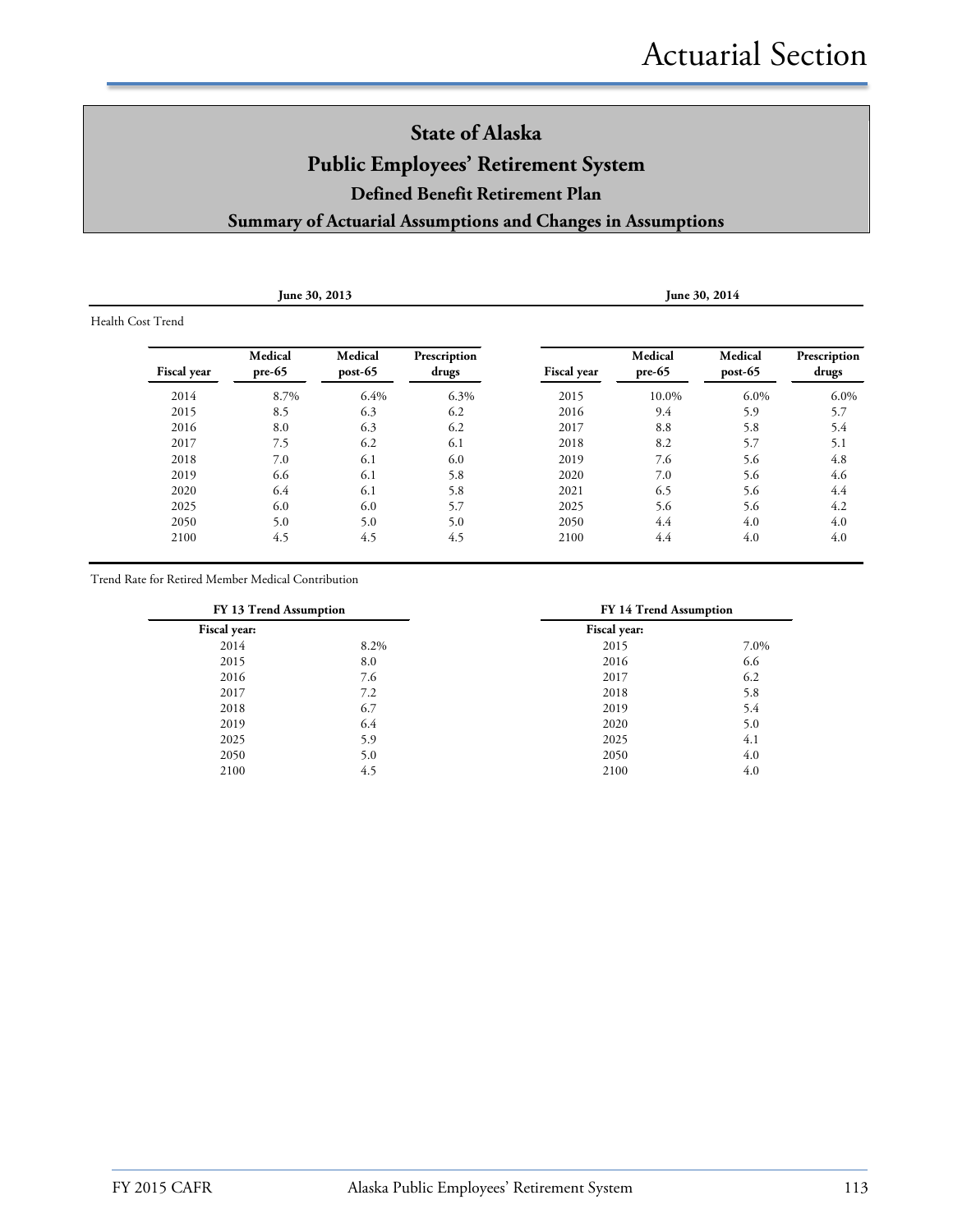| <b>Public Employees' Retirement System</b><br>Defined Benefit Retirement Plan<br>Funding Excess/(Unfunded Liability)<br>(In thousands) |                              |                     |                                                                |                 |  |  |  |
|----------------------------------------------------------------------------------------------------------------------------------------|------------------------------|---------------------|----------------------------------------------------------------|-----------------|--|--|--|
| Actuarial<br>Valuation<br><b>Year Ended June</b><br>30                                                                                 | Postemployment<br>Healthcare | <b>Pension</b>      | <b>Total</b><br><b>Funding Excess/</b><br>(Unfunded Liability) | Funded<br>Ratio |  |  |  |
| 2005                                                                                                                                   | (1,973,144)<br>\$            | (2, 428, 778)<br>\$ | (4, 401, 922)<br>\$                                            | 65.7%           |  |  |  |
| 2006                                                                                                                                   | (3,584,527)                  | (1,762,978)         | (5,347,505)                                                    | 62.8            |  |  |  |
| 2007                                                                                                                                   | (2,746,653)                  | (1,923,320)         | (4,669,973)                                                    | 68.0            |  |  |  |
| 2008                                                                                                                                   | (2,904,525)                  | (1,943,510)         | (4,848,035)                                                    | 69.5            |  |  |  |
| 2009                                                                                                                                   | (2,742,835)                  | (3,593,558)         | (6,336,393)                                                    | 61.8            |  |  |  |
| 2010                                                                                                                                   | (3,073,188)                  | (3,901,840)         | (6,975,028)                                                    | 61.5            |  |  |  |
| 2011                                                                                                                                   | (2,769,878)                  | (4,156,898)         | (6,926,776)                                                    | 63.0            |  |  |  |
| 2012                                                                                                                                   | (2,561,808)                  | (4,898,523)         | (7,460,331)                                                    | 61.3            |  |  |  |
| 2013                                                                                                                                   | (2,395,001)                  | (5, 435, 132)       | (7,830,133)                                                    | 60.8            |  |  |  |
| 2014                                                                                                                                   | (1,036,453)                  | (5,216,321)         | (6,252,774)                                                    | 70.1            |  |  |  |

#### **10-YEAR TREND OF UNFUNDED LIABLITY (In thousands)**

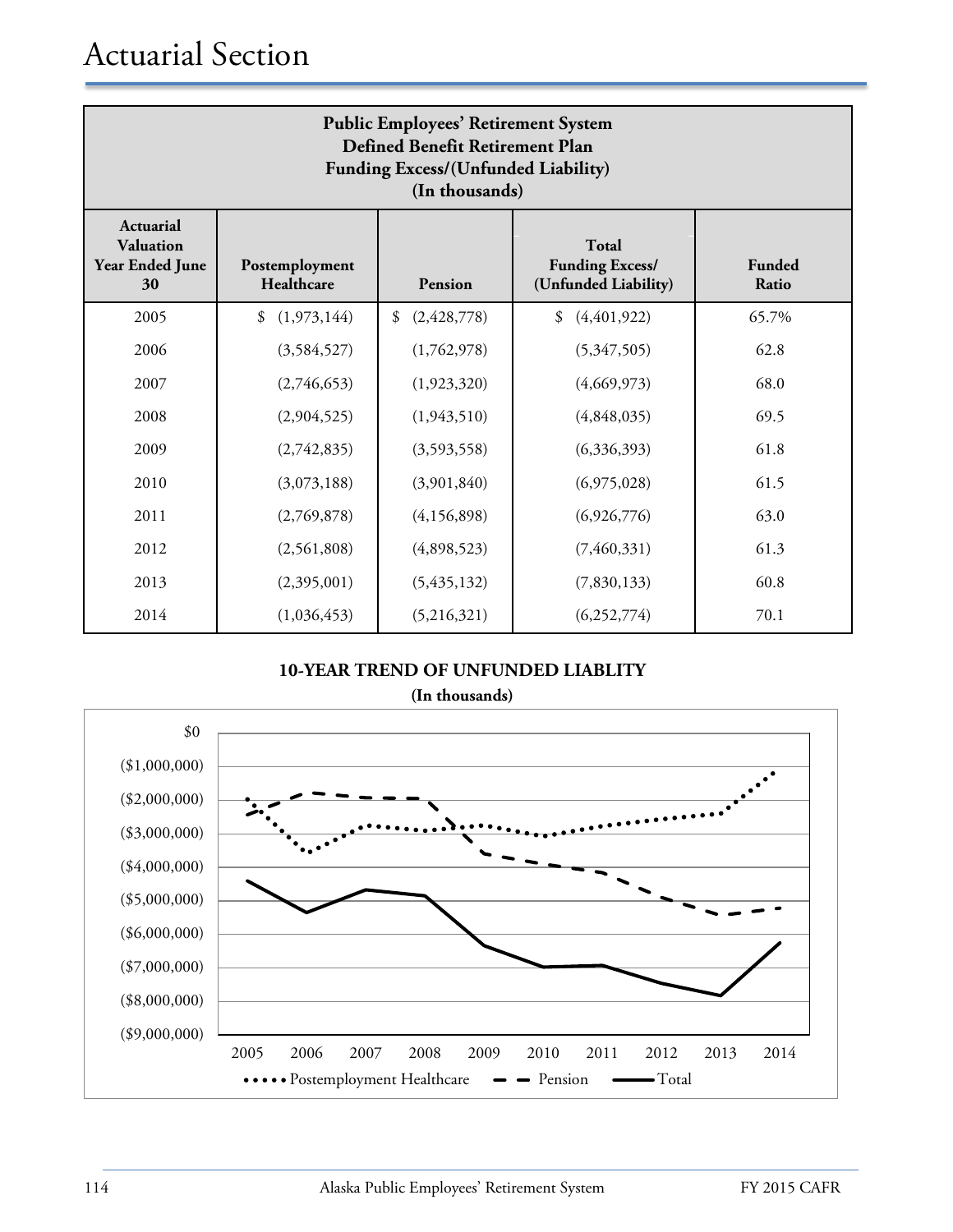| <b>Public Employees' Retirement System</b><br><b>Defined Benefit Retirement Plan</b><br><b>Employer Contribution Rates</b> |                                                                   |                                    |                               |                                    |                     |  |
|----------------------------------------------------------------------------------------------------------------------------|-------------------------------------------------------------------|------------------------------------|-------------------------------|------------------------------------|---------------------|--|
|                                                                                                                            |                                                                   |                                    | <b>Actuarially Determined</b> |                                    |                     |  |
| <b>Year Ended</b><br>June 30                                                                                               | <b>Actuarial</b><br><b>Valuation Year</b><br><b>Ended June 30</b> | <b>Normal</b><br>Cost <sup>1</sup> | Past<br><b>Service</b>        | <b>Total</b><br>Annual<br>Required | Adopted             |  |
| 2008                                                                                                                       | 2005                                                              | 14.48%                             | 18.03%                        | 32.51%                             | 39.76% <sup>2</sup> |  |
| 2009                                                                                                                       | 2006                                                              | 13.72                              | 21.50                         | 35.22                              | 35.22               |  |
| 2010                                                                                                                       | 2007                                                              | 9.46                               | 18.19                         | 27.65                              | 27.65               |  |
| 2011                                                                                                                       | 2008                                                              | 9.33                               | 18.63                         | 27.96                              | 27.96               |  |
| 2012                                                                                                                       | 2009                                                              | 8.28                               | 22.48                         | 30.76                              | 33.49               |  |
| 2013                                                                                                                       | 2010                                                              | 8.67                               | 24.16                         | 32.83                              | 35.84               |  |
| 2014                                                                                                                       | 2011                                                              | 8.12                               | 24.19                         | 32.31                              | 35.68               |  |
| 2015                                                                                                                       | 2012                                                              | 6.82                               | 33.03                         | 39.85                              | 44.03               |  |
| 2016                                                                                                                       | 2013                                                              | 6.05                               | 16.53                         | 22.58                              | 27.19               |  |
| 2017                                                                                                                       | 2014                                                              | 5.76                               | 16.02                         | 21.78                              | 26.14               |  |

<sup>1</sup> Also referred to as the consolidated rate.

<sup>2</sup> The ARMB recognized the fact that the Plan becomes a closed Plan on July 1, 2006, and set a rate reflecting no payroll growth.

Effective June 30, 2008 the Defined Benefits Plan became a defined benefit, cost sharing, multiple employer plan. Prior to 2008 rates were calculated by employer and only the average employer contribution rate is reflected on this schedule for 2007 and earlier.

Valuations are used to set contribution rates in future years.



#### **10-YEAR COMPARISON OF AVERAGE EMPLOYER CONTRIBUTION RATES**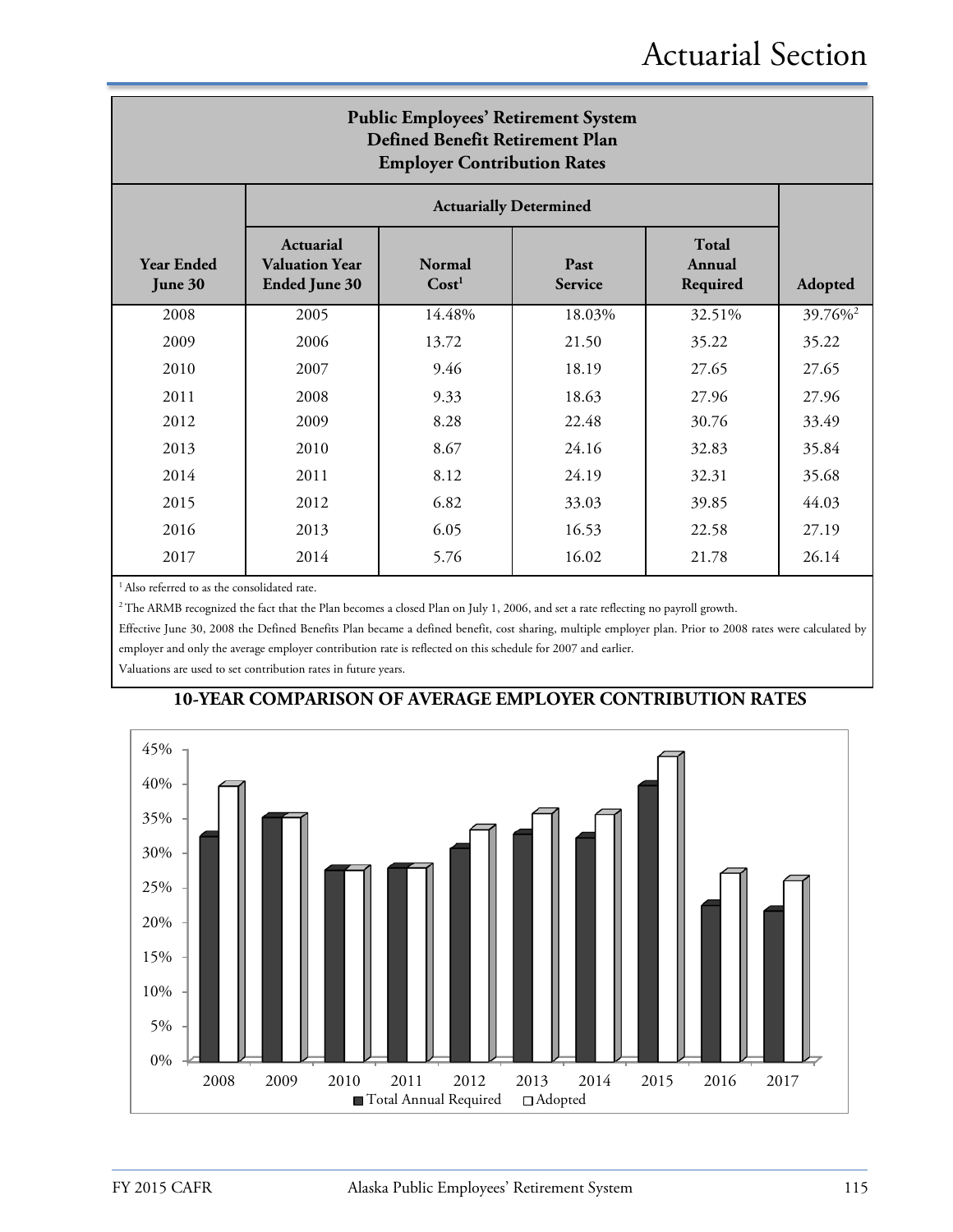| <b>Public Employees' Retirement System</b><br>Defined Benefit Retirement Plan<br><b>Schedule of Active Member Valuation Data</b> |        |                                                     |                               |                                               |                                         |  |
|----------------------------------------------------------------------------------------------------------------------------------|--------|-----------------------------------------------------|-------------------------------|-----------------------------------------------|-----------------------------------------|--|
| <b>Valuation</b><br>Date                                                                                                         | Number | Annual<br>Earnings<br>$(In$ thousands) <sup>1</sup> | Annual<br>Average<br>Earnings | Percent<br>Increase<br>in Average<br>Earnings | Number of<br>Participating<br>Employers |  |
|                                                                                                                                  |        |                                                     | <b>All Others</b>             |                                               |                                         |  |
| June 30, 2014                                                                                                                    | 17,339 | \$1,188,918                                         | \$68,569                      | 3.4%                                          | 158                                     |  |
| June 30, 2013                                                                                                                    | 18,890 | 1,252,786                                           | 66,320                        | 4.5                                           | 159                                     |  |
| June 30, 2012                                                                                                                    | 20,566 | 1,305,337                                           | 63,471                        | 4.6                                           | 160                                     |  |
| June 30, 2011                                                                                                                    | 22,118 | 1,342,122                                           | 60,680                        | 4.7                                           | 160                                     |  |
| June 30, 2010                                                                                                                    | 24,054 | 1,393,803                                           | 57,945                        | 4.5                                           | 160                                     |  |
| June 30, 2009                                                                                                                    | 25,089 | 1,390,971                                           | 55,441                        | 5.1                                           | 159                                     |  |
| June 30, 2008                                                                                                                    | 26,301 | 1,387,117                                           | 52,740                        | 6.9                                           | 160                                     |  |
| June 30, 2007                                                                                                                    | 28,675 | 1,414,145                                           | 49,316                        | 9.5                                           | 160                                     |  |
| June 30, 2006                                                                                                                    | 31,286 | 1,408,863                                           | 45,032                        | 4.2                                           | 160                                     |  |
| June 30, 2005                                                                                                                    | 30,997 | 1,338,962                                           | 43,197                        | 2.3                                           | 160                                     |  |
|                                                                                                                                  |        |                                                     | Peace Officer / Firefighter   |                                               |                                         |  |
| June 30, 2014                                                                                                                    | 1,958  | \$193,737                                           | \$98,946                      | 3.4%                                          | 158                                     |  |
| June 30, 2013                                                                                                                    | 2,065  | 197,534                                             | 95,658                        | 4.8                                           | 159                                     |  |
| June 30, 2012                                                                                                                    | 2,164  | 197,544                                             | 91,286                        | 4.1                                           | 160                                     |  |
| June 30, 2011                                                                                                                    | 2,275  | 199,537                                             | 87,709                        | 8.6                                           | 160                                     |  |
| June 30, 2010                                                                                                                    | 2,388  | 192,895                                             | 80,777                        | 2.8                                           | 160                                     |  |
| June 30, 2009                                                                                                                    | 2,476  | 194,519                                             | 78,562                        | 5.0                                           | 159                                     |  |
| June 30, 2008                                                                                                                    | 2,549  | 190,729                                             | 74,825                        | 4.9                                           | 160                                     |  |
| June 30, 2007                                                                                                                    | 2,687  | 191,674                                             | 71,334                        | 9.3                                           | 160                                     |  |
| June 30, 2006                                                                                                                    | 2,785  | 181,830                                             | 65,289                        | 2.5                                           | 160                                     |  |
| June 30, 2005                                                                                                                    | 2,733  | 174,155                                             | 63,723                        | 3.0                                           | 160                                     |  |
| <sup>1</sup> Prior to June 30, 2006, unannualized earnings were used. Starting June 30, 2006, annualized earnings are used.      |        |                                                     |                               |                                               |                                         |  |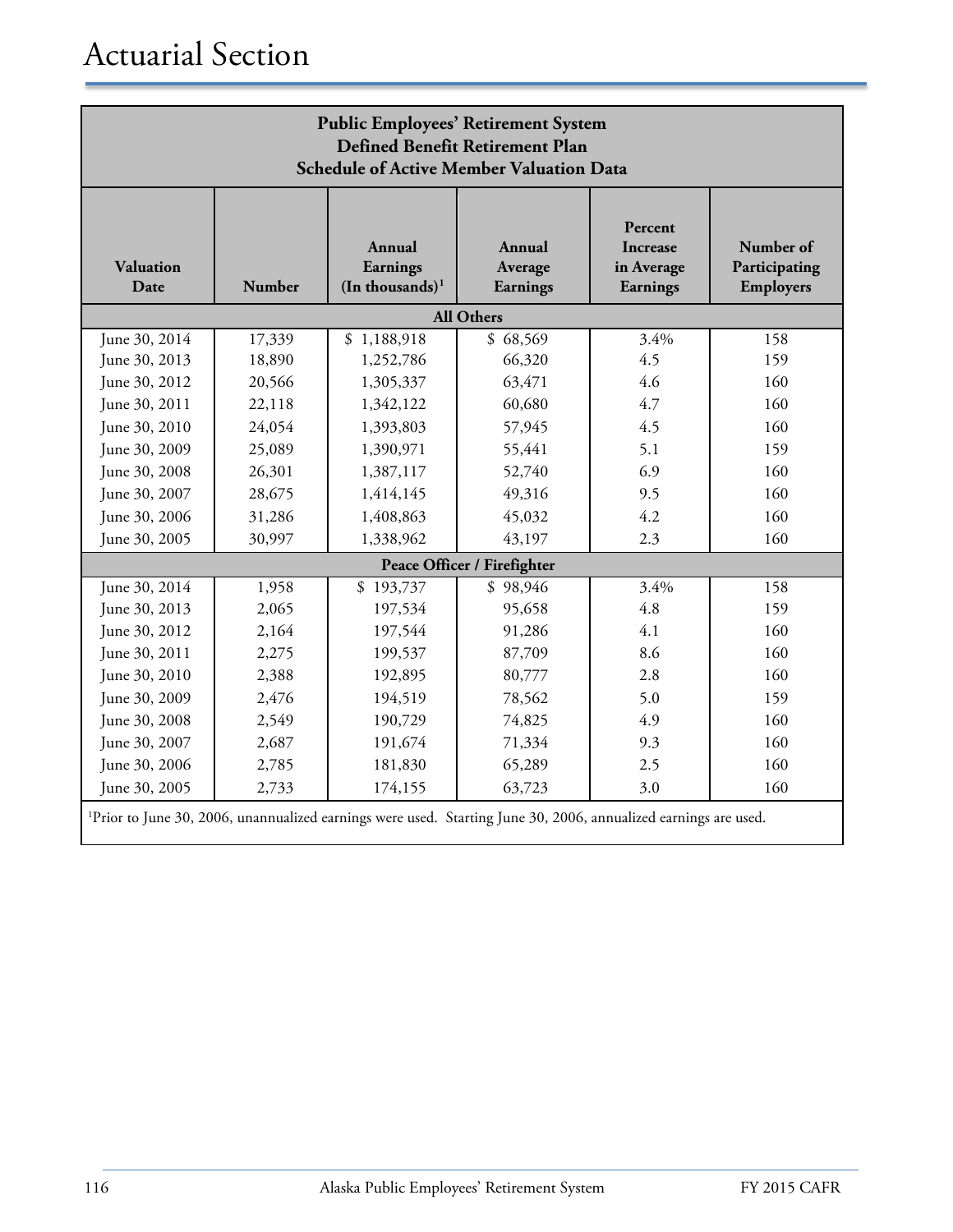## Actuarial Section

| <b>Public Employees' Retirement System</b><br>Defined Benefit Retirement Plan<br>Schedule of Benefit Recipients Added to and Removed from Rolls |                  |                                                                           |                  |                                            |        |                                      |                                                            |                                                 |
|-------------------------------------------------------------------------------------------------------------------------------------------------|------------------|---------------------------------------------------------------------------|------------------|--------------------------------------------|--------|--------------------------------------|------------------------------------------------------------|-------------------------------------------------|
|                                                                                                                                                 |                  | <b>Added to Rolls</b>                                                     |                  | <b>Removed from Rolls</b>                  |        | Rolls - End of Year                  | Percent                                                    |                                                 |
| Year<br><b>Ended</b>                                                                                                                            | No. <sup>1</sup> | Annual<br>Pension<br>Benefits <sup>1</sup>                                | No. <sup>1</sup> | Annual<br>Pension<br>Benefits <sup>1</sup> | No.    | Annual<br>Pension<br><b>Benefits</b> | <b>Increase</b><br>in Annual<br>Pension<br><b>Benefits</b> | Average<br>Annual<br>Pension<br><b>Benefits</b> |
|                                                                                                                                                 |                  |                                                                           |                  | <b>All Others</b>                          |        |                                      |                                                            |                                                 |
| June 30, 2014                                                                                                                                   | 1,778            | \$44,823,611                                                              | 603              | \$3,011,383                                | 28,073 | \$568,952,296                        | 7.9%                                                       | \$20,267                                        |
| June 30, 2013                                                                                                                                   | 1,808            | 43,247,667                                                                | 554              | 4,861,626                                  | 26,898 | 527,140,068                          | 7.9                                                        | 19,598                                          |
| June 30, 2012                                                                                                                                   | 1,679            | 37,855,250                                                                | 636              | 5,344,239                                  | 25,644 | 488,754,027                          | 7.1                                                        | 19,059                                          |
| June 30, 2011                                                                                                                                   | 1,595            | 37,100,217                                                                | 554              | 6,897,899                                  | 24,601 | 456,243,016                          | 7.1                                                        | 18,546                                          |
| June 30, 2010                                                                                                                                   | 1,667            | 35,089,579                                                                | 517              | 8,712,630                                  | 23,560 | 426,040,698                          | 6.6                                                        | 18,083                                          |
| June 30, 2009                                                                                                                                   | 1,340            | 25,402,811                                                                | 476              | 28,773                                     | 22,410 | 399,663,749                          | 6.8                                                        | 17,834                                          |
| June 30, 2008                                                                                                                                   | 1,454            | 28,498,471                                                                | 466              | 5,349,935                                  | 21,546 | 374,289,711                          | 6.6                                                        | 17,372                                          |
| June 30, 2007                                                                                                                                   | 1,479            | 28,985,748                                                                | 454              | (14, 280, 390)                             | 20,558 | 351,141,175                          | 14.1                                                       | 17,081                                          |
| June 30, 2006                                                                                                                                   | 1,494            | 26,193,750                                                                | 384              | 2,265,651                                  | 19,533 | 307,875,037                          | 8.4                                                        | 15,762                                          |
| June 30, 2005                                                                                                                                   | 1,287            | 22,966,842                                                                | 296              | 17,019,851                                 | 18,423 | 283,946,938                          | 2.1                                                        | 15,413                                          |
|                                                                                                                                                 |                  |                                                                           |                  | Peace Officer / Firefighter                |        |                                      |                                                            |                                                 |
| June 30, 2014                                                                                                                                   | 109              | \$4,270,620                                                               | 50               | \$<br>(145,769)                            | 3,026  | \$103,262,870                        | 4.5%                                                       | \$34,125                                        |
| June 30, 2013                                                                                                                                   | 113              | 4,162,920                                                                 | 42               | 240,775                                    | 2,967  | 98,846,479                           | 4.1                                                        | 33,315                                          |
| June 30, 2012                                                                                                                                   | 179              | 5,246,271                                                                 | 41               | (177, 568)                                 | 2,896  | 94,924,334                           | 6.1                                                        | 32,778                                          |
| June 30, 2011                                                                                                                                   | 114              | 3,772,720                                                                 | 33               | 116,090                                    | 2,758  | 89,500,495                           | 4.3                                                        | 32,451                                          |
| June 30, 2010                                                                                                                                   | 118              | 3,593,724                                                                 | 46               | 1,413,071                                  | 2,677  | 85,843,865                           | 2.6                                                        | 32,067                                          |
| June 30, 2009                                                                                                                                   | 108              | 2,759,299                                                                 | 39               | (518, 134)                                 | 2,605  | 83,663,212                           | 4.1                                                        | 32,116                                          |
| June 30, 2008                                                                                                                                   | 125              | 3,556,519                                                                 | 28               | 191,073                                    | 2,536  | 80,385,779                           | 4.4                                                        | 31,698                                          |
| June 30, 2007                                                                                                                                   | 138              | 3,930,564                                                                 | 67               | (2,546,491)                                | 2,439  | 77,020,333                           | 9.2                                                        | 31,579                                          |
| June 30, 2006                                                                                                                                   | 118              | 3,289,370                                                                 | 30               | 209,287                                    | 2,368  | 70,543,278                           | 8.9                                                        | 29,790                                          |
| June 30, 2005                                                                                                                                   | 145              | 3,904,737                                                                 | 5                | 3,332,357                                  | 2,280  | 67,463,195                           | 7.2                                                        | 29,589                                          |
|                                                                                                                                                 |                  | <sup>1</sup> Numbers are estimated, and include other internal transfers. |                  |                                            |        |                                      |                                                            |                                                 |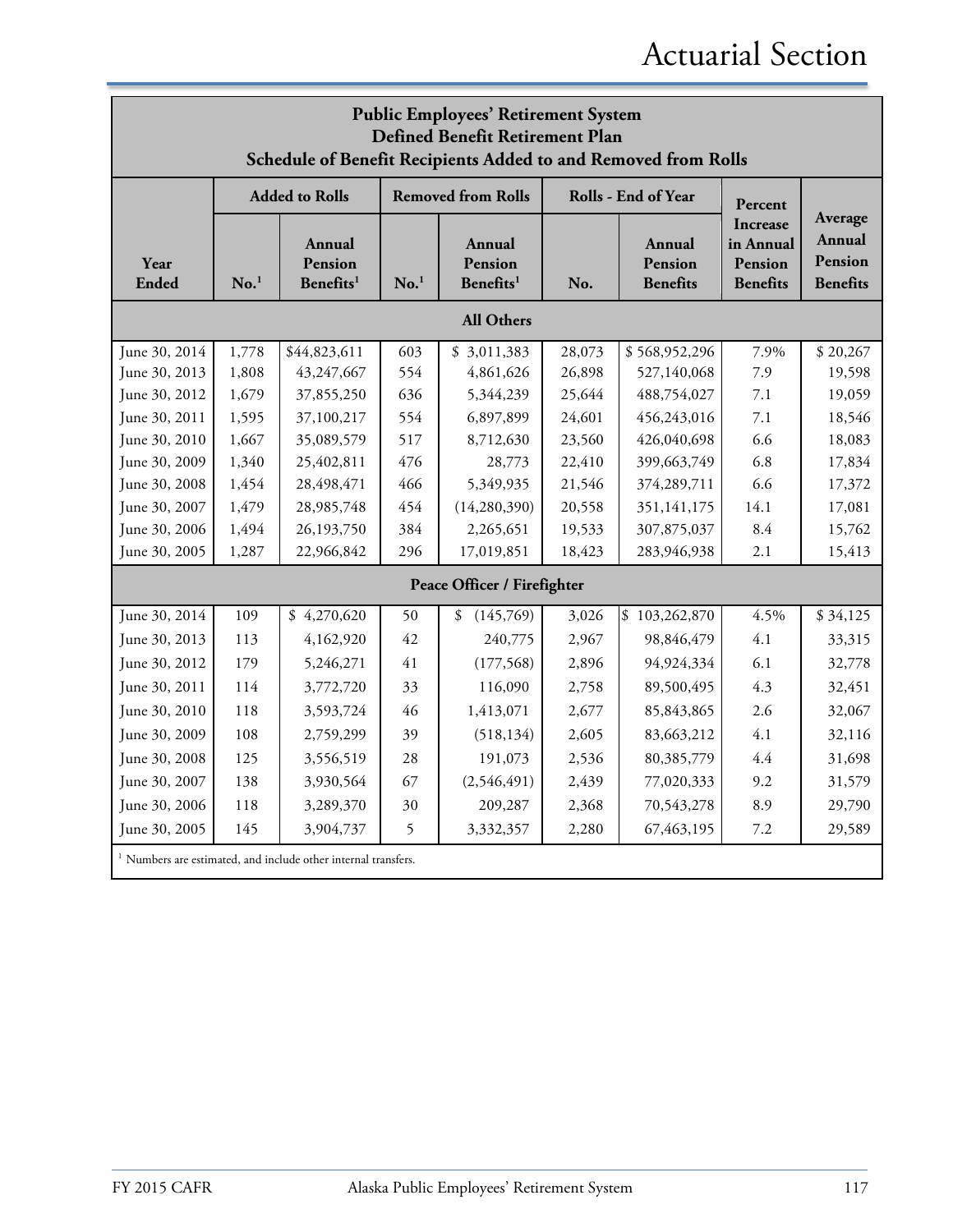| <b>Public Employees' Retirement System</b><br>Defined Benefit Retirement Plan<br><b>Pension Solvency Test</b> |                                          |                                   |                                                                |                                              |                                                                    |       |       |  |
|---------------------------------------------------------------------------------------------------------------|------------------------------------------|-----------------------------------|----------------------------------------------------------------|----------------------------------------------|--------------------------------------------------------------------|-------|-------|--|
|                                                                                                               |                                          |                                   | (In thousands)                                                 |                                              |                                                                    |       |       |  |
|                                                                                                               | Pension Aggregate Accrued Liability For: |                                   |                                                                |                                              | <b>Portion of Accrued Liabilities</b><br><b>Covered by Assets:</b> |       |       |  |
|                                                                                                               | (1)                                      | (2)                               | (3)                                                            |                                              |                                                                    |       |       |  |
| <b>Valuation</b><br>Date                                                                                      | Active<br>Member<br><b>Contributions</b> | <b>Inactive</b><br><b>Members</b> | Active<br><b>Members</b><br>(Employer-<br>Financed<br>Portion) | Pension<br><b>Valuation</b><br><b>Assets</b> | (1)                                                                | (2)   | (3)   |  |
| June 30, 2014                                                                                                 | \$1,486,335                              | \$8,264,683                       | \$3,196,741                                                    | \$7,731,438                                  | 100.0%                                                             | 75.6% | $-$ % |  |
| June 30, 2013                                                                                                 | 1,479,538                                | 7,514,255                         | 2,952,088                                                      | 6,510,749                                    | 100.0                                                              | 67.0  |       |  |
| June 30, 2012                                                                                                 | 1,459,943                                | 7,057,967                         | 2,911,034                                                      | 6,530,421                                    | 100.0                                                              | 71.8  |       |  |
| June 30, 2011                                                                                                 | 1,421,967                                | 6,657,517                         | 2,839,563                                                      | 6,762,149                                    | 100.0                                                              | 80.2  |       |  |
| June 30, 2010 <sup>1</sup>                                                                                    | 1,388,029                                | 6,268,461                         | 2,715,182                                                      | 6,469,832                                    | 100.0                                                              | 81.1  |       |  |
| June 30, 2009                                                                                                 | 1,315,924                                | 5,914,959                         | 2,471,203                                                      | 6,108,528                                    | 100.0                                                              | 81.0  |       |  |
| June 30, 2008                                                                                                 | 1,242,288                                | 5,606,402                         | 2,305,592                                                      | 7,210,772                                    | 100.0                                                              | 100.0 | 15.7  |  |
| June 30, 2007                                                                                                 | 1,203,007                                | 5,282,132                         | 2,177,185                                                      | 6,739,004                                    | 100.0                                                              | 100.0 | 11.7  |  |
| June 30, 2006 <sup>12</sup>                                                                                   | 1,157,755                                | 4,933,609                         | 2,002,679                                                      | 6,331,065                                    | 100.0                                                              | 100.0 | 12.0  |  |
| June 30, 2005                                                                                                 | 1,104,821                                | 4,627,467                         | 1,354,903                                                      | 6,016,713 <sup>3</sup>                       | 100.0                                                              | 100.0 | 21.0  |  |

<sup>1</sup> Change in Assumptions

<sup>2</sup> Change in Methods

<sup>3</sup> The pension and postemployment healthcare valuation assets were allocated using a ration of fair value of assets as of June 30, 2005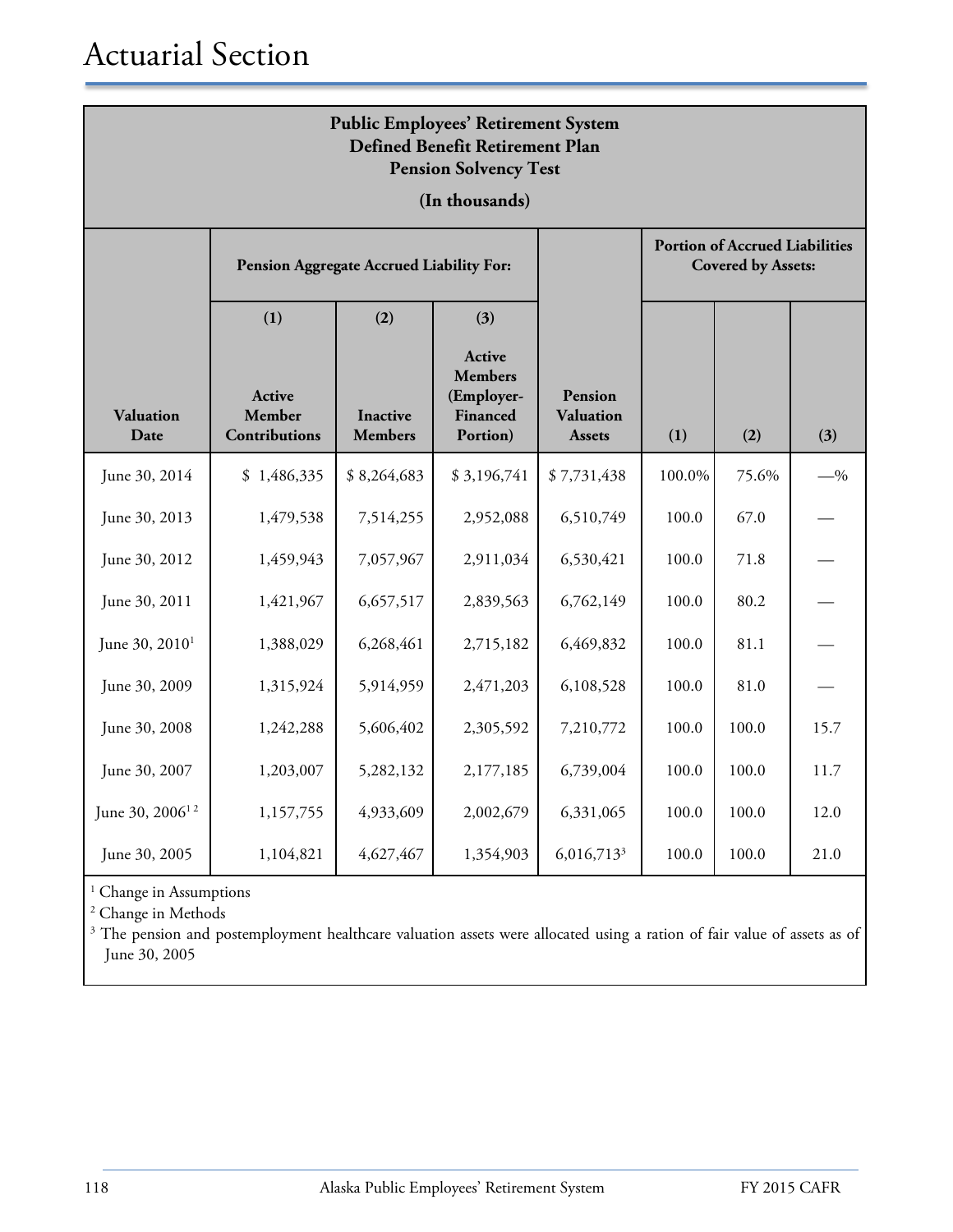| <b>Public Employees' Retirement System</b><br>Defined Benefit Retirement Plan<br><b>Postemployment Healthcare Solvency Test</b><br>(In thousands) |                                                     |                                                                             |                                                                              |                                                                        |                                                                       |        |       |  |
|---------------------------------------------------------------------------------------------------------------------------------------------------|-----------------------------------------------------|-----------------------------------------------------------------------------|------------------------------------------------------------------------------|------------------------------------------------------------------------|-----------------------------------------------------------------------|--------|-------|--|
|                                                                                                                                                   |                                                     | <b>Postemployment Healthcare</b><br><b>Aggregate Accrued Liability For:</b> |                                                                              |                                                                        | <b>Portion of Accrued</b><br>Liabilities<br><b>Covered by Assets:</b> |        |       |  |
| <b>Valuation</b><br>Date                                                                                                                          | (1)<br><b>Active Member</b><br><b>Contributions</b> | (2)<br><b>Inactive</b><br><b>Members</b>                                    | (3)<br><b>Active</b><br><b>Members</b><br>(Employer-<br>Financed<br>Portion) | Post-<br>Employment<br>Healthcare<br><b>Valuation</b><br><b>Assets</b> | (1)                                                                   | (2)    | (3)   |  |
| June 30, $2014^1$                                                                                                                                 | $\frac{\text{I}}{\text{I}}$                         | \$5,455,114                                                                 | \$2,494,499                                                                  | \$6,913,160                                                            | 100.0%                                                                | 100.0% | 58.5% |  |
| June 30, $2013^1$                                                                                                                                 |                                                     | 5,298,380                                                                   | 2,748,498                                                                    | 5,651,877                                                              | 100.0                                                                 | 100.0  | 12.9  |  |
| June 30, $2012^1$                                                                                                                                 |                                                     | 5,026,080                                                                   | 2,837,337                                                                    | 5,301,609                                                              | 100.0                                                                 | 100.0  | 9.7   |  |
| June 30, 2011                                                                                                                                     |                                                     | 4,812,845                                                                   | 3,008,658                                                                    | 5,051,625                                                              | 100.0                                                                 | 100.0  | 7.9   |  |
| June 30, 2010 <sup>1</sup>                                                                                                                        |                                                     | 4,581,806                                                                   | 3,179,014                                                                    | 4,687,632                                                              | 100.0                                                                 | 100.0  | 3.3   |  |
| June 30, 2009                                                                                                                                     |                                                     | 4,232,394                                                                   | 2,644,891                                                                    | 4,134,450                                                              | 100.0                                                                 | 97.7   |       |  |
| June 30, 2008 <sup>1</sup>                                                                                                                        |                                                     | 4,166,270                                                                   | 2,567,589                                                                    | 3,829,334                                                              | 100.0                                                                 | 91.9   |       |  |
| June 30, 2007                                                                                                                                     |                                                     | 3,684,906                                                                   | 2,223,703                                                                    | 3,161,956                                                              | 100.0                                                                 | 85.8   |       |  |
| June 30, $2006^{12}$                                                                                                                              |                                                     | 3,990,202                                                                   | 2,304,168                                                                    | 2,709,843                                                              | 100.0                                                                 | 67.9   |       |  |
| June 30, 2005                                                                                                                                     |                                                     | 4,039,591                                                                   | 1,718,059                                                                    | 2,426,206 <sup>3</sup>                                                 | 100.0                                                                 | 60.1   |       |  |

Healthcare liabilities are calculated using the funding assumptions (i.e., funding investment return and net of Medicare Part D subsidy).

<sup>1</sup> Change in Assumptions

<sup>2</sup> Change in Methods

<sup>3</sup> The postemployment healthcare valuation assets were allocated using a ration of fair value of assets as of June 30, 2005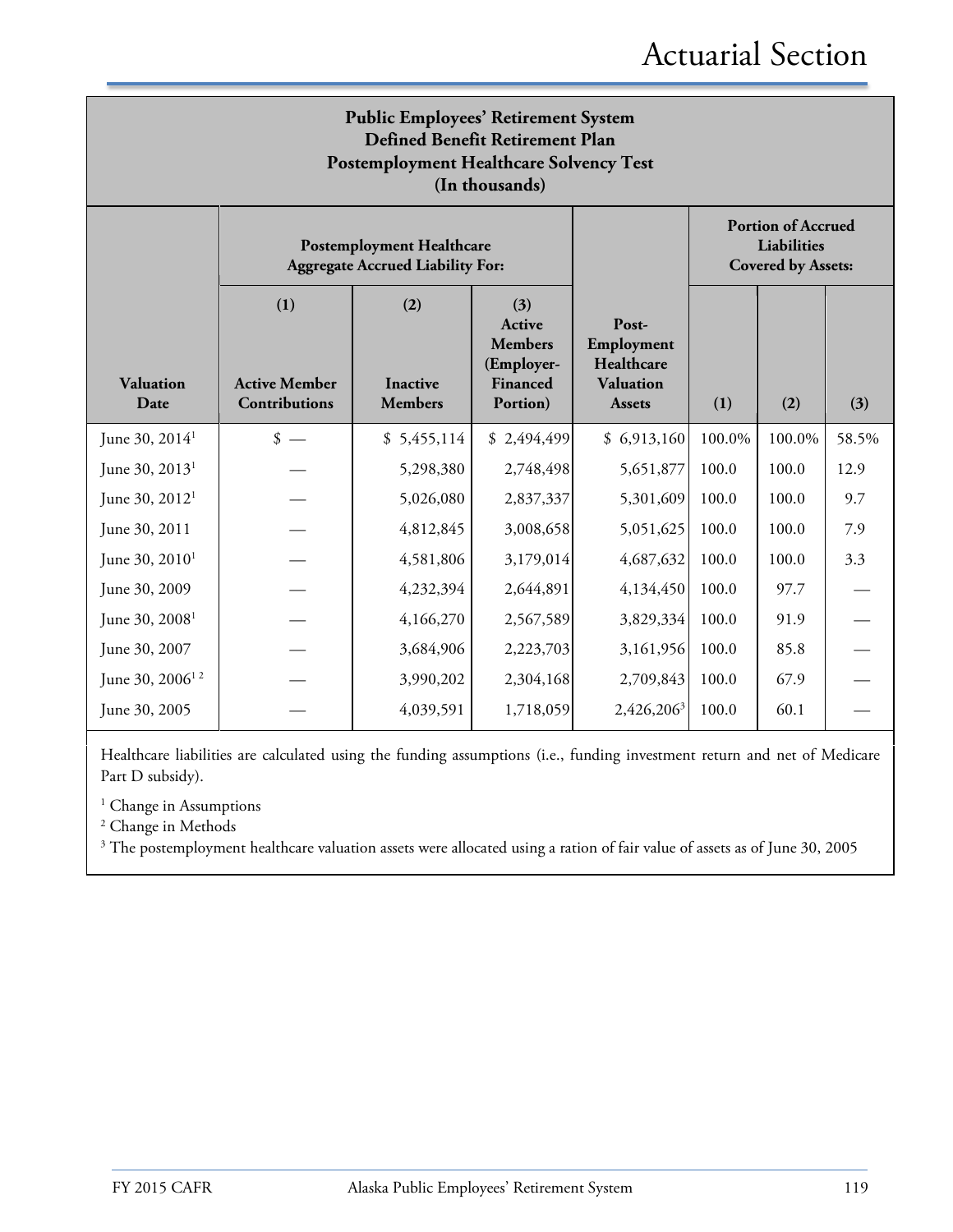#### **Public Employees' Retirement System Defined Benefit Retirement Plan Analysis of Financial Experience**

#### **Change in Employer/State Contribution Rate Due to (Gains) and Losses in Accrued Liabilities During the Last Five Fiscal Years Resulting From Differences Between Assumed Experience and Actual Experience**

|                                              | <b>Change in Employer/State</b><br><b>Contribution Rate During Fiscal Year</b> |             |             |             |        |  |
|----------------------------------------------|--------------------------------------------------------------------------------|-------------|-------------|-------------|--------|--|
| Type of<br>(Gain) or Loss                    | 2014                                                                           | 2013        | 2012        | 2011        | 2010   |  |
| Health Experience                            | $(0.85)\%$                                                                     | $(1.51)\%$  | $(2.97)\%$  | $(1.82)\%$  | 0.24%  |  |
| Salary Experience                            | (0.19)                                                                         | 0.23        | 0.23        | 0.31        | 0.06   |  |
| <b>Investment Experience</b>                 | (4.63)                                                                         | 1.76        | 3.11        | 0.26        | 0.28   |  |
| Demographic Experience                       | (0.04)                                                                         | (0.84)      | (1.00)      | 0.29        | (0.30) |  |
| <b>Contribution Shortfall</b>                | 0.67                                                                           | 0.79        | 0.21        | 0.44        | (0.67) |  |
| (Gain) or Loss During Year From Experience   | (5.04)                                                                         | 0.43        | (0.42)      | (0.52)      | (0.39) |  |
| Non-recurring changes                        |                                                                                |             |             |             |        |  |
| Assumption and Method Changes                | (13.46)                                                                        |             | 7.96        |             | 2.46   |  |
| System Benefit Changes                       |                                                                                |             |             |             |        |  |
| Composite (Gain) or Loss During Year         | (18.50)                                                                        | 0.43        | 7.54        | (0.52)      | 2.07   |  |
| Beginning Employer/State Contribution Rate   | 40.28                                                                          | 39.85       | 32.31       | 32.83       | 30.76  |  |
| Ending Employer/State Contribution Rate      | 21.78%                                                                         | 40.28%      | 39.85%      | 32.31%      | 32.83% |  |
| Fiscal Year Employer/State Contribution Rate | 21.78%*                                                                        | 22.58%      | 27.72%      | 32.31%      | 32.83% |  |
| Fiscal Year Above Rate is Applied            | <b>FY17</b>                                                                    | <b>FY16</b> | <b>FY15</b> | <b>FY14</b> | FY13   |  |

\*Expected. Actual Rate to be determined.

NOTE: In the second session of the 28<sup>th</sup> Alaska legislature, the legislature changed the actuarial methodology from level dollar amortization to level percent of pay. The June 30, 2013 PERS actuarial valuation report was not updated for this change, but specific revisions for the amortization change were presented to reflect the change in amortization. The change in the amortization resulted in an adjusted FY 16 employer/state contribution rate of 22.58%.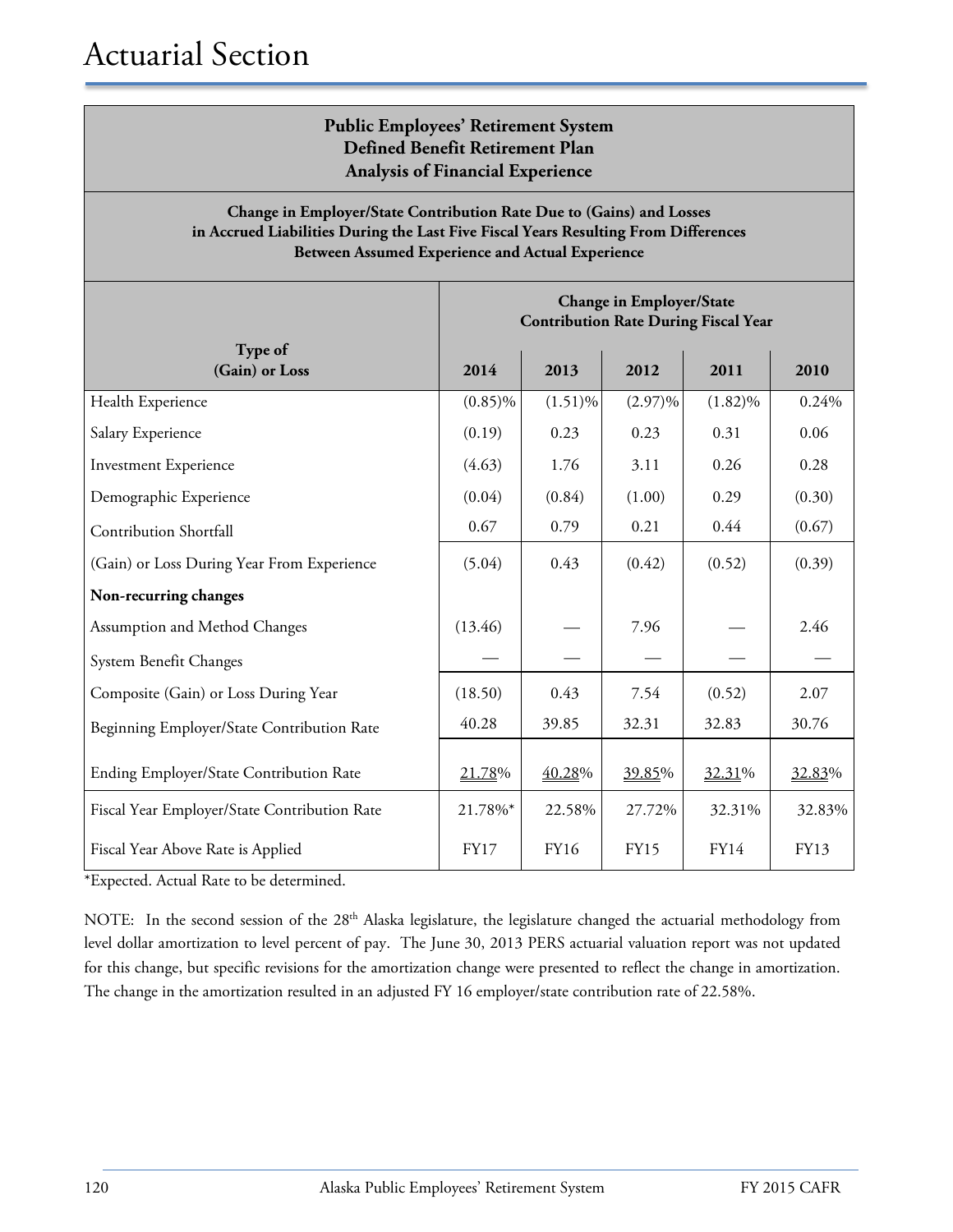#### **Public Employees' Retirement System Defined Benefit Retirement Plan Analysis of Financial Experience**

#### **Change in Employer/State Contribution Rate Due to (Gains) and Losses in Accrued Liabilities During the Last Three Fiscal Years Resulting From Differences Between Assumed Experience and Actual Experience**

|                                              | Change in Employer/State Contribution Rate During Fiscal Year |             |             |             |             |             |  |
|----------------------------------------------|---------------------------------------------------------------|-------------|-------------|-------------|-------------|-------------|--|
|                                              |                                                               | Pension     |             | Healthcare  |             |             |  |
| Type of<br>(Gain) or Loss                    | 2014                                                          | 2013        | 2012        | 2014        | 2013        | 2012        |  |
| Health Experience                            | N/A                                                           | N/A         | N/A         | $(0.85)\%$  | $(1.51)\%$  | $(2.97)\%$  |  |
| Salary Experience                            | $(0.19)\%$                                                    | 0.23%       | 0.23%       | N/A         | N/A         | N/A         |  |
| <b>Investment Experience</b>                 | (2.40)                                                        | 1.43        | 2.40        | (2.23)      | 0.33        | 0.71        |  |
| Demographic Experience                       | (0.04)                                                        | (0.84)      | (1.00)      | N/A         | N/A         | N/A         |  |
| Contribution Shortfall                       | 0.63                                                          | 0.78        | 0.25        | 0.04        | 0.01        | (0.04)      |  |
| (Gain) or Loss During Year From Experience   | (2.00)                                                        | 1.60        | 1.88        | (3.04)      | (1.17)      | (2.30)      |  |
| Non-recurring changes                        |                                                               |             |             |             |             |             |  |
| Assumption and Method Changes                | (6.86)                                                        |             | 4.89        | (6.60)      |             | 3.07        |  |
| System Benefit Changes                       |                                                               |             |             |             |             | 0.00        |  |
| Composite (Gain) or Loss During Year         | (8.86)                                                        | 1.60        | 6.77        | (9.64)      | (1.17)      | 0.77        |  |
| Beginning Employer/State Contribution Rate   | 24.84                                                         | 23.24       | 16.47       | 15.44       | 16.61       | 15.84       |  |
| Ending Employer/State Contribution Rate      | 15.98%                                                        | 24.84%      | 23.24%      | 5.80%       | 15.44%      | 16.61%      |  |
| Fiscal Year Employer/State Contribution Rate | 15.98%*                                                       | 14.43%      | 16.29%      | 5.80%*      | 8.15%       | 11.43%      |  |
| Fiscal Year Above Rate is Applied            | <b>FY17</b>                                                   | <b>FY16</b> | <b>FY15</b> | <b>FY17</b> | <b>FY16</b> | <b>FY15</b> |  |

\*Expected. Actual Rate to be determined.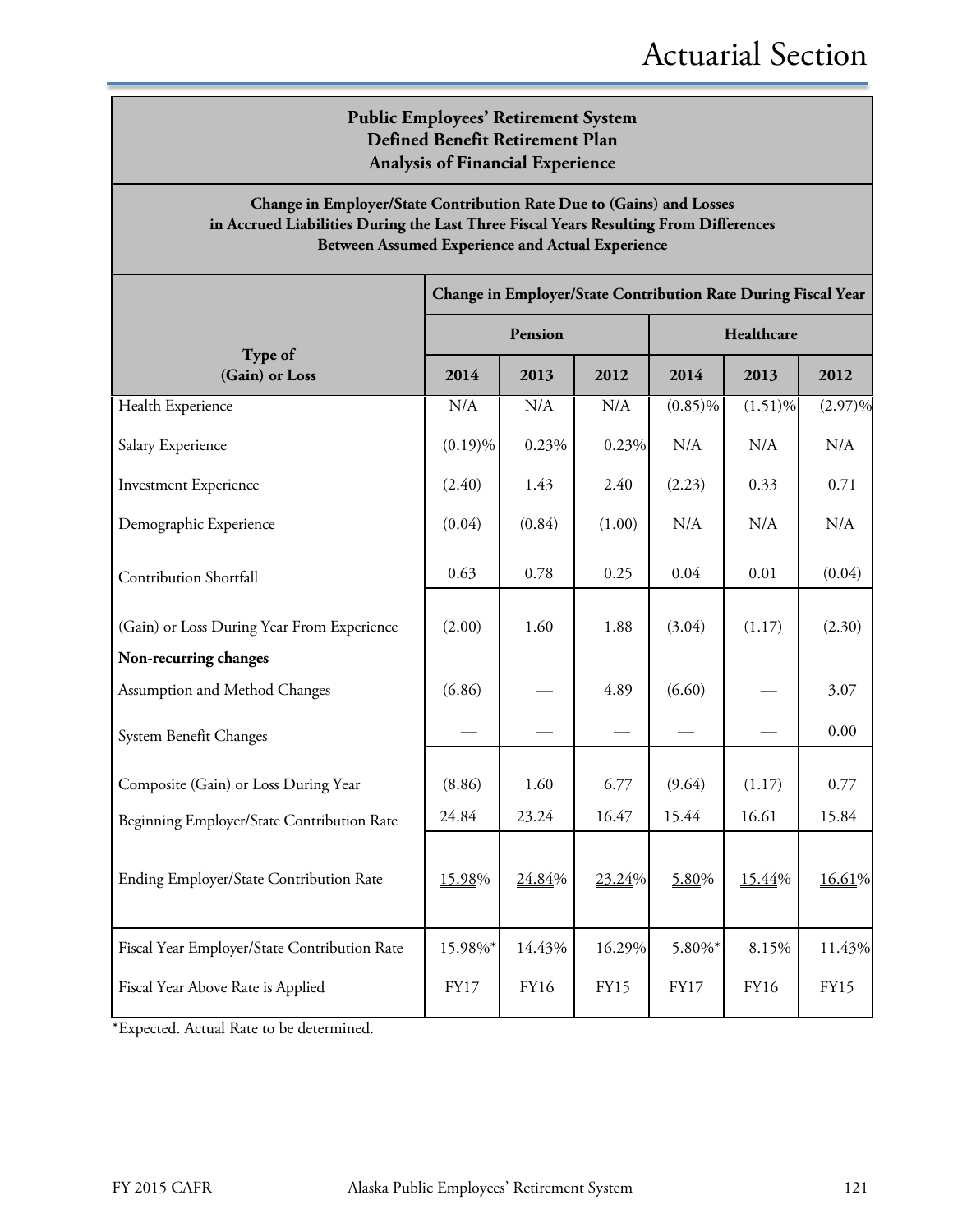### **State of Alaska Public Employees' Retirement System Defined Benefit Retirement Plan Summary of Plan Provisions and Changes in Plan Provisions**

#### **1. Effective Date**

January 1, 1961, with amendments through June 30, 2008. Chapter 82, 1986 Session Laws of Alaska, created a two-tier retirement system. Members who were first hired under the PERS before July 1, 1986 (Tier 1) are eligible for different benefits than members hired after June 30, 1986 (Tier 2). Chapter 4, 1996 Session Laws of Alaska created a third tier for members who were first hired after June 30, 1996 (Tier 3). Chapter 9, 2005 Session Laws of Alaska, closed the plan to new members hired after June 30, 2006.

#### **2. Administration of Plan**

The Commissioner of Administration or the Commissioner's designee is the administrator of the system. The Attorney General of the state is the legal counsel for the system and shall advise the administrator and represent the system in legal proceedings.

Prior to June 30, 2005, the Public Employees' Retirement Board prescribed policies and adopted regulations and performed other activities necessary to carry out the provisions of the system. The Alaska State Pension Investment Board, Department of Revenue, Treasury Division was responsible for investing PERS funds.

On July 27, 2005, Senate Bill 141, enacted as Chapter 9, 2005 Session laws of Alaska, replaced the Public Employees' Retirement Board and the Alaska State Pension Investment Board with the Alaska Retirement Management Board.

#### **3. Employers Included**

Currently there are 159 employers participating in the PERS, including the State of Alaska and 158 political subdivisions and public organizations.

#### **4. Membership**

PERS membership is mandatory for all permanent full-time and part-time employees of the State of Alaska and participating political subdivisions and public organizations, unless they are specifically excluded by Alaska Statute or employer participation agreements. Employees participating in the University of Alaska's Optional Retirement Plan or other retirement plans funded by the State are not covered by the PERS. Elected officials may waive PERS membership.

Certain members of the Alaska Teachers' Retirement System (TRS) are eligible for PERS retirement benefits for their concurrent elected public official service with municipalities. In addition, employees who work half-time in the PERS and TRS simultaneously are eligible for half-time PERS and TRS credit.

Senate Bill 141, signed into law on July 27, 2005, closes the Plan effective July 1, 2006, to new members first hired on or after July 1, 2006.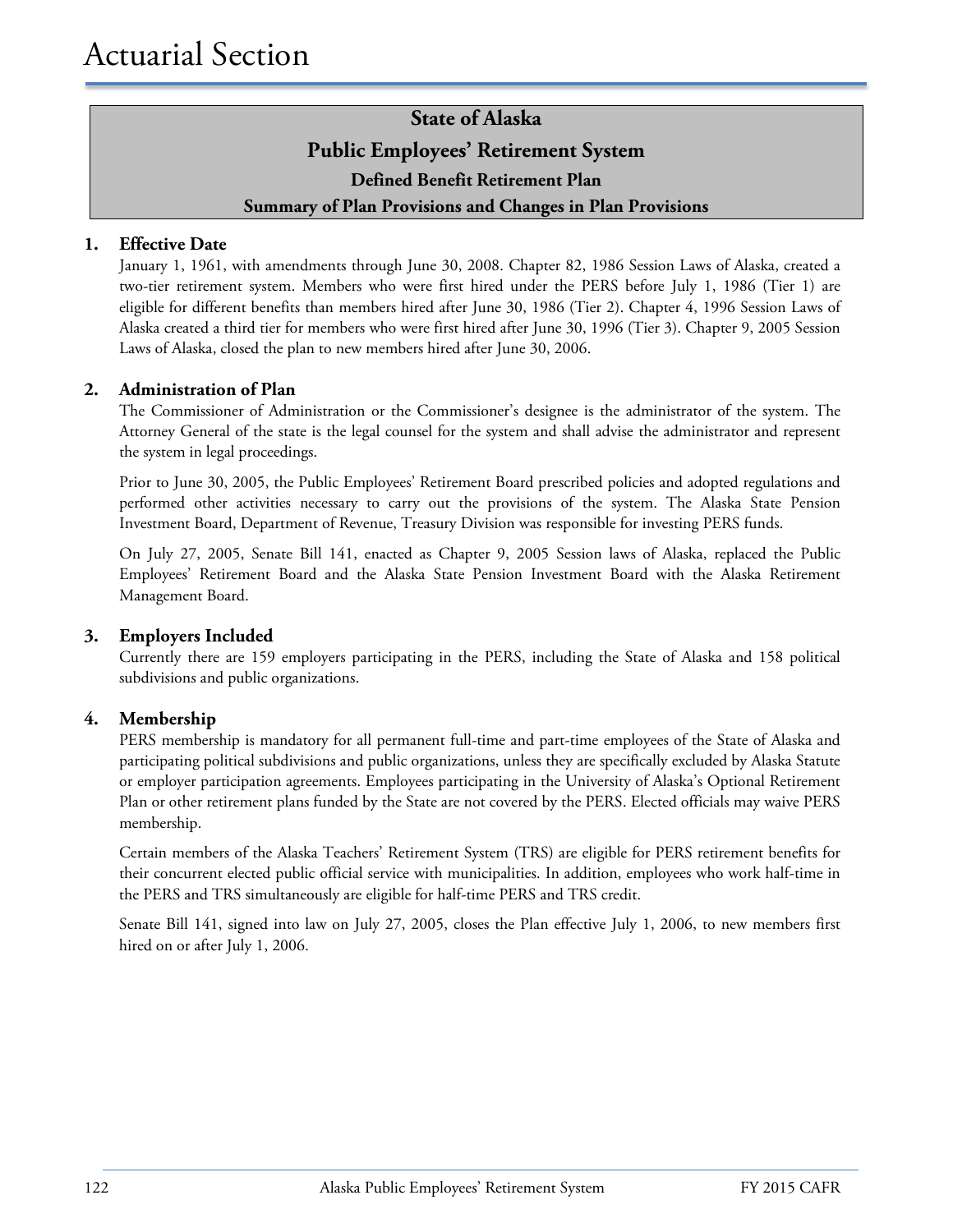#### **Public Employees' Retirement System**

**Defined Benefit Retirement Plan**

#### **Summary of Plan Provisions and Changes in Plan Provisions**

#### **5. Credited Service**

Permanent employees who work at least 30 hours a week earn full-time credit; part-time employees working between 15 and 30 hours a week earn partial credit based upon the number of hours worked. Members receiving PERS occupational disability benefits continue to earn PERS credit while disabled. Survivors who are receiving occupational death benefits continue to earn PERS service credit while occupational survivor benefits are being paid.

Members may claim other types of service, including:

- part-time State of Alaska service rendered after December 31, 1960, and before January 1, 1976;
- service with the State, former Territory of Alaska, or U.S. Government in Alaska before January 1, 1961;
- past Peace Officer, correctional officer, fire fighter, and special officer service after January 1, 1961;
- military service (not more than five years may be claimed);
- temporary service after December 31, 1960;
- elected official service before January 1, 1981;
- Alaska Bureau of Indian Affairs service;
- past service rendered by employees who worked half-time in the PERS and Teachers' Retirement System (TRS) simultaneously;
- leave without pay service after June 13, 1987, while receiving Workers' Compensation;
- Village Public Safety Officer service; and
- service as a temporary employee of the legislature before July 1, 1979, but this service must have been claimed no later than July 1, 2003, or by the date of retirement, if sooner (not more than 10 years may be claimed).

Except for service before January 1, 1961, with the State, former Territory of Alaska, or U.S. Government in Alaska, contributions are required for all past service.

Past employment with participating political subdivisions that occurred before the employers joined the PERS is creditable if the employers agree to pay the required contributions.

At the election of certain PERS members, certain service may be credited in the same fashion as members in the State of Alaska Teachers' Retirement System (TRS).

Members employed as dispatchers or within a state correctional facility may, at retirement, elect to convert their dispatcher or correctional facility service from "all other" service to Peace Officer/Firefighter service and retire under the 20 year retirement option. Members pay the full actuarial cost of conversion.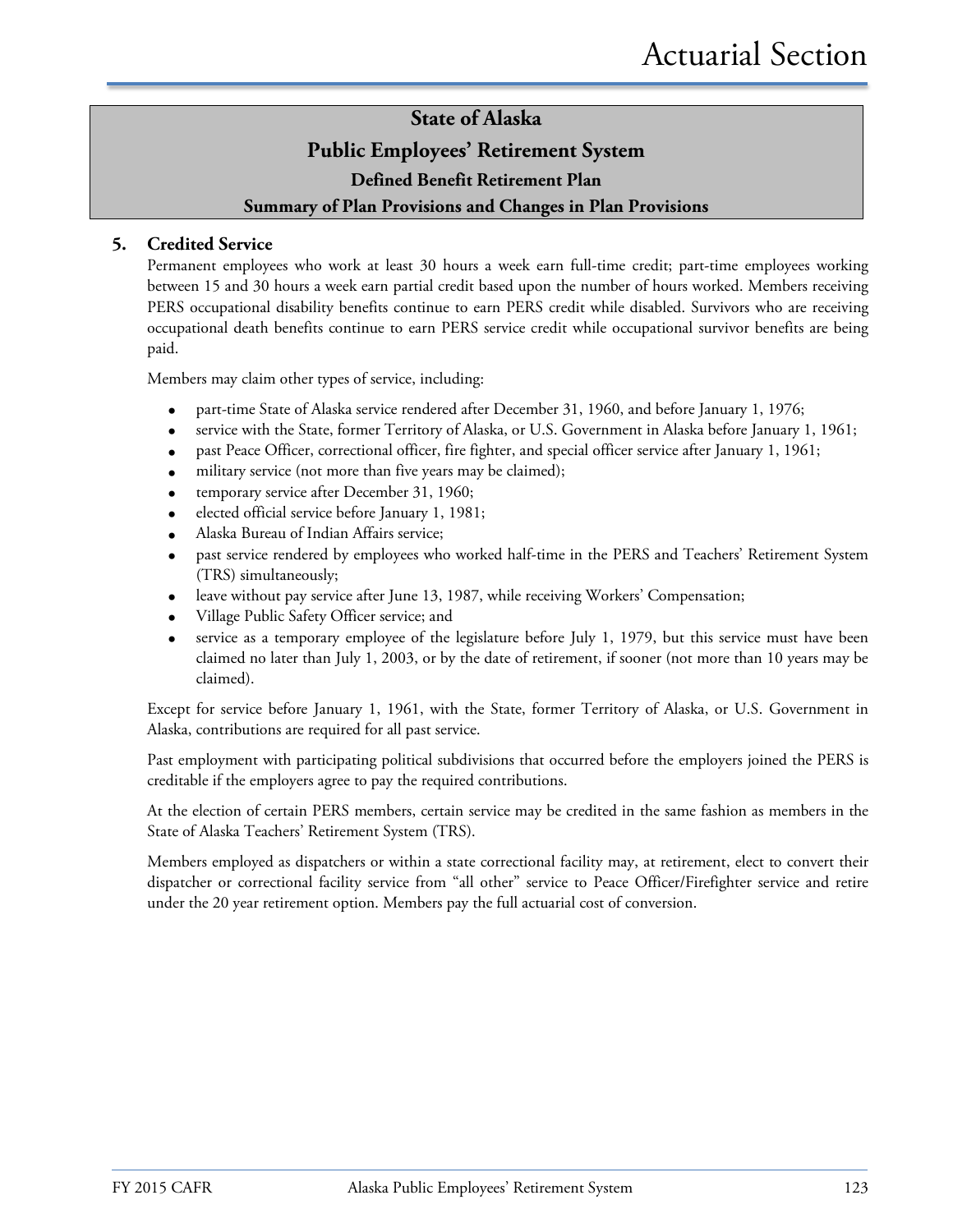#### **Public Employees' Retirement System**

#### **Defined Benefit Retirement Plan**

#### **Summary of Plan Provisions and Changes in Plan Provisions**

#### **6. Employer Contributions**

PERS employers contribute the amounts required, in addition to employees' contributions, to fund the benefits of the system.

The normal cost rate is a uniform rate for all participating employers (less the value of members' contributions).

The past service rate is a uniform rate for all participating employers to amortize the unfunded past service liability with payments that are a level percentage of pay amount over fixed 25-year periods.

Employer rates cannot be less than the normal cost rate.

Pursuant to AS 39.35.255 effective July 1, 2008, each PERS employer will pay a simple uniform contribution rate of 22% of member payroll.

#### **7. Additional State Contributions**

Pursuant to AS 39.35.280 effective July 1, 2008, the State shall contribute an amount (in addition to the State contribution as an employer) that when combined with the employer contribution (22% of total DB and DCR payroll, less employer contributions to DCR) will be sufficient to pay the total contribution rate adopted by The Alaska Retirement Management Board.

#### **8. Member Contributions**

**Mandatory Contributions:** Peace Officer/Firefighter members are required to contribute 7.5% of their compensation; all Others contribute 6.75%. Those all Others who have elected to have their service calculated under the Teachers' Retirement System rules contribute 9.76% of their compensation. Members' contributions are deducted from gross wages before federal income taxes are withheld.

**Contributions for Claimed Service:** Member contributions are also required for most of the claimed service described in (5) above.

**Voluntary Contributions:** Members may voluntarily contribute up to 5% of their salary on an after-tax basis. Voluntary contributions are recorded in a separate account and are payable to the:

- a. member in lump sum payment upon termination of employment;
- b. member's beneficiary if the member dies; or
- c. member in a lump sum, life annuity, or payments over a designated period of time when the member retires.

**Interest:** Members' contributions earn 4.5% interest, compounded semiannually on June 30 and December 31.

**Refund of Contributions:** Terminated members may receive refunds of their member contribution accounts which includes their mandatory and voluntary contributions, indebtedness payments, and interest earned. Terminated members' accounts may be attached to satisfy claims under Alaska Statute 09.38.065, federal income tax levies, and valid Qualified Domestic Relations Orders.

**Reinstatement of Contributions:** Refunded accounts and the corresponding PERS service may be reinstated upon reemployment in the PERS prior to July 1, 2010. Interest accrues on refunds until paid in full or members retire.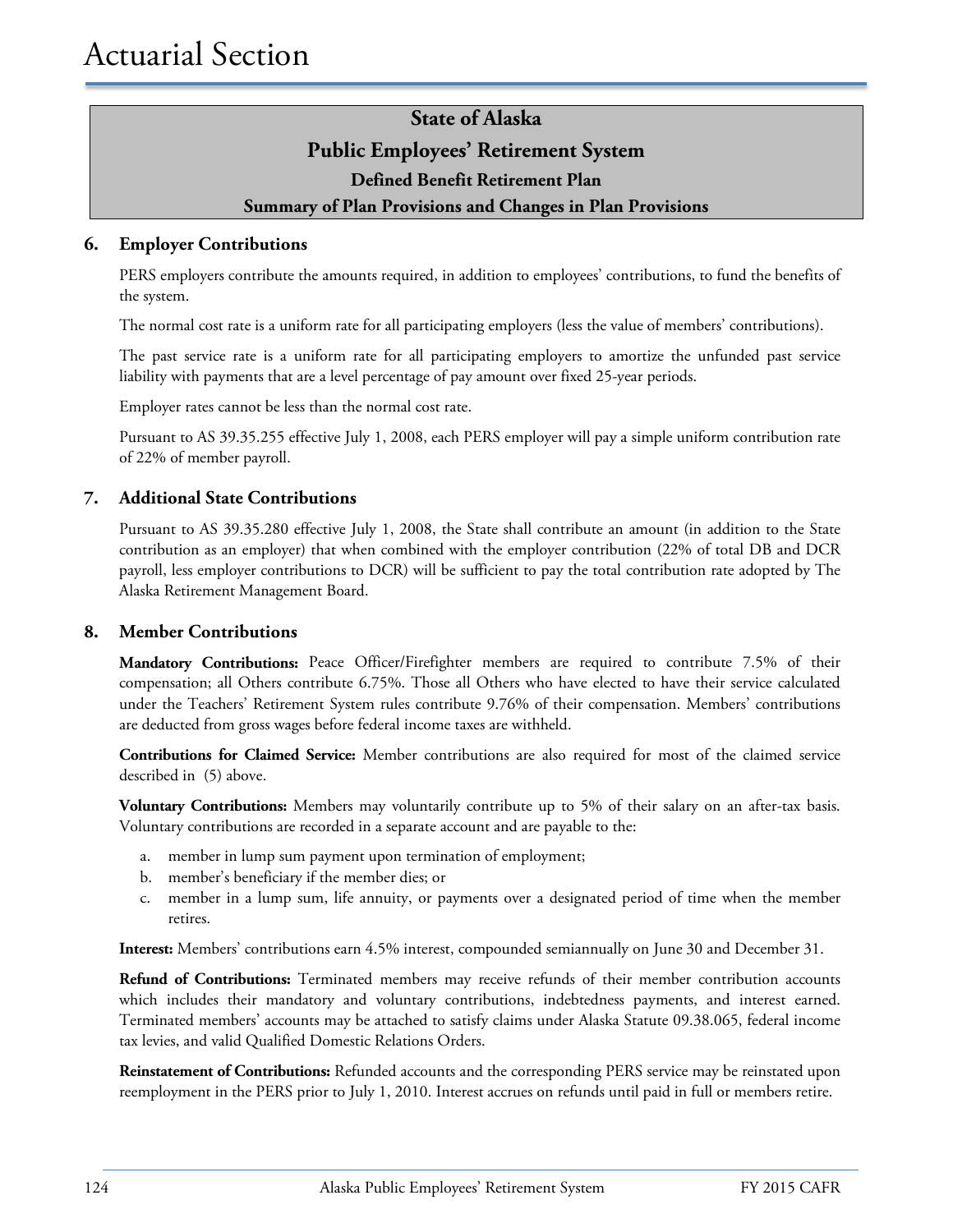#### **Public Employees' Retirement System**

**Defined Benefit Retirement Plan**

#### **Summary of Plan Provisions and Changes in Plan Provisions**

#### **9. Retirement Benefits**

#### **Eligibility:**

- a) Members, including deferred vested members, are eligible for normal retirement at age 55 or early retirement at age 50 if they were hired before July 1, 1986 (Tier 1), and 60 or early retirement at age 55 if they were hired after July 1, 1986 (Tiers 2 & 3). Additionally, they must have at least:
	- i) five years of paid-up PERS service;
	- ii) 60 days of paid-up PERS service as employees of the legislature during each of the five legislative sessions and they were first hired by the legislature before May 30, 1987;
	- iii) 80 days of paid-up PERS service as employees of the legislature during each of the five legislative sessions and they were first hired by the legislature after May 29, 1987;
	- iv) two years of paid-up PERS service and they are vested in the Teachers' Retirement System; or
	- v) two years of paid-up PERS service and a minimum three years of Teachers' Retirement System service to qualify for a public service benefit.
- b) Members may retire at any age when they have:
	- i) 20 paid-up years of PERS Peace Officer/Firefighter service; or
	- ii) 30 paid-up years of PERS "all other" or "elected official" service.

**Benefit Type:** Lifetime benefits are paid to members. Eligible members may receive normal, unreduced benefits when they (1) reach normal retirement age and complete the service required; or (2) satisfy the minimum service requirements under the "20 and out" or "30 and out" provisions. Members may receive early, actuarially reduced benefits when they reach early retirement age and complete the service required.

Members may elect an early retirement or a joint and survivor option. Members who entered the PERS prior to July 1, 1996 may also select a 66-2/3 last survivor option and a level income option. Under these options and early retirement, benefits are actuarially adjusted so that members receive the actuarial equivalents of their normal benefit amounts.

Benefit Calculations: Retirement benefits are calculated by multiplying the average monthly compensation (AMC) times credited PERS service times the percentage multiplier. The AMC is determined by averaging the salaries earned during the five highest (three highest for Peace Officer/Firefighter members or members hired prior to July 1, 1996) consecutive payroll years. Members must earn at least 115 days of credit in the last year worked to include it in the AMC calculation. The PERS pays a minimum benefit of \$25.00 per month for each year of service when the calculated benefit is less.

The percentage multipliers for Peace Officer/Firefighter members are 2% for the first ten years of service and 2.5% for all service over 10 years.

The percentage multipliers for all Others are 2% for the first ten years, 2.25% for the next ten years, and 2.5% for all remaining service earned on or after July 1, 1986. All service before that date is calculated at 2%.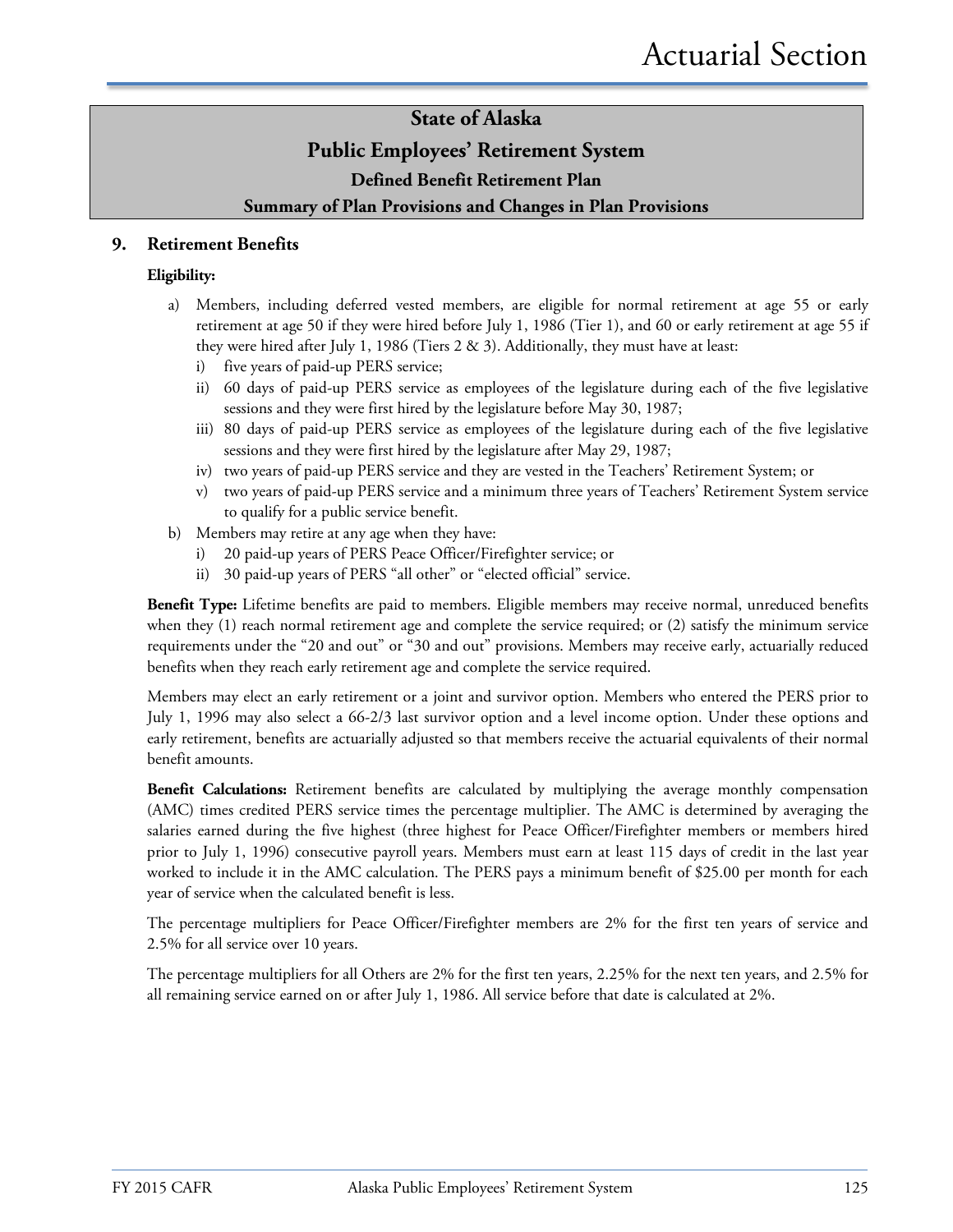### **Public Employees' Retirement System Defined Benefit Retirement Plan**

#### **Summary of Plan Provisions and Changes in Plan Provisions**

**Indebtedness:** Members who terminate and refund their PERS contributions are not eligible to retire, unless they return to PERS employment and pay back their refunds plus interest or accrue additional service which qualifies them for retirement. PERS refunds must be paid in full if the corresponding service is to count toward the minimum service requirements for retirement. Refunded PERS service is included in total service for the purpose of calculating retirement benefits. However, if a member is otherwise eligible to retire, when refunds are not completely paid before retirement, benefits are actuarially reduced for life. Indebtedness balances may also be created when a member purchases qualified claimed service.

#### **10. Reemployment of Retired Members**

Retirement and retiree healthcare benefits are suspended while retired members are reemployed under the PERS. During reemployment, members earn additional PERS service and contributions are withheld from their wages. A member who retired with a normal retirement benefit can elect to waive payment of PERS contributions. The waiver allows the member to continue receiving the retirement benefit during the period of reemployment. Members who elect the waiver option do not earn additional PERS service. The Waiver Option first became effective July 1, 2005 and applies to reemployment periods after that date. The Waiver Option is not available to members who retired early or under the Retirement Incentive Programs (RIPs). The Waiver Option is no longer available after June 30, 2009.

Members retired under the Retirement Incentive Programs (RIPs) who return to employment under the PERS, Teachers' Retirement System (TRS), or the University of Alaska's Optional Retirement Plan will:

- a) forfeit the three years of incentive credits that they received;
- b) owe the PERS 150% of the benefits that they received for state and political subdivision members, and 110% for school district employees, under the 1996-2000 RIP, which may include costs for health insurance, excluding amounts that they paid to participate for the 1986 and 1989 RIPs. Under prior RIPs, the penalty is 110% of the benefits received; and
- c) be charged 7% interest from the date that they are reemployed until their indebtedness is paid in full or they retire again. If the indebtedness is not completely paid, future benefits will be actuarially reduced for life.

Employers make contributions to the unfunded liability of the plan on behalf of rehired retired members at the rate the employer is making contributions to the unfunded liability of the plan for other members.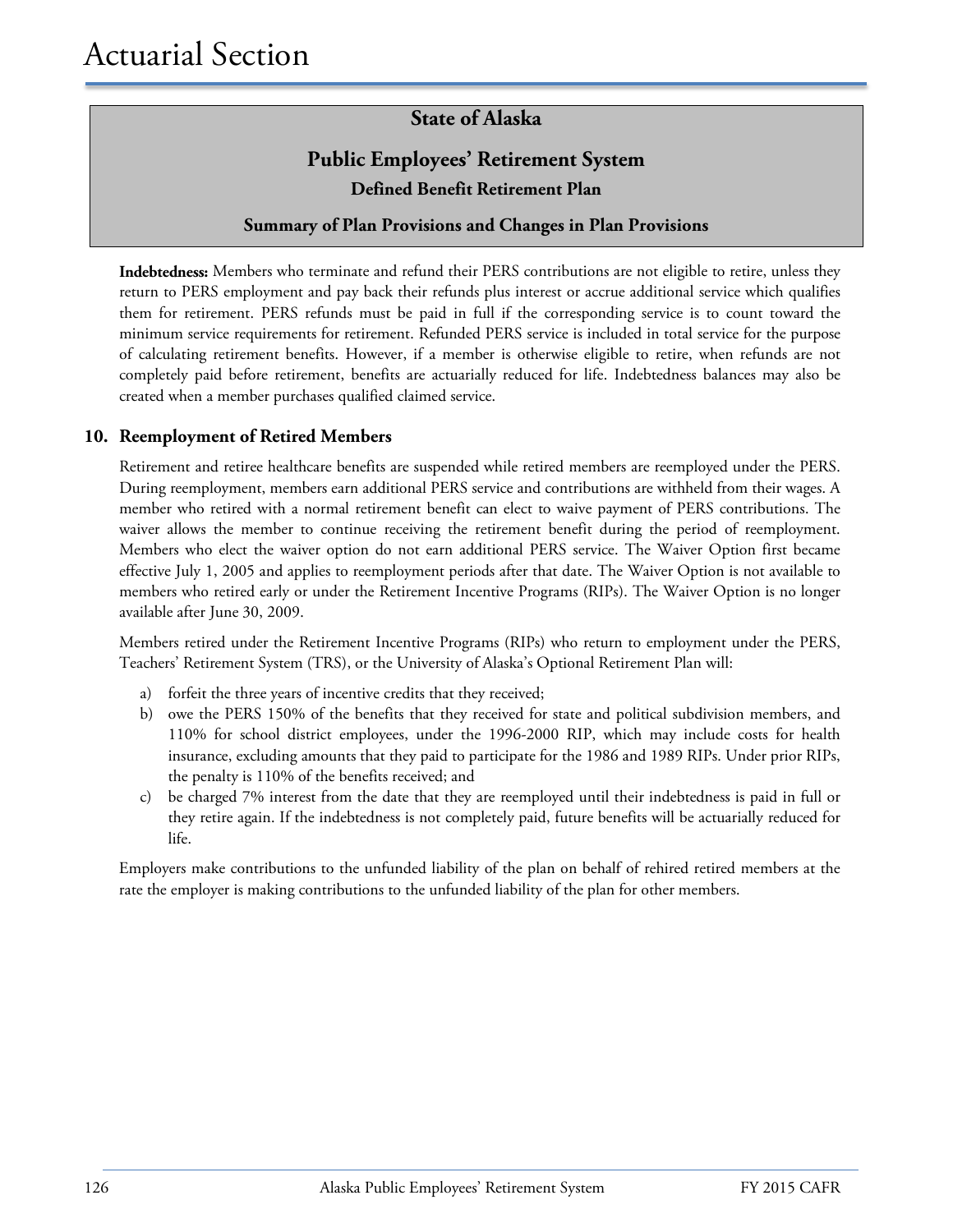### **State of Alaska Public Employees' Retirement System Defined Benefit Retirement Plan Summary of Plan Provisions and Changes in Plan Provisions**

#### **11. Postemployment Healthcare Benefits**

Major medical benefits are provided to retirees and their surviving spouses by the PERS for all employees hired before July 1, 1986 (Tier 1) and disabled retirees. Employees hired after June 30, 1986 (Tier 2) and their surviving spouses with five years of credited service (or ten years of credited service for those first hired after June 30, 1996 (Tier 3)) must pay the full monthly premium if they are under age sixty and will receive benefits paid by the PERS if they are over age sixty. Tier 3 Members with between five and ten years of credited service must pay the full monthly premium regardless of their age. Tier 2 and Tier 3 Members with less than five years of credited service are not eligible for postemployment healthcare benefits. Tier 2 Members who are receiving a conditional benefit and are age eligible are eligible for postemployment healthcare benefits. In addition, Peace Officers and their surviving spouses with twenty-five years of Peace Officer membership service and Other employees and their surviving spouses with thirty years of membership service receive benefits paid by the PERS, regardless of their age or date of hire. Peace Officers/Firefighters who are disabled between 20 and 25 years must pay the full monthly premium.

#### **12. Disability Benefits**

Monthly disability benefits are paid to permanently disabled members until they die, recover or become eligible for normal retirement. Members are appointed to normal retirement on the first of the month after they become eligible.

**Occupational Disability:** Members are not required to satisfy age or service requirements to be eligible for occupational disability. Monthly benefits are equal to 40% of their gross monthly compensation on the date of their disability. Members on occupational disability continue to earn PERS service until they become eligible for normal retirement. Peace Officer/Firefighter members may elect to retain the disability benefit formula for the calculation of their normal retirement benefits.

**Nonoccupational Disability:** Members must be vested (five paid-up years of PERS service) to be eligible for nonoccupational disability benefits. Monthly benefits are calculated based on the member's average monthly compensation and PERS service on the date of termination from employment because of disability. Members do not earn PERS service while on nonoccupational disability.

#### **13. Death Benefits**

Monthly death benefits may be paid to a spouse or dependent children upon the death of a member. If monthly benefits are not payable under the occupational and nonoccupational death provisions, the designated beneficiary receives the lump sum benefit described below.

**Occupational Death:** When an active member (vested or nonvested) dies from occupational causes, a monthly survivor's pension may be paid to the spouse. The pension equals 40% of the member's gross monthly compensation on the date of death or disability, if earlier. If there is no spouse, the pension may be paid to the member's dependent children. On the member's normal retirement date, the benefit converts to a normal retirement benefit. The normal benefit is based on the member's salary on the date of death and service, including service accumulated from the date of the member's death to the normal retirement date. Survivors of Peace Officer/Firefighter members receive the greater of 50% of the member's gross monthly compensation on the date of death or disability, or 75% of the member's monthly normal retirement benefit (including service projected to Normal Retirement). If the member is unmarried with no children, a refund of contributions is payable to the estate.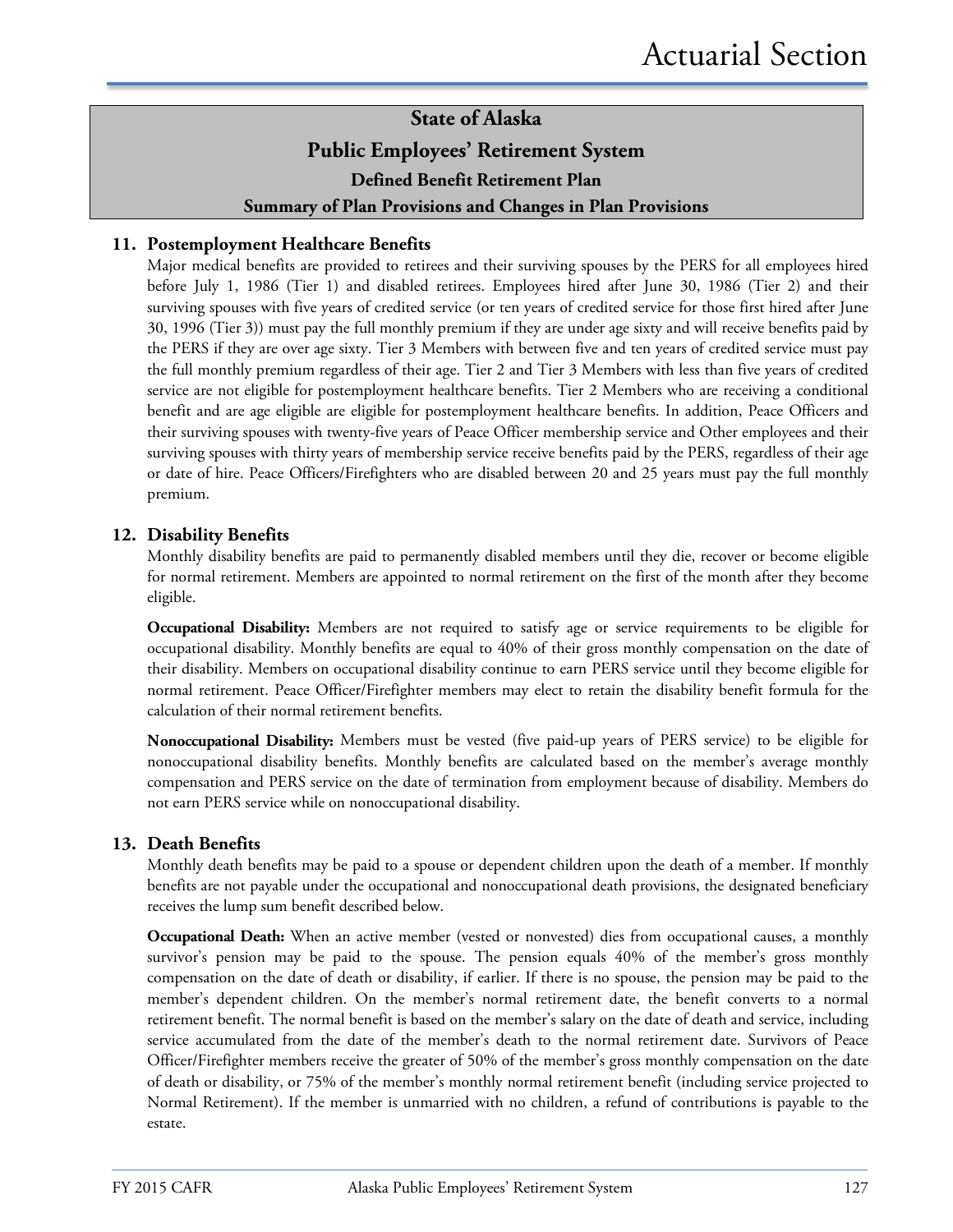### **State of Alaska Public Employees' Retirement System Defined Benefit Retirement Plan Summary of Plan Provisions and Changes in Plan Provisions**

**Death after Occupational Disability:** When a member dies while occupationally disabled, benefits are paid as described above in Occupational Death.

**Nonoccupational Death:** When a vested member dies from nonoccupational causes, the surviving spouse may elect to receive a monthly 50% joint and survivor benefit or a lump sum benefit. The monthly benefit is calculated on the member's average monthly compensation and PERS service at the time of termination or death.

**Lump Sum Nonoccupational Death Benefit:** Upon the death of a member who has less than one year of service, the designated beneficiary receives the member's contribution account, which includes mandatory and voluntary contributions, indebtedness payments, and interest earned. If the member has more than one year of PERS service or is vested, the beneficiary also receives \$1,000 and \$100 for each year of PERS service.

**Death After Retirement:** When a retired member dies, the designated beneficiary receives the member's contribution account, less any benefits already paid and the member's last benefit check. If the member selected a survivor option at retirement, the eligible spouse receives continuing, lifetime monthly benefits.

#### **14. Postretirement Pension Adjustments**

Postretirement pension adjustments (PRPAs) are granted annually to eligible benefit recipients when the consumer price index (CPI) for urban wage earners and clerical workers for Anchorage increases during the preceding calendar year. PRPAs are calculated by multiplying the recipient's base benefit, including past PRPAs, excluding the Alaska COLA, times:

- a. 75% of the CPI increase in the preceding calendar year or 9%, whichever is less, if the recipient is at least age 65 or on PERS disability; or
- b. 50% of the CPI increase in the preceding calendar year or 6%, whichever is less, if the recipient is at least age 60, or has been receiving benefits for at least five years.

Ad hoc PRPAs, up to a maximum of 4%, may be granted to eligible recipients who first entered the PERS before July 1, 1986 (Tier 1) if the CPI increases and the funding ratio is at least 105%.

In a year where an ad hoc PRPA is granted, eligible recipients will receive the higher of the two calculations.

#### **15. Alaska Cost of Living Allowance**

Eligible benefit recipients who reside in Alaska receive an Alaska cost of living allowance (COLA) equal to 10% of their base benefits or \$50, whichever is more. The following benefit recipients are eligible:

- a. members who first entered the PERS before July 1, 1986 (Tier 1) and their survivors;
- b. members who first entered the PERS after June 30, 1986 (Tiers 2 & 3) and their survivors if they are at least age 65; and
- c. all disabled members.

#### **Changes in Benefit Provisions Since the Prior Valuation**

There have been no changes in benefit provisions since the prior valuation.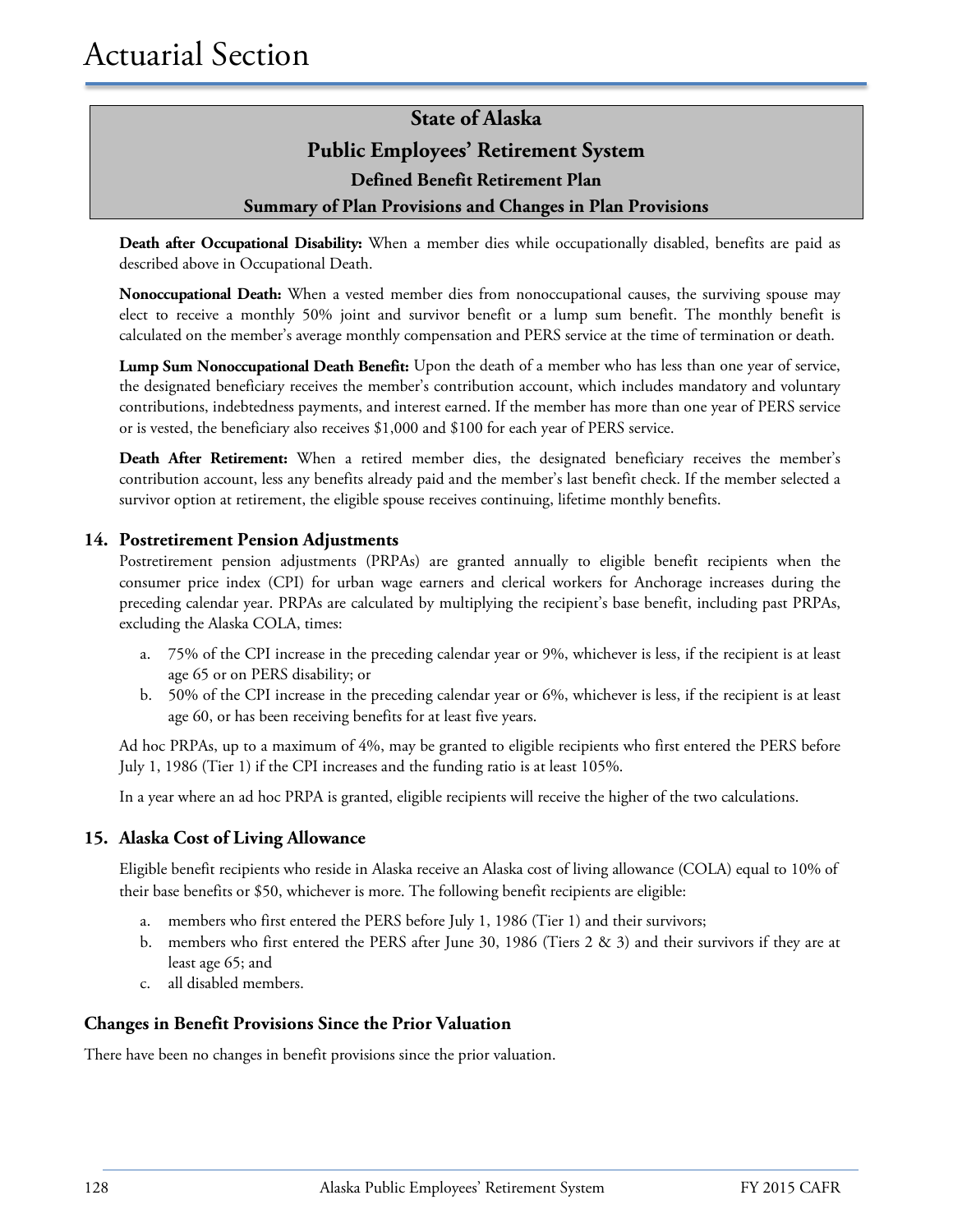

**David H. Slishinsky** *Principal & Consulting Actuary* [David.Slishinsky@xerox.com](mailto:David.Slishinsky@xerox.com) 720.359.7773

#### **Todd D. Kanaster**

[Todd.Kanaster@xerox.com](mailto:Todd.Kanaster@xerox.com) 720.359.7762

#### **Melissa A. Bissett**

Senior Consultant Melissa.Bissett@xerox.com 720.359.7735

Buck Consultants, LLC. 1200  $17<sup>th</sup>$  Street Suite 1200 Denver, CO 80202 Fax: 720.359.770

October 6, 2015 *Senior Consultant*

State of Alaska The Alaska Retirement Management Board The Department of Revenue, Treasury Division The Department of Administration, Division of Retirement and Benefits P.O. Box 110203 Juneau, AK 99811-0203

#### **Certification of Actuarial Valuation**

Dear Members of The Alaska Retirement Management Board, The Department of Revenue and The Department of Administration:

This report summarizes the annual actuarial valuation results of the State of Alaska Public Employees' Retirement System Defined Contribution Retirement (PERS DCR) Plan as of June 30, 2014 performed by Buck Consultants, LLC.

The actuarial valuation is based on financial information provided in the financial statements audited by KPMG LLP and member data provided by the Division of Retirement and Benefits and summarized in this report. The benefits considered are those delineated in Alaska statutes effective June 30, 2014. The actuary did not verify the data submitted, but did perform tests for consistency and reasonableness.

All costs, liabilities and other factors under the Plan were determined in accordance with generally accepted actuarial principles and procedures. An actuarial cost method is used to measure the actuarial liabilities which we believe is reasonable. Buck Consultants, LLC is solely responsible for the actuarial data and actuarial results presented in this report. This report fully and fairly discloses the actuarial position of the Plan.

The State of Alaska Public Employees' Retirement System DCR Plan is funded by Employer Contributions in accordance with the funding policy adopted by the Alaska Retirement Management Board (Board) and as required by Alaska state statues. The funding objective for the State of Alaska Public Employees' Retirement System DCR Plan is to pay required contributions that remain level as a percent of PERS DCR Compensation. The Board has also established a funding policy objective that the required contributions be sufficient to pay the Normal Costs of active plan members, Plan expenses, and amortize the Unfunded Actuarial Accrued Liability as a level percent of PERS DCR Compensation over a closed layered 25-year period. This objective is currently being met and is projected to continue to be met and as required by Alaska state statues.

In our opinion, the actuarial assumptions used are reasonable, taking into account the experience of the Plan and reasonable long-term expectations, and represent our best estimate of the anticipated long-term experience under the Plan. The actuary performs an analysis of Plan experience periodically and recommends changes if, in the opinion of the actuary, assumption changes are needed to more accurately reflect expected future experience. The last full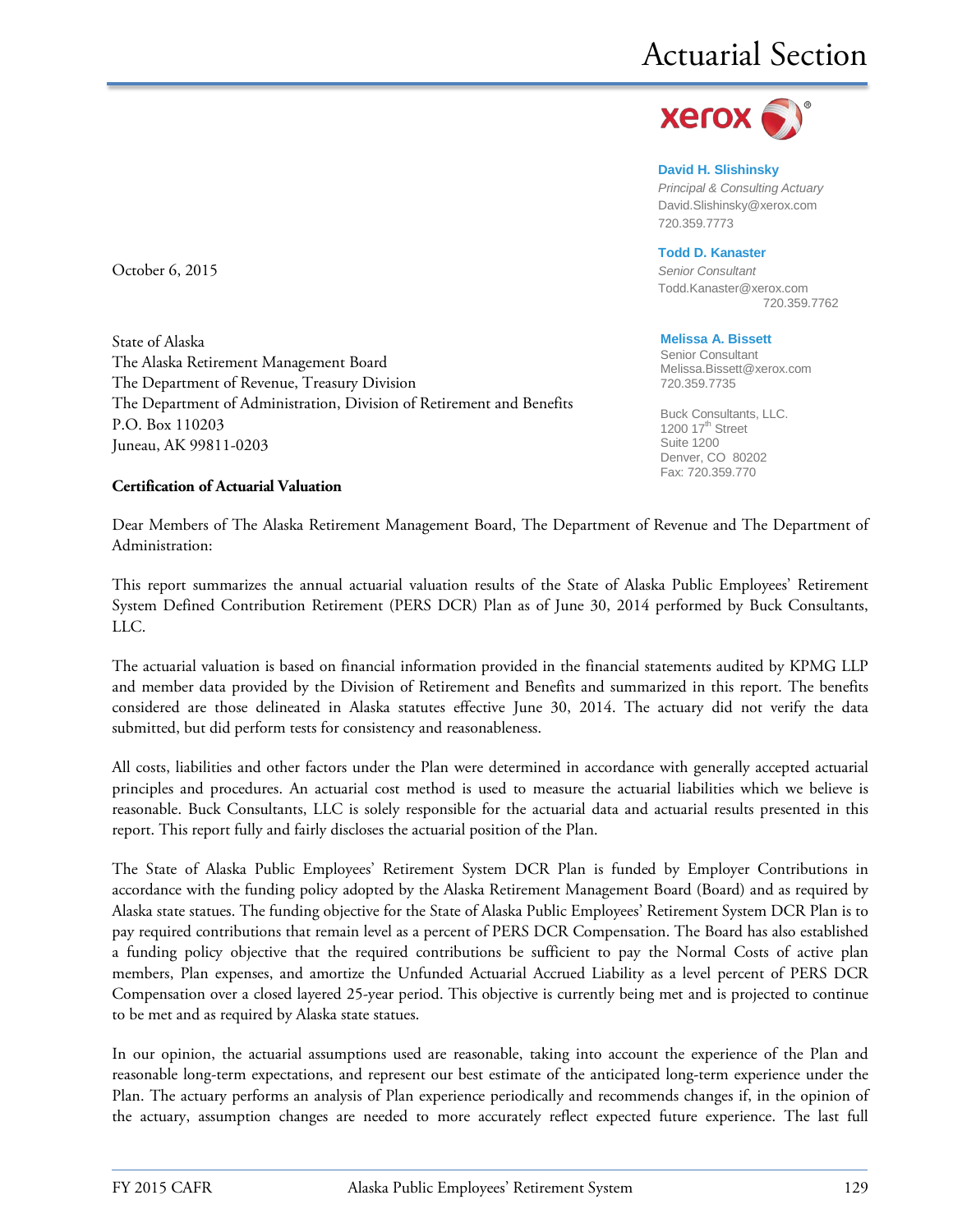### Actuarial Section

experience analysis was performed in 2014. A review of the healthcare assumptions was performed for this actuarial valuation and changes were made to the healthcare cost trend rates and the per capita claims cost rates effective June 30, 2014 to better reflect expected future healthcare experience. A summary of the actuarial assumptions and methods used in this actuarial valuation are shown in Section 5.3.

The assumptions and methods used to determine the Annual Required Contributions (ARC) of the Employers to the State of Alaska Public Employees' Retirement System DCR Plan as outlined in this report and all supporting schedules meet the parameters and requirements for disclosure of Governmental Accounting Standards Board (GASB) Statements No. 25, Financial Reporting for Defined Benefit Pension Plans and Note Disclosures for Defined Contribution Plans, and No. 43, Financial Reporting for Postemployment Benefit Plans Other Than Pension Plans. Based on member data and asset information provided by the Division of Retirement and Benefits, we have prepared the Schedule of Funding Progress, Schedule of Employer Contributions, and trend data schedules under GASB No. 43 that is included in the Financial Section of the CAFR. We have also prepared the member data tables shown in Section 4 of this report for the Statistical Section of the CAFR, and the summary of actuarial assumptions and solvency test for the Actuarial Section of the CAFR.

The undersigned are Associates of the Society of Actuaries, Members of the American Academy of Actuaries, and meet the Qualification Standards of the American Academy of Actuaries to render the actuarial opinions contained in this report. This report has been prepared in accordance with all Applicable Actuarial Standards of Practice. We are available to answer any questions on the material contained in the report, or to provide explanations or further details as may be appropriate.

Respectfully submitted,

David H. Alschinday

David H. Slishinsky, ASA, MAAA, FCA Todd D. Kanaster, ASA, MAAA, FCA Principal, Consulting Actuary Senior Consultant

The undersigned actuary is responsible for all assumptions related to the average annual per capita health claims cost and the health care cost trend rates, and hereby affirms her qualification to render opinions in such matters, in accordance with the qualification standards of the American Academy of Actuaries.

Kelisse A. Bisatt

Melissa A. Bissett, FSA, MAAA Senior Consultant, Health & Productivity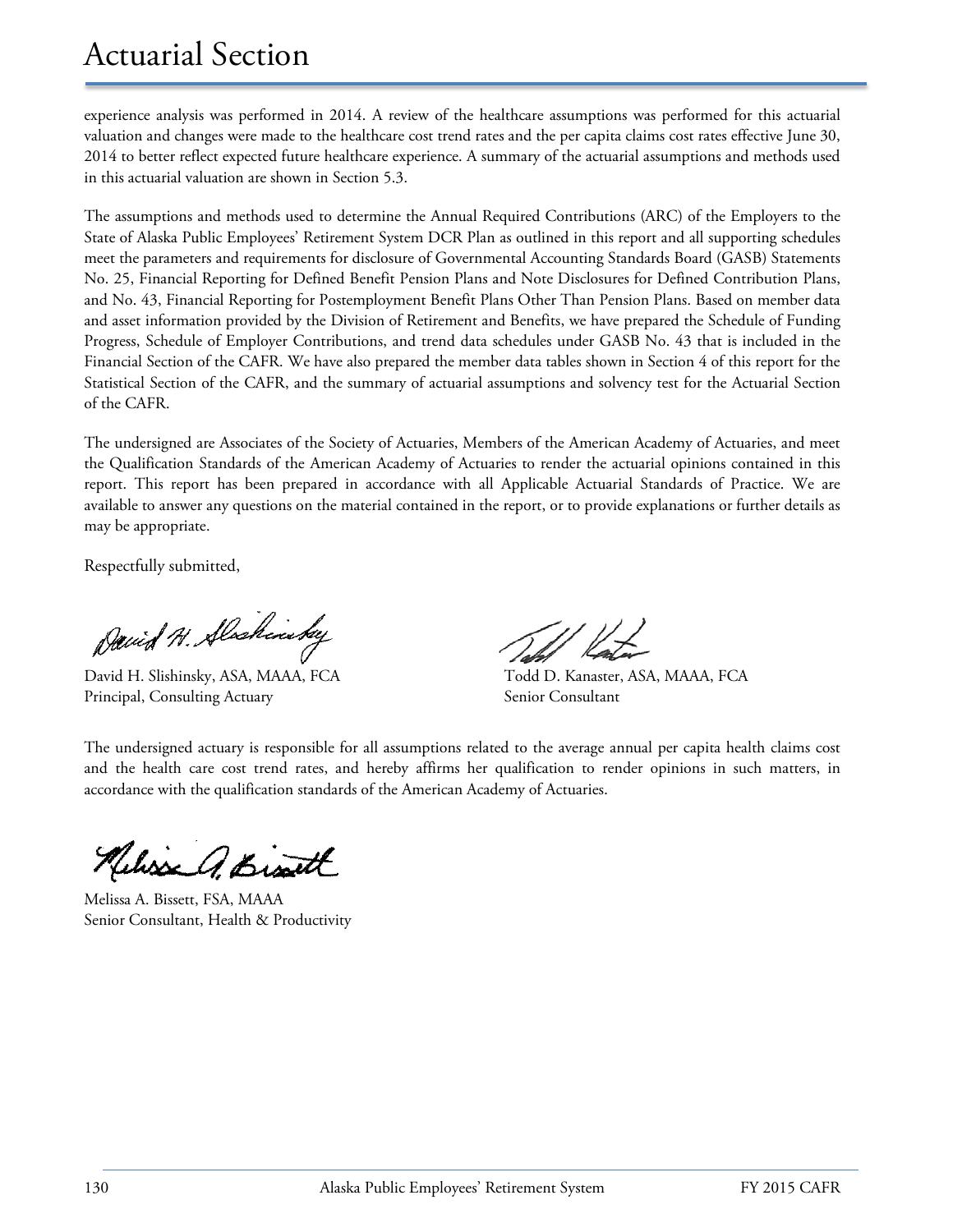#### **Description of Actuarial Methods and Valuation Procedures**

The funding method used in this valuation was adopted by the Board in October 2006. The asset smoothing method used to determine valuation assets was implemented effective June 30, 2006.

Benefits valued are those delineated in Alaska State statutes as of the valuation date. Changes in State statutes effective after the valuation date are not taken into consideration in setting the assumptions and methods.

#### **Valuation of Liabilities**

#### **A. Actuarial Method –** Entry Age Actuarial Cost

Liabilities and contributions shown in the report are computed using the Entry Age Actuarial Cost method of funding. Any funding surpluses or unfunded accrued liability is amortized over 25 years as a level percentage of expected payroll. Payroll is assumed to increase by the payroll growth assumption per year for this purpose. However, in keeping with GASB requirements, the net amortization period will not exceed 30 years. These requirements under GASB 25 have been amended by GASB 67, effective June 30, 2014. Per KPMG, new accounting standards under GASB 67 and 68 are not applicable to the Occupational Death & Disability benefits under the DCR Plan.

Cost factors designed to produce annual costs as a constant percentage of each member's expected compensation in each year for death & disability benefits (constant dollar amount for retiree medical benefits), from the assumed entry age to the last age with a future benefit were applied to the projected benefits to determine the normal cost (the portion of the total cost of the Plan allocated to the current year under the method). The normal cost is determined by summing intermediate results for active members and determining an average normal cost rate which is then related to the total DCR Plan payroll of active members. The actuarial accrued liability for active members (the portion of the total cost of the Plan allocated to prior years under the method) was determined as the excess of the actuarial present value of projected benefits over the actuarial present value of future normal costs.

The actuarial accrued liability for beneficiaries and disability members currently receiving benefits (if any) was determined as the actuarial present value of the benefits expected to be paid. No future normal costs are payable for these members. The actuarial accrued liability under this method at any point in time is the theoretical amount of the fund that would have been accumulated had annual contributions equal to the normal cost been made in prior years (it does not represent the liability for benefits accrued to the valuation date). The unfunded actuarial accrued liability is the excess of the actuarial accrued liability over the actuarial value of plan assets measured on the valuation date.

Under this method, experience gains or losses, i.e., decreases or increases in accrued liabilities attributable to deviations in experience from the actuarial assumptions, adjust the unfunded actuarial accrued liability.

#### **B. Valuation of Assets**

Effective June 30, 2006, the asset valuation method recognizes 20% of the investment gain or loss in each of the current and preceding four years. This method will be phased in over five years. Fair Value of Assets were \$0 as of June 30, 2006. All assets are valued at fair value. Assets are accounted for on an accrued basis and are taken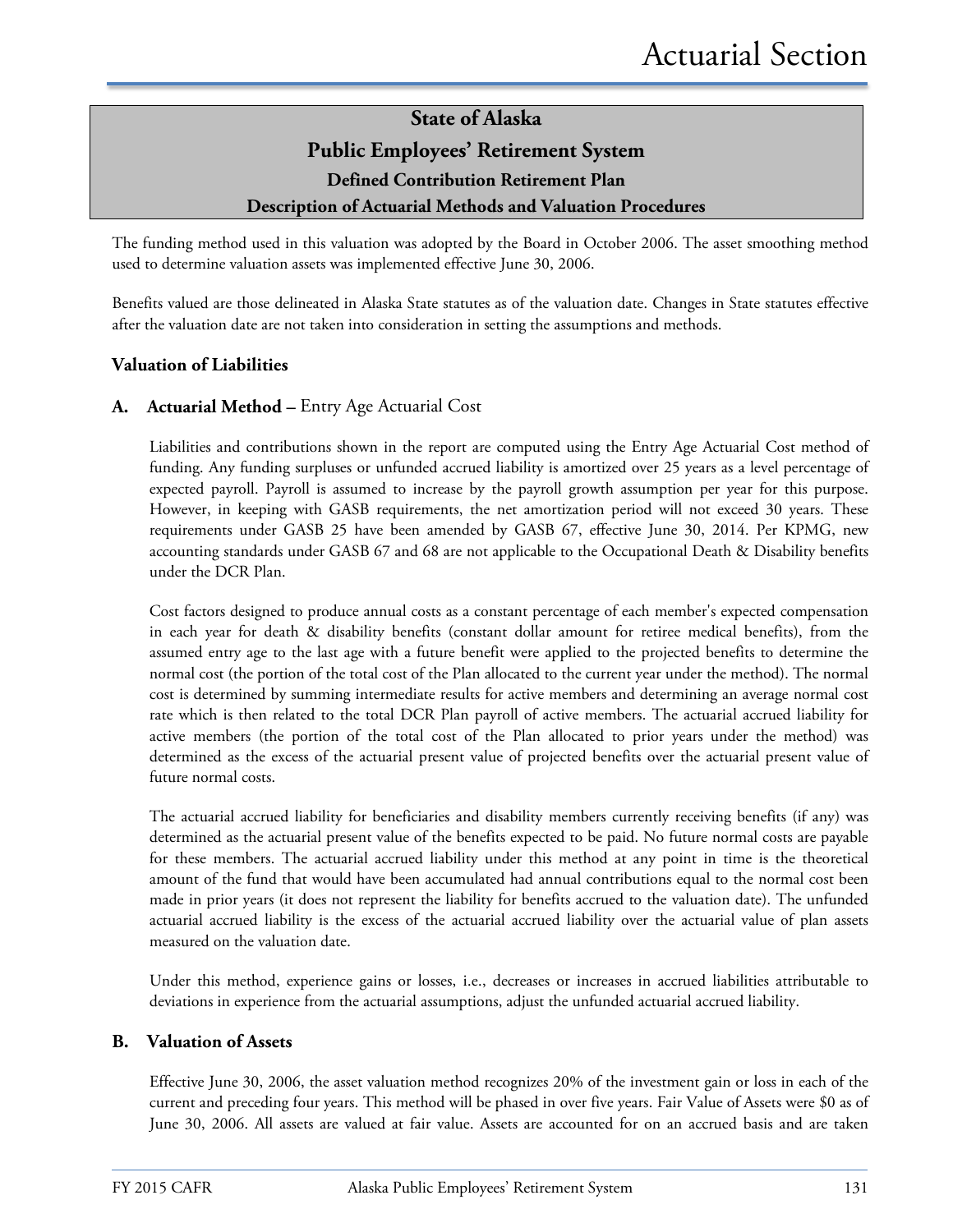directly from financial statements audited by KPMG LLP. Valuation assets are constrained to a range of 80% to 120% of the fair value of assets.

#### **C. Valuation of Retiree Medical Benefits**

The methodology used for the valuation of the retiree medical benefits is described in Section 6.2(c) of the State of Alaska Public Employees' Retirement System Defined Benefit Plan Actuarial Valuation Report as of June 30, 2014.

Due to the lack of experience for the DCR Plan only, base claims costs are based on those described in the actuarial valuation as of June 30, 2014 for PERS with some adjustments. The claims costs were adjusted to reflect the differences between the DCR medical plan and the DB medical plan. These differences include network steerage, different coverage levels and an indexing of the retiree out-of-pocket dollar amounts. To account for higher initial copays, deductibles and out-of-pocket limits, FY14 claims costs were reduced 11.9% for medical and 7.1% for prescription drugs. Retiree out-of-pocket amounts were indexed 0.2% each year to reflect the effect of the deductible leveraging on trend and other plan design features.

No implicit subsidies are assumed. Employees projected to retire with 30 years of service prior to Medicare (25 years for PERS peace officer/firefighter) are valued with commencement deferred to Medicare eligibility, as such members will be required to pay the full plan premium. Explicit subsidies for disabled and normal retirement are determined using the plan-defined percentages of total projected plan costs, again with no implicit subsidy assumed.

#### **D. Healthcare Reform**

Healthcare Reform legislation passed on March 23, 2010 included several provisions with potential implications for the State of Alaska Retiree Health Plan liability. Buck evaluated the impact due to the following provisions; however, only the Patient Centered Outcomes Research Institute fee impact has been included in the valuation results as part of administrative fee.

Because the State plan is retiree-only, and was in effect at the time the legislation was enacted, not all provisions are required. Unlimited lifetime benefits and dependent coverage to age 26 are two of these provisions. We did look at the impact of including these provisions, but there was no decision made to adopt them, and no requirement to do so.

The Plan will be subject to the high cost plan excise tax (Cadillac tax). Based upon guidance available at the time of disclosure, Buck determined the impact to be immaterial based on a blend of pre-Medicare and Medicare retirees and the projected impact to future healthcare cost trends due to the estimated tax.

We have not identified any other specific provisions of healthcare reform that would be expected to have a significant impact on the measured obligation. As additional guidance on the legislation is issued, we will continue to monitor any potential impacts.

#### **E. Changes in Methods Since the Prior Valuation**

There have been no changes in methods since the prior valuation.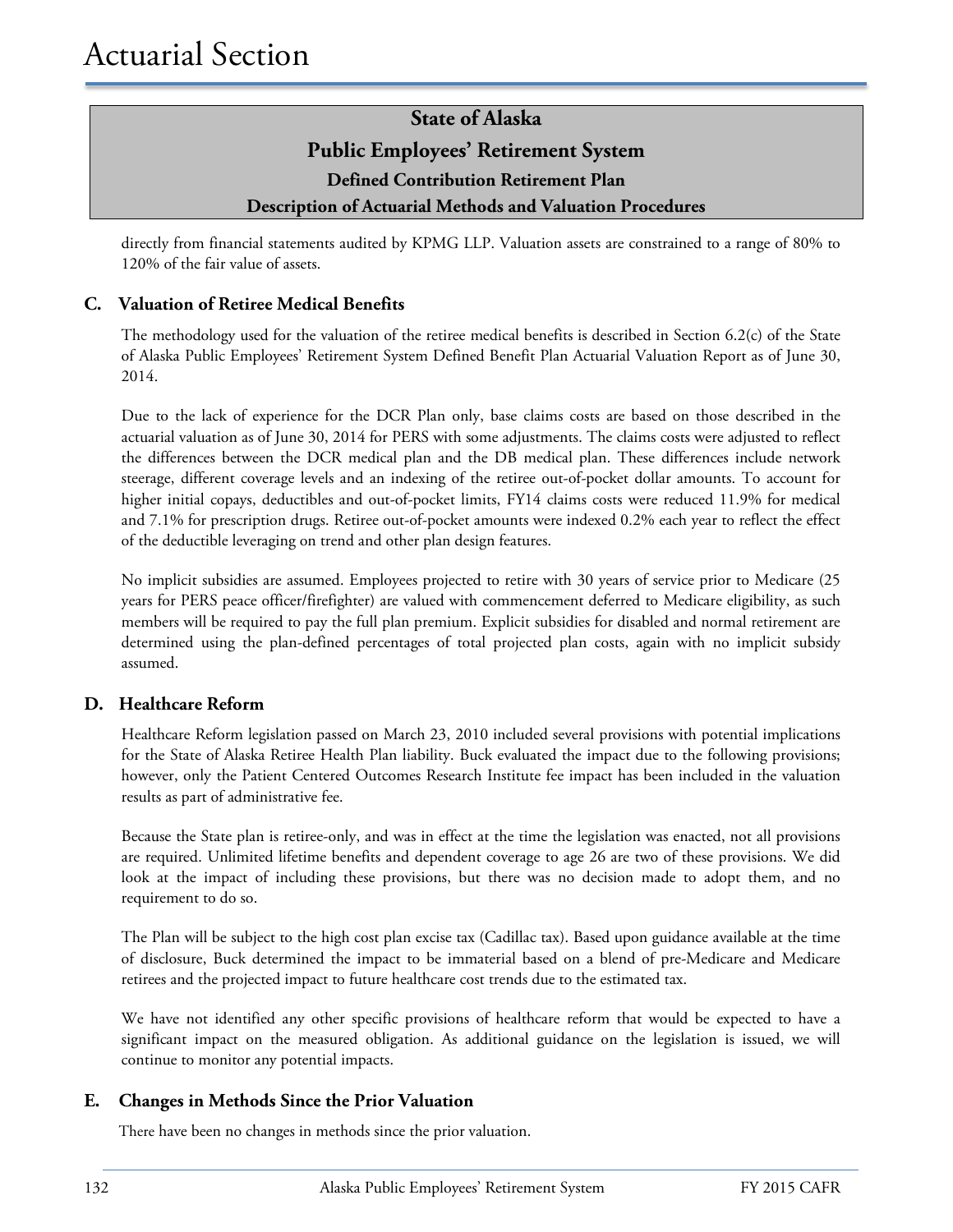#### **Public Employees' Retirement System**

**Defined Contribution Retirement Plan**

#### **Summary of Actuarial Assumptions and Changes in Assumptions**

The demographic and economic assumptions used in the June 30, 2014 valuation are described below. Unless noted otherwise, these assumptions were adopted by the Board in December 2010. These assumptions were the result of an experience study performed for the DB Plan as of June 30, 2009.

| 1. | Investment Return / Discount<br>Rate | 8.00% per year (geometric), compounded annually, net of expenses.                                                                                         |  |  |  |
|----|--------------------------------------|-----------------------------------------------------------------------------------------------------------------------------------------------------------|--|--|--|
| 2. | Salary Scale                         | Inflation $-3.12\%$ per year. Productivity $-0.50\%$ per year. See Table 1 for<br>salary scale rates.                                                     |  |  |  |
| 3. | Payroll Growth                       | 3.62% per year. (Inflation + Productivity).                                                                                                               |  |  |  |
| 4. | Total Inflation                      | Total inflation as measured by the Consumer Price Index for urban and<br>clerical workers for Anchorage is assumed to increase 3.12% annually.            |  |  |  |
| 5. | Mortality (Pre-<br>termination)*     | Based upon the 2010-2013 actual mortality experience (see Table 2). 60% of<br>male rates and 65% of female rates of the Post-Termination Mortality rates. |  |  |  |
|    |                                      | Deaths are assumed to be occupational 70% of the time for Peace<br>Officer/Firefighter, 50% of the time for Others.                                       |  |  |  |
| 6. | Mortality (Post-                     | Based upon 2010-2013 actual mortality experience (see Table 3).                                                                                           |  |  |  |
|    | termination)*                        | 96% of all rates of the RP-2000 table, 2000 Base Year projected to 2018 with<br>Projection Scale BB.                                                      |  |  |  |
| 7. | Total Turnover                       | Rates based upon the 2010-2013 actual experience. (See Table 4.)                                                                                          |  |  |  |
| 8. | Disability                           | Incidence rates based upon the 2010-2013 actual experience, in accordance<br>with Table 5.                                                                |  |  |  |
|    |                                      | Post-disability mortality in accordance with the RP-2000 Disabled Retiree<br>Mortality Table, 2000 Base Year projected to 2018 with Projection Scale BB.  |  |  |  |
|    |                                      | Disabilities are assumed to be occupational 70% of the time for Peace<br>Officer/Firefighter, 50% of the time for Others.                                 |  |  |  |
|    |                                      | For Peace Officer/Firefighters, members are assumed to take the monthly<br>annuity 100% of the time.                                                      |  |  |  |
| 9. | Retirement                           | Retirement rates based upon the 2010-2013 actual experience in accordance<br>with Table 6.                                                                |  |  |  |
|    | 10. Marriage and Age<br>Difference   | Wives are assumed to be three years younger than husbands. For Others, 75%<br>of male members and 70% female members are assumed to be married.           |  |  |  |
|    |                                      | For Peace Officer/Firefighters, 85% of male members and 60% female<br>members are assumed to be married.                                                  |  |  |  |

\*The mortality assumptions include an allowance for expected future mortality improvement. The mortality table used was set in 2014 with an Actual Deaths to Expected Deaths ratio of 109%.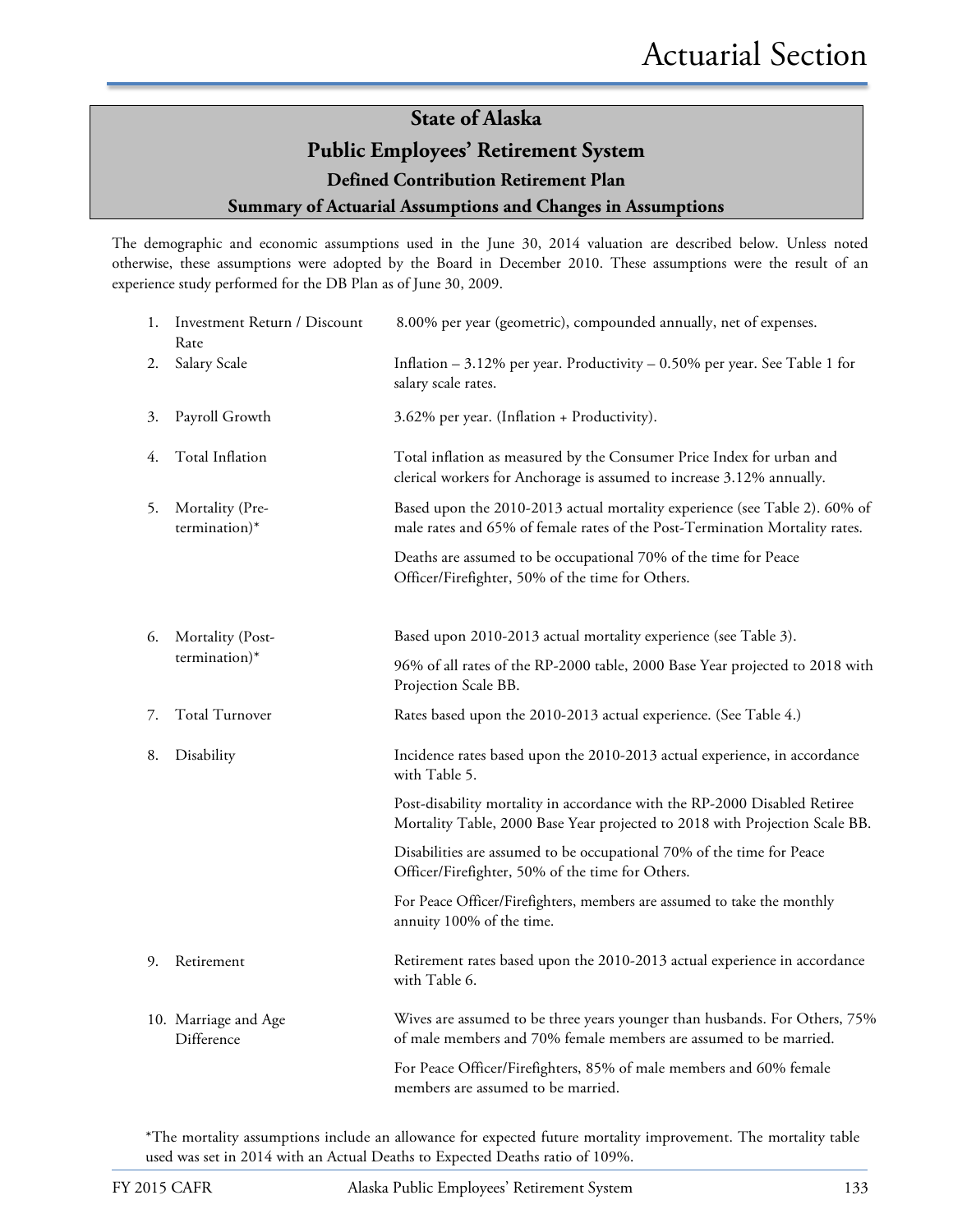#### **Public Employees' Retirement System**

**Defined Contribution Retirement Plan**

**Summary of Actuarial Assumptions and Changes in Assumptions**

- 11. Part-time Status Part-time employees are assumed to earn 1.00 years of credited service per year for Peace Officer/Firefighter and 0.65 years for credited service per year for Other members.
- 12. Peace Officer/Firefighter Occupational Disability Retirement Benefit Commencement The occupational disability retirement benefit is assumed to be first payable from the member's DC account and the retirement benefit payable from the occupational death and disability trust will commence five years later.
- 13. Expenses All expenses are net of the investment return assumption.
- 14. Per Capita Claims Cost

Sample claims cost rates adjusted to age 65 for FY15 medical benefits are shown below:

|                      | Medical | Prescription<br>drugs |
|----------------------|---------|-----------------------|
| Pre-Medicare<br>\$   | 12,362  | 2,624                 |
| Medicare Parts A & B | 1,657   | 2,624                 |
| Medicare Part B Only | 7,920   | 2,624                 |
| Medicare Part D      | N/A     | 507                   |

15. Third Party Administrator Fees \$193.98 per person per year; assumed trend rate of 5% per year.

16. Base Claims Cost Adjustments Due to higher initial copays, deductibles, out-of-pocket limits and member cost sharing compared to the DB medical plan, the following cost adjustments are applied to the per capita claims cost rates above:

- 0.881 for the medical plan.
- 0.929 for the prescription drug plan.
- 0.998 for the annual indexing of member cost sharing.

17. Health Cost Trend The table below shows the rate used to project the cost from the shown fiscal year to the next fiscal year. For example, 10.0% is applied to the FY15 pre-Medicare medical claims costs to get the FY16 medical claims costs.

| <b>Fiscal year</b> | Medical<br>$pre-65$ | Medical<br>post-65 | Prescription<br>drugs |
|--------------------|---------------------|--------------------|-----------------------|
| 2015               | 10.0%               | $6.0\%$            | $6.0\%$               |
| 2016               | 9.4                 | 5.9                | 5.7                   |
| 2017               | 8.8                 | 5.8                | 5.4                   |
| 2018               | 8.2                 | 5.7                | 5.1                   |
| 2019               | 7.6                 | 5.6                | 4.8                   |
| 2020               | 7.0                 | 5.6                | 4.6                   |
| 2021               | 6.5                 | 5.6                | 4.4                   |
| 2025               | 5.6                 | 5.6                | 4.2                   |
| 2050               | 4.4                 | 4.0                | 4.0                   |
| 2100               | 4.4                 | 4.0                | 4.0                   |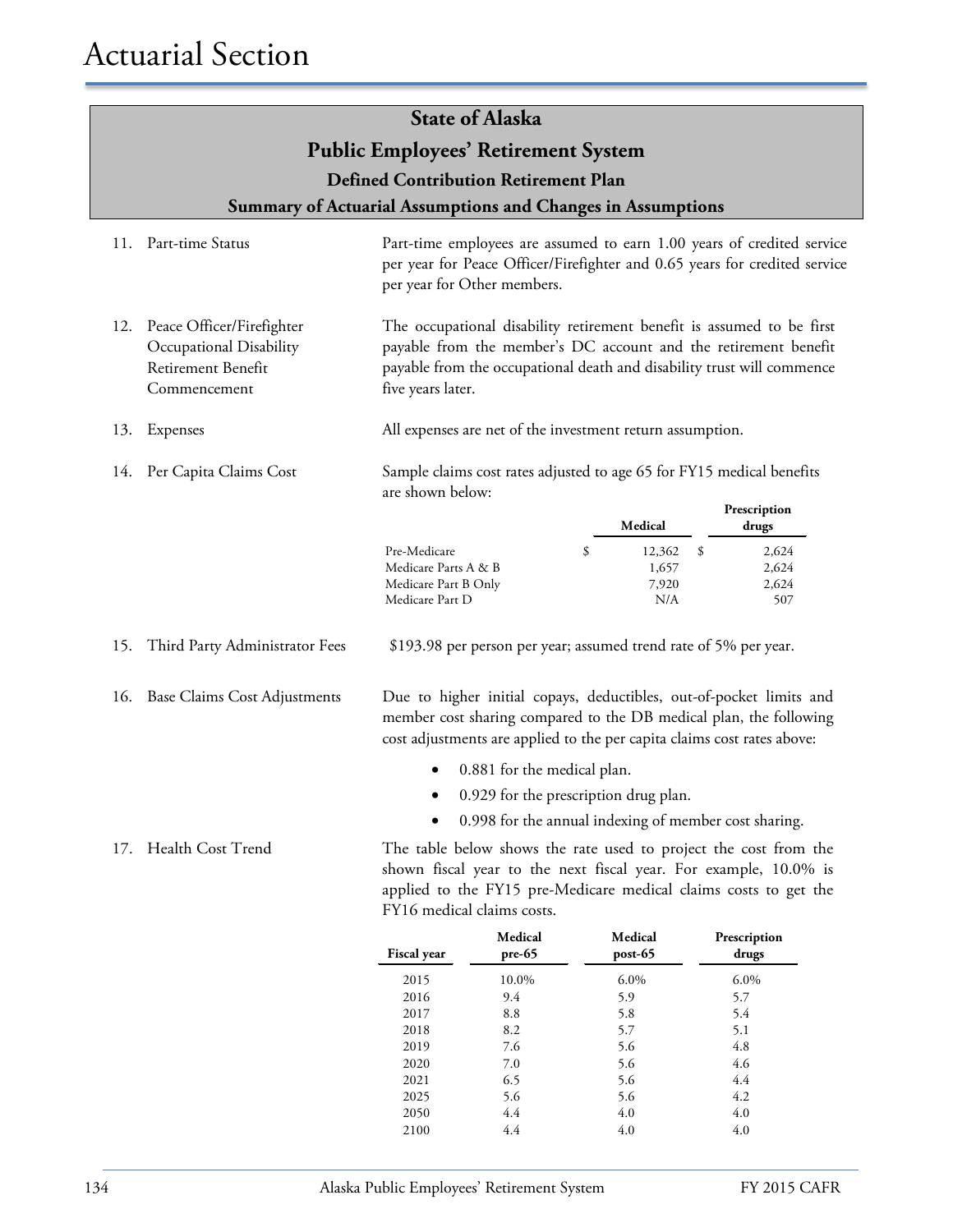As of the June 30, 2014 valuations and later, the updated Society of Actuaries' Healthcare Cost Trend Model is used to project medical and prescription drug costs. This model effectively begins estimating trend amounts beginning in 2014 and projects out to 2090. The model has been adopted by the Society of Actuaries, and has been populated with assumptions that are specific to the State of Alaska.

| 18. Aging Factors | Age       | Medical | Prescription<br>drugs |
|-------------------|-----------|---------|-----------------------|
|                   | $0 - 44$  | 2.0%    | 4.5%                  |
|                   | $45 - 54$ | 2.5     | 3.5                   |
|                   | $55 - 64$ | 3.5     | 3.0                   |
|                   | $65 - 73$ | 4.0     | 1.5                   |
|                   | $74 - 83$ | 1.5     | 0.5                   |
|                   | $84 - 93$ | 0.5     |                       |
|                   | $94 +$    |         |                       |

| Decrement due to disability |                       | Decrement due to retirement |                       |        |
|-----------------------------|-----------------------|-----------------------------|-----------------------|--------|
| Age                         | Percent participation | Age                         | Percent participation |        |
| 56                          | 73.00%                | 55                          |                       | 40.00% |
| 56                          | 77.50                 | 56                          |                       | 50.00  |
| 57                          | 79.75                 | 57                          |                       | 55.00  |
| 58                          | 82.00                 | 58                          |                       | 60.00  |
| 59                          | 84.25                 | 59                          |                       | 65.00  |
| 60                          | 86.50                 | 60                          |                       | 70.00  |
| 61                          | 88.75                 | 61                          |                       | 75.00  |
| 62                          | 91.00                 | 62                          |                       | 80.00  |
| 63                          | 93.25                 | 63                          |                       | 85.00  |
| 64                          | 95.50                 | 64                          |                       | 90.00  |
| $65+$                       | 94.00                 | $65+$                       | Years of Service      |        |
|                             |                       |                             | 15                    | 70.50% |
|                             |                       |                             | $15-19$               | 75.20  |
|                             |                       |                             | $20 - 24$             | 79.90  |
|                             |                       |                             | $25-29$               | 89.30  |
|                             |                       |                             | $30+$                 | 94.00  |
|                             |                       |                             |                       |        |

#### \*Participation rates reflect the expected plan election rate that varies by reason for decrement, duration that a member may pay full cost prior to Medicare eligibility, and availability of alternative and/or lower cost options, particularly in the Medicare market.

#### 19. Retiree Medical Participation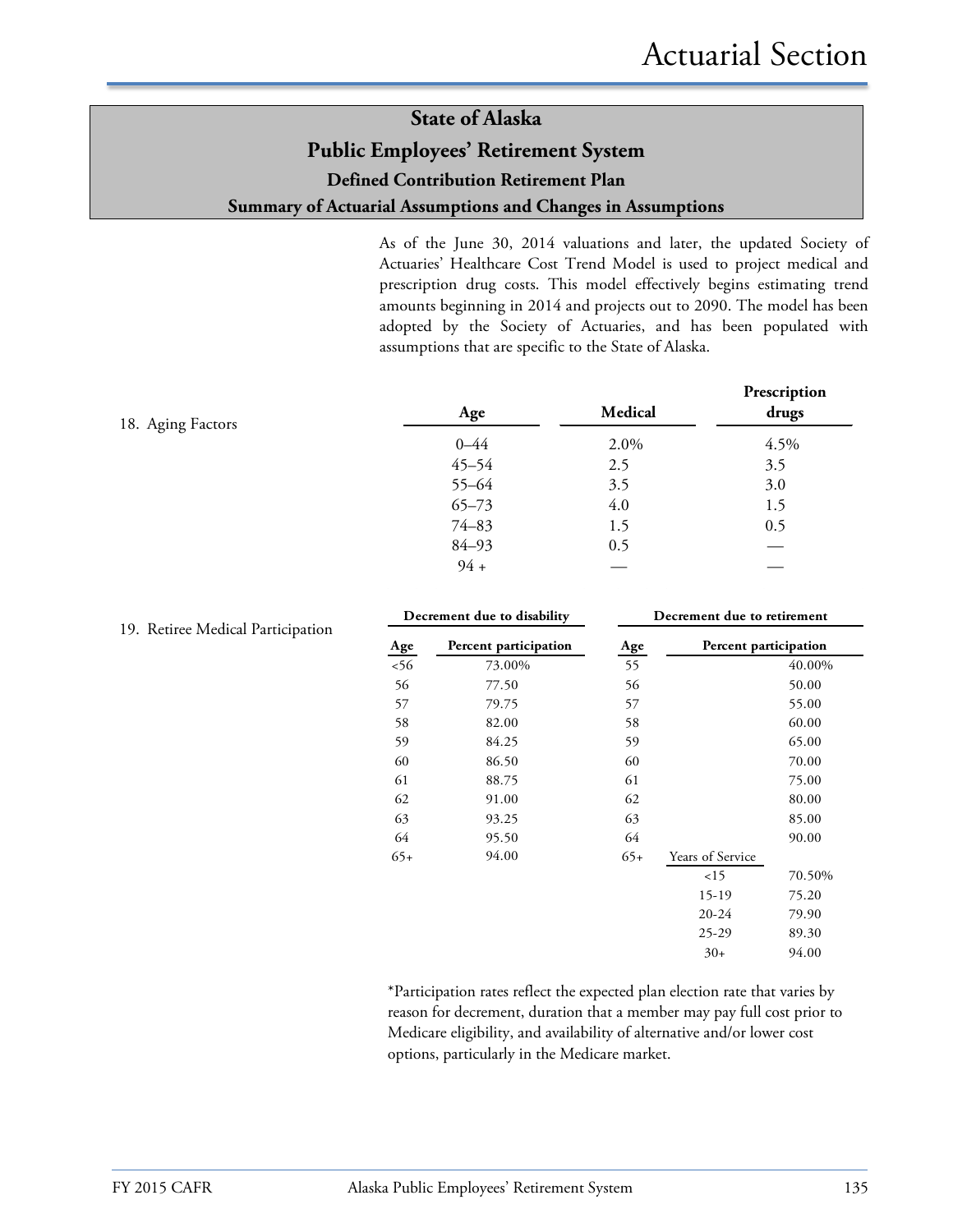| Table 1              |
|----------------------|
| Alaska PERS DCR Plan |
| <b>Salary Scale</b>  |

| Peace Officer/Firefighter:<br><b>Year of Service</b> | <b>Percent Increase</b> |
|------------------------------------------------------|-------------------------|
|                                                      | 9.66%                   |
|                                                      | 8.66                    |
| 2                                                    | 7.16                    |
| 3                                                    | 7.03                    |
| 4                                                    | 6.91                    |
| 5                                                    | 6.41                    |
| 6                                                    | 5.66                    |
| 7+                                                   | 4.92                    |

| <b>Year of Service</b> | <b>Percent Increase</b> |
|------------------------|-------------------------|
|                        | 8.55%                   |
|                        | 7.36                    |
| $\mathcal{L}$          | 6.35                    |
| $\mathbf{3}$           | 6.11                    |
|                        | 5.71                    |
|                        | Age based               |

| Age    | <b>Percent Increase</b> | Age   | <b>Percent Increase</b> |
|--------|-------------------------|-------|-------------------------|
| $20\,$ | 7.91%                   | 45    | 5.44%                   |
| 21     | 7.83                    | 46    | 5.40                    |
| 22     | 7.75                    | 47    | 5.36                    |
| 23     | 7.51                    | 48    | 5.31                    |
| 24     | 7.27                    | 49    | 5.27                    |
| 25     | 7.03                    | 50    | 5.22                    |
| 26     | 6.79                    | 51    | 5.18                    |
| 27     | 6.55                    | 52    | 5.13                    |
| 28     | 6.52                    | 53    | 5.09                    |
| 29     | 6.49                    | 54    | 5.05                    |
| 30     | 6.47                    | 55    | 5.01                    |
| 31     | 6.44                    | 56    | 4.97                    |
| 32     | 6.41                    | 57    | 4.93                    |
| 33     | 6.33                    | 58    | 4.85                    |
| 34     | 6.24                    | 59    | 4.77                    |
| 35     | 6.16                    | 60    | 4.69                    |
| 36     | 6.07                    | 61    | 4.60                    |
| 37     | 5.99                    | 62    | 4.52                    |
| 38     | 5.90                    | 63    | 4.46                    |
| 39     | 5.82                    | 64    | 4.40                    |
| 40     | 5.73                    | $65+$ | 4.34                    |
| 41     | 5.64                    |       |                         |
| 42     | 5.55                    |       |                         |
| 43     | 5.52                    |       |                         |
| $44\,$ | 5.48                    |       |                         |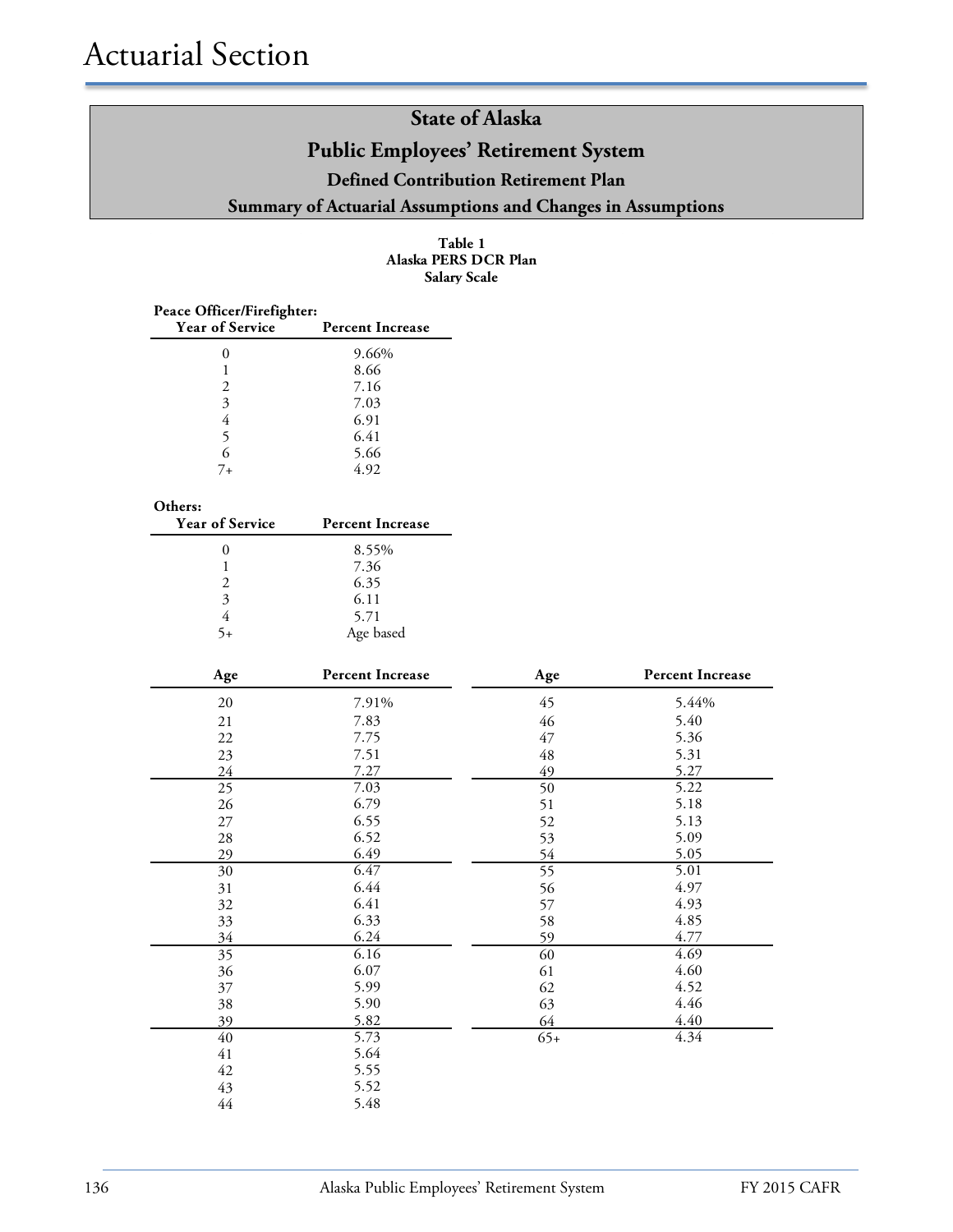#### **Public Employees' Retirement System**

**Defined Contribution Retirement Plan**

#### **Summary of Actuarial Assumptions and Changes in Assumptions**

#### **Table 2 Mortality Table (Pre-termination) Alaska PERS DCR Plan**

| Age    | Male     | Female   | Age         | Male     | Female   |
|--------|----------|----------|-------------|----------|----------|
| $20\,$ | 0.000188 | 0.000113 | 55          | 0.001978 | 0.001549 |
| $21\,$ | 0.000195 | 0.000114 | 56          | 0.002292 | 0.001730 |
| 22     | 0.000200 | 0.000115 | 57          | 0.002515 | 0.001912 |
| 23     | 0.000204 | 0.000116 | 58          | 0.002775 | 0.002118 |
| 24     | 0.000205 | 0.000119 | 59          | 0.003073 | 0.002355 |
| 25     | 0.000205 | 0.000122 | 60          | 0.003425 | 0.002632 |
| 26     | 0.000206 | 0.000127 | 61          | 0.003826 | 0.002973 |
| $27\,$ | 0.000208 | 0.000132 | 62          | 0.004287 | 0.003343 |
| 28     | 0.000214 | 0.000139 | 63          | 0.004813 | 0.003840 |
| 29     | 0.000225 | 0.000147 | 64          | 0.005324 | 0.004328 |
| 30     | 0.000242 | 0.000156 | 65          | 0.005904 | 0.004874 |
| 31     | 0.000272 | 0.000181 | 66          | 0.006558 | 0.005500 |
| 32     | 0.000307 | 0.000207 | 67          | 0.007184 | 0.006107 |
| 33     | 0.000344 | 0.000233 | 68          | 0.007842 | 0.006751 |
| 34     | 0.000383 | 0.000257 | 69          | 0.008689 | 0.007462 |
| 35     | 0.000422 | 0.000281 | 70          | 0.009744 | 0.008407 |
| 36     | 0.000459 | 0.000304 | $71\,$      | 0.010782 | 0.009329 |
| 37     | 0.000493 | 0.000327 | 72          | 0.011971 | 0.010376 |
| 38     | 0.000526 | 0.000354 | 73          | 0.013334 | 0.011534 |
| 39     | 0.000557 | 0.000383 | 74          | 0.014876 | 0.012783 |
| 40     | 0.000589 | 0.000417 | 75          | 0.016602 | 0.014113 |
| 41     | 0.000623 | 0.000458 | 76          | 0.018504 | 0.015549 |
| 42     | 0.000663 | 0.000504 | $77\,$      | 0.020583 | 0.017125 |
| 43     | 0.000709 | 0.000554 | 78          | 0.022872 | 0.018877 |
| $44$   | 0.000762 | 0.000608 | 79          | 0.025419 | 0.020841 |
| 45     | 0.000823 | 0.000664 | 80          | 0.028245 | 0.023037 |
| 46     | 0.000882 | 0.000723 | $8\sqrt{1}$ | 0.031612 | 0.025498 |
| 47     | 0.000946 | 0.000784 | 82          | 0.035318 | 0.028266 |
| 48     | 0.001015 | 0.000848 | 83          | 0.039369 | 0.031386 |
| 49     | 0.001089 | 0.000916 | 84          | 0.043784 | 0.034906 |
| 50     | 0.001167 | 0.000991 | 85          | 0.048601 | 0.038887 |
| 51     | 0.001336 | 0.001095 | 86          | 0.053884 | 0.043371 |
| 52     | 0.001455 | 0.001193 | 87          | 0.060797 | 0.048373 |
| 53     | 0.001591 | 0.001305 | 88          | 0.068537 | 0.053879 |
| 54     | 0.001744 | 0.001407 | 89          | 0.077135 | 0.059830 |
|        |          |          | 90          | 0.086571 | 0.067336 |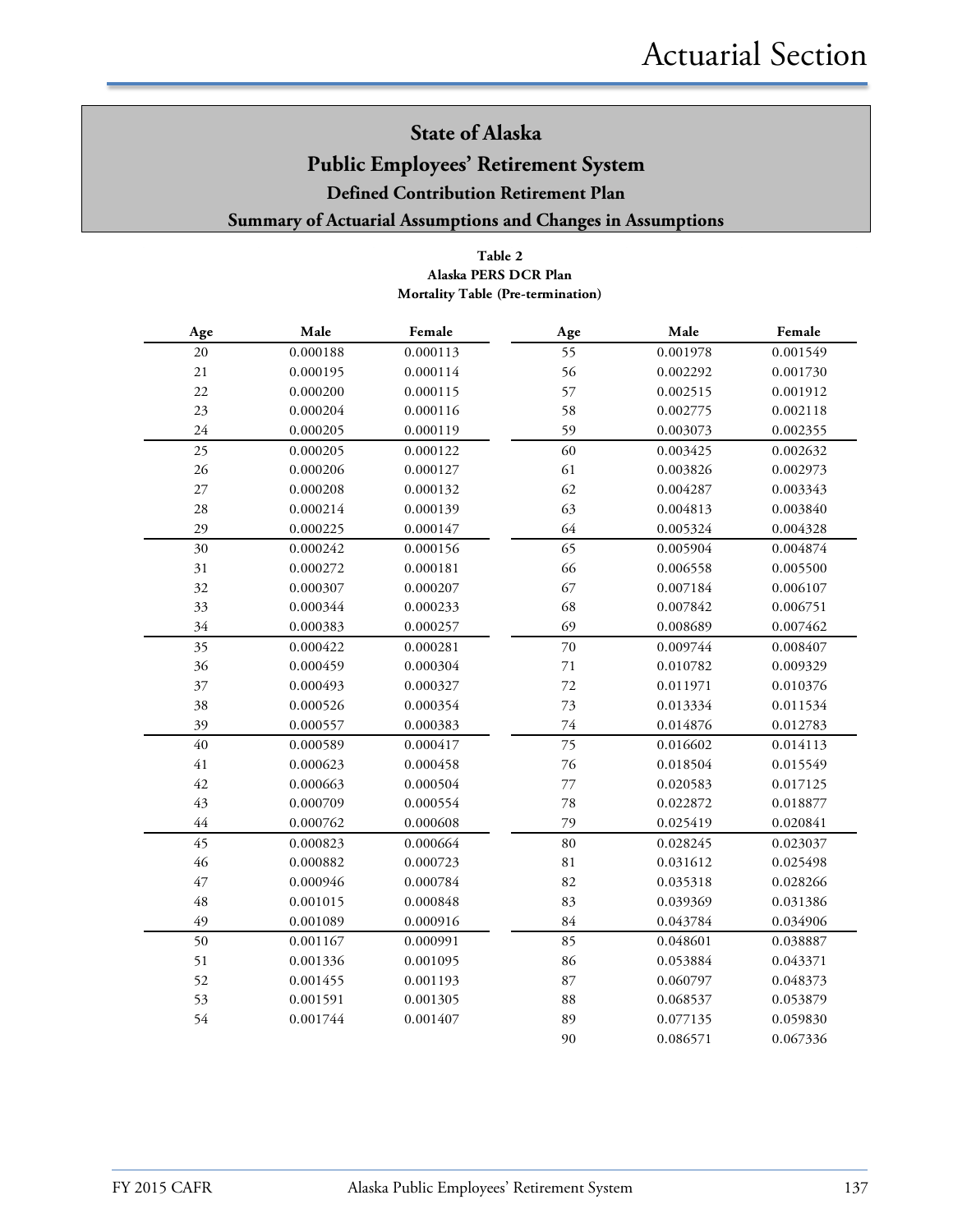#### **Table 3 Alaska PERS DCR Plan Mortality Table (Post-termination)**

| Age    | Male     | Female   | Age     | Male     | Female   |
|--------|----------|----------|---------|----------|----------|
| 50     | 0.001944 | 0.001524 | 85      | 0.081002 | 0.059827 |
| 51     | 0.002227 | 0.001684 | 86      | 0.089807 | 0.066725 |
| 52     | 0.002426 | 0.001835 | 87      | 0.101329 | 0.074420 |
| 53     | 0.002652 | 0.002007 | 88      | 0.114229 | 0.082891 |
| 54     | 0.002907 | 0.002165 | 89      | 0.128559 | 0.092046 |
| 55     | 0.003296 | 0.002383 | 90      | 0.144286 | 0.103593 |
| 56     | 0.003820 | 0.002662 | 91      | 0.160042 | 0.115847 |
| 57     | 0.004192 | 0.002942 | 92      | 0.176712 | 0.128589 |
| 58     | 0.004625 | 0.003259 | 93      | 0.194120 | 0.141591 |
| 59     | 0.005121 | 0.003623 | 94      | 0.212080 | 0.154643 |
| 60     | 0.005708 | 0.004050 | 95      | 0.230428 | 0.167558 |
| 61     | 0.006377 | 0.004574 | 96      | 0.249035 | 0.180154 |
| 62     | 0.007144 | 0.005143 | 97      | 0.267822 | 0.192248 |
| 63     | 0.008021 | 0.005908 | 98      | 0.281616 | 0.200025 |
| 64     | 0.008874 | 0.006658 | 99      | 0.300310 | 0.210437 |
| 65     | 0.009839 | 0.007498 | 100     | 0.313360 | 0.215967 |
| 66     | 0.010930 | 0.008462 | 101     | 0.332097 | 0.226721 |
| 67     | 0.011973 | 0.009396 | 102     | 0.344188 | 0.235671 |
| 68     | 0.013070 | 0.010386 | 103     | 0.361155 | 0.250844 |
| 69     | 0.014482 | 0.011479 | 104     | 0.369606 | 0.263111 |
| $70\,$ | 0.016240 | 0.012933 | 105     | 0.381971 | 0.281391 |
| $71\,$ | 0.017969 | 0.014352 | 106     | 0.384000 | 0.295499 |
| 72     | 0.019952 | 0.015964 | $107\,$ | 0.384000 | 0.309816 |
| 73     | 0.022223 | 0.017744 | 108     | 0.384000 | 0.323943 |
| $74\,$ | 0.024793 | 0.019666 | 109     | 0.384000 | 0.337482 |
| 75     | 0.027670 | 0.021712 | 110     | 0.384000 | 0.350032 |
| 76     | 0.030840 | 0.023921 | 111     | 0.384000 | 0.361196 |
| 77     | 0.034305 | 0.026346 | 112     | 0.384000 | 0.370574 |
| $78\,$ | 0.038120 | 0.029042 | 113     | 0.384000 | 0.377767 |
| 79     | 0.042365 | 0.032063 | 114     | 0.384000 | 0.382376 |
| $80\,$ | 0.047075 | 0.035441 | 115     | 0.384000 | 0.384000 |
| 81     | 0.052687 | 0.039227 | 116     | 0.384000 | 0.384000 |
| 82     | 0.058863 | 0.043487 | 117     | 0.384000 | 0.384000 |
| 83     | 0.656150 | 0.048286 | 118     | 0.384000 | 0.384000 |
| 84     | 0.072973 | 0.053702 | 119     | 1.000000 | 1.000000 |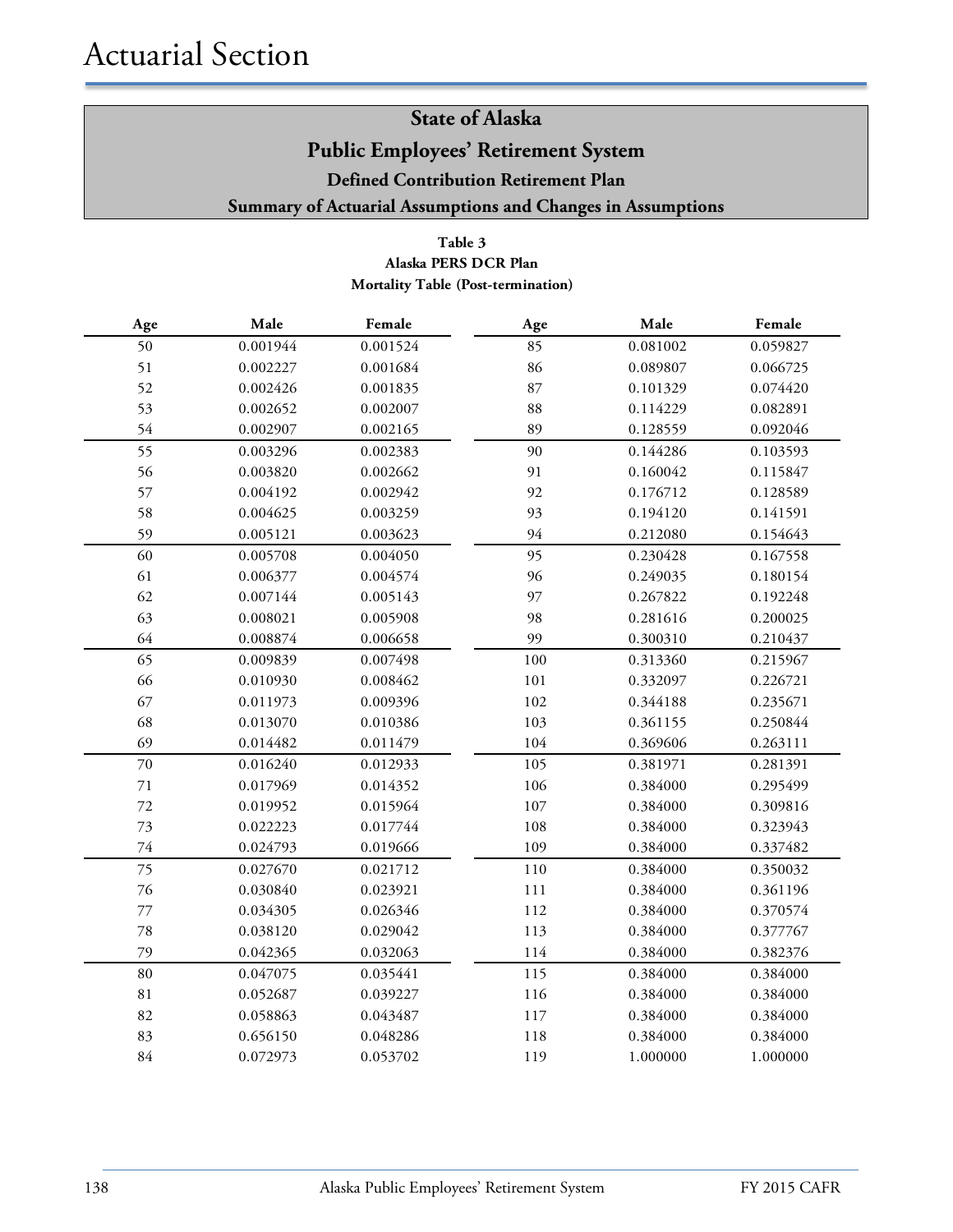#### **Public Employees' Retirement System**

**Defined Contribution Retirement Plan**

#### **Summary of Actuarial Assumptions and Changes in Assumptions**

#### **Table 4 Alaska PERS DCR Plan Turnover Assumptions**

#### **Peace Officer/Firefighter:**

#### **Select Rates of Turnover During the First 5 Years of Employment**

| <b>Year of Service</b> | Male (rounded) | Female (rounded) |
|------------------------|----------------|------------------|
| $\theta$               | 0.180          | 0.165            |
|                        | 0.135          | 0.132            |
|                        | 0.100          | 0.110            |
| 3                      | 0.090          | 0.099            |
|                        | 0.080          | 0.088            |

#### **Ultimate Rates of Turnover**

#### **After the First 5 Years of Employment**

| Age | Female   | Male     | Age   | Female   | Male     |
|-----|----------|----------|-------|----------|----------|
| 20  | 0.085500 | 0.048000 | 45    | 0.078800 | 0.049678 |
| 21  | 0.085500 | 0.048000 | 46    | 0.078400 | 0.049061 |
| 22  | 0.085500 | 0.048000 | 47    | 0.078000 | 0.048444 |
| 23  | 0.085500 | 0.049120 | 48    | 0.077400 | 0.052256 |
| 24  | 0.085500 | 0.050240 | 49    | 0.076800 | 0.056067 |
| 25  | 0.085500 | 0.051360 | 50    | 0.076200 | 0.059878 |
| 26  | 0.085500 | 0.052480 | 51    | 0.075600 | 0.063689 |
| 27  | 0.085500 | 0.053600 | 52    | 0.075000 | 0.067500 |
| 28  | 0.085275 | 0.053528 | 53    | 0.076154 | 0.069300 |
| 29  | 0.085050 | 0.053456 | 54    | 0.077308 | 0.071100 |
| 30  | 0.084825 | 0.053384 | 55    | 0.078462 | 0.072900 |
| 31  | 0.084600 | 0.053312 | 56    | 0.079615 | 0.074700 |
| 32  | 0.084375 | 0.053239 | 57    | 0.080769 | 0.076500 |
| 33  | 0.084214 | 0.053119 | 58    | 0.081923 | 0.078480 |
| 34  | 0.084054 | 0.052998 | 59    | 0.083077 | 0.080460 |
| 35  | 0.083893 | 0.052878 | 60    | 0.084231 | 0.082440 |
| 36  | 0.083732 | 0.052757 | 61    | 0.085385 | 0.084420 |
| 37  | 0.083571 | 0.052636 | 62    | 0.086538 | 0.086400 |
| 38  | 0.082857 | 0.052415 | 63    | 0.087692 | 0.107600 |
| 39  | 0.082143 | 0.052194 | 64    | 0.088846 | 0.128800 |
| 40  | 0.081429 | 0.051972 | $65+$ | 0.090000 | 0.150000 |
| 41  | 0.080714 | 0.051751 |       |          |          |
| 42  | 0.080000 | 0.051529 |       |          |          |
| 43  | 0.079600 | 0.050912 |       |          |          |
| 44  | 0.079200 | 0.050295 |       |          |          |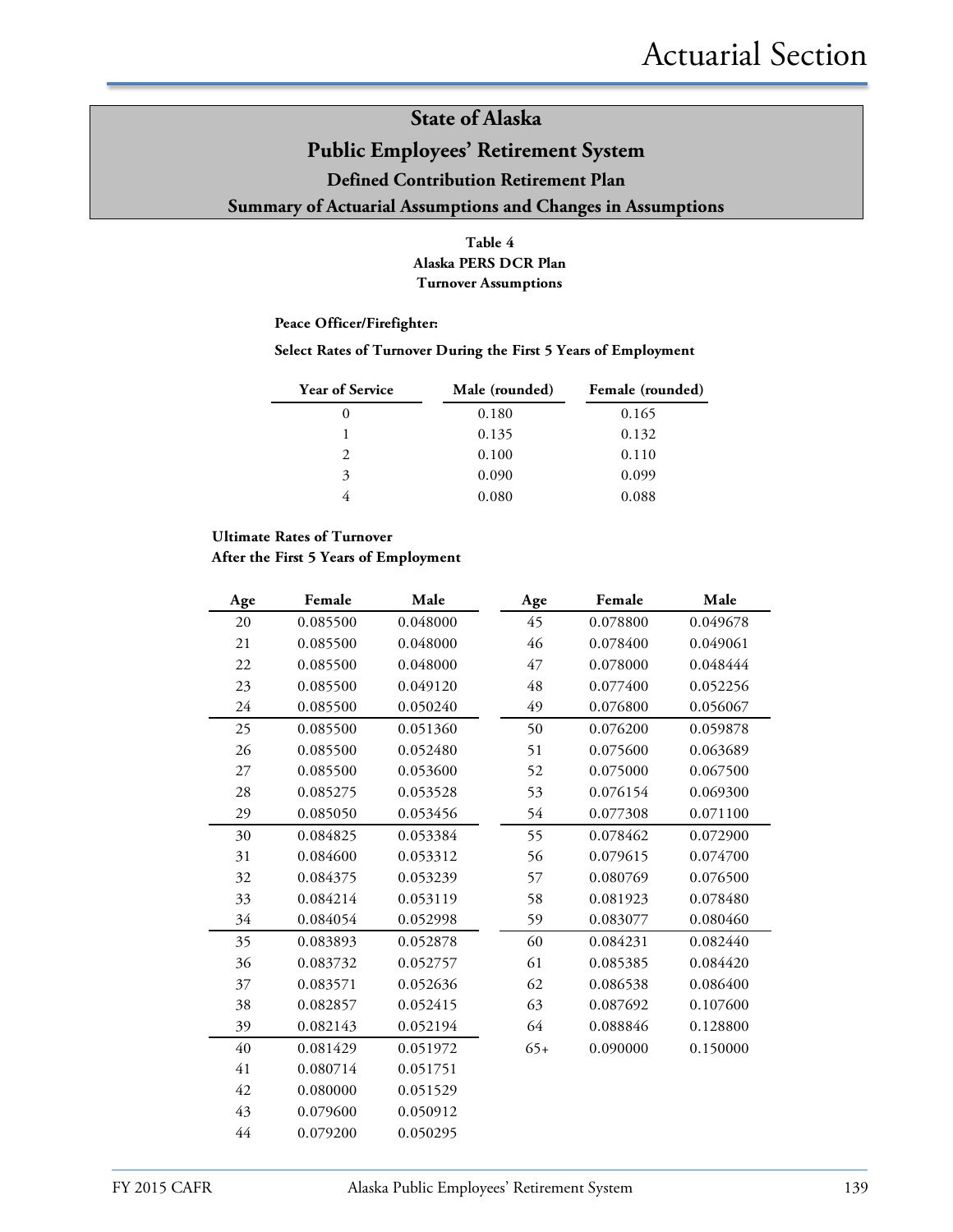#### **Table 4 Alaska PERS DCR Plan Turnover Assumptions**

#### **Others:**

#### **Select Rates of Turnover During the First 5 Years of Employment**

| <b>Year of Service</b>      | Male (rounded) | Female (rounded) |
|-----------------------------|----------------|------------------|
| 0                           | 0.232          | 0.267            |
|                             | 0.200          | 0.213            |
| $\mathcal{D}_{\mathcal{L}}$ | 0.160          | 0.170            |
| 3                           | 0.128          | 0.136            |
|                             | 0.090          | 0.178            |

#### **Ultimate Rates of Turnover**

**After the First 5 Years of Employment**

| Age | Female   | Male     | Age   | Female   | Male     |
|-----|----------|----------|-------|----------|----------|
| 20  | 0.150000 | 0.109667 | 45    | 0.071847 | 0.061728 |
| 21  | 0.150000 | 0.109667 | 46    | 0.068938 | 0.060789 |
| 22  | 0.150000 | 0.109667 | 47    | 0.066029 | 0.059850 |
| 23  | 0.150067 | 0.109674 | 48    | 0.065749 | 0.061414 |
| 24  | 0.150133 | 0.109681 | 49    | 0.065469 | 0.062977 |
| 25  | 0.150200 | 0.109689 | 50    | 0.065189 | 0.064541 |
| 26  | 0.150267 | 0.109696 | 51    | 0.064908 | 0.066104 |
| 27  | 0.150333 | 0.109703 | 52    | 0.064628 | 0.067668 |
| 28  | 0.144910 | 0.107312 | 53    | 0.066022 | 0.067714 |
| 29  | 0.139486 | 0.104921 | 54    | 0.067416 | 0.067760 |
| 30  | 0.134062 | 0.102529 | 55    | 0.068809 | 0.067806 |
| 31  | 0.128638 | 0.100138 | 56    | 0.070203 | 0.067853 |
| 32  | 0.123214 | 0.097747 | 57    | 0.071597 | 0.067899 |
| 33  | 0.117230 | 0.093219 | 58    | 0.074069 | 0.070131 |
| 34  | 0.111246 | 0.088692 | 59    | 0.076541 | 0.072363 |
| 35  | 0.105261 | 0.084164 | 60    | 0.079014 | 0.074595 |
| 36  | 0.099277 | 0.079637 | 61    | 0.081486 | 0.076827 |
| 37  | 0.093293 | 0.075110 | 62    | 0.083958 | 0.079059 |
| 38  | 0.090749 | 0.072996 | 63    | 0.095528 | 0.082239 |
| 39  | 0.088205 | 0.070883 | 64    | 0.107097 | 0.085420 |
| 40  | 0.085661 | 0.068770 | $65+$ | 0.118667 | 0.088600 |
| 41  | 0.083117 | 0.066657 |       |          |          |
| 42  | 0.080573 | 0.064544 |       |          |          |
| 43  | 0.077664 | 0.063605 |       |          |          |
| 44  | 0.074756 | 0.062667 |       |          |          |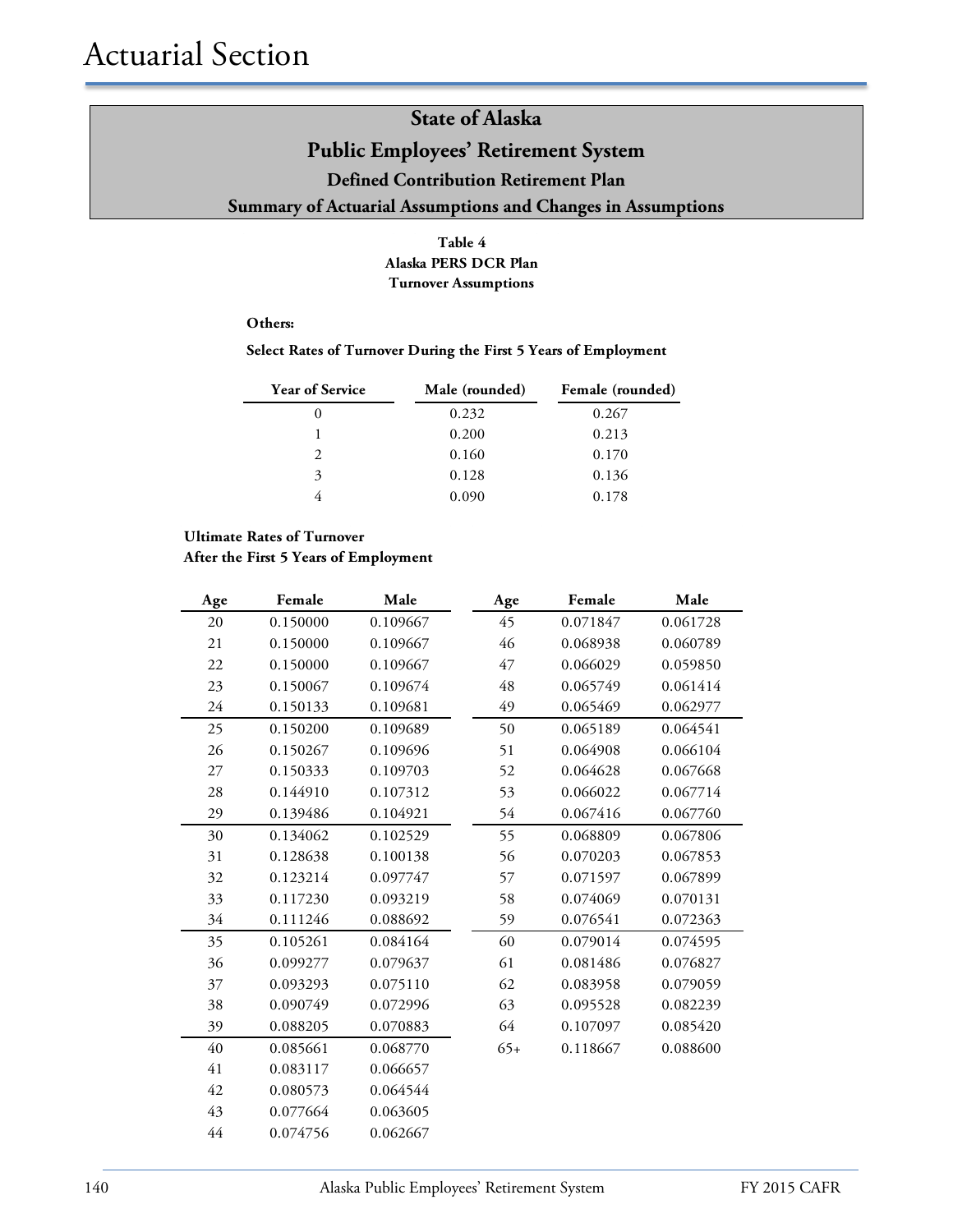#### **Table 5 Alaska PERS DCR Plan Disability Table**

|     | Peace Officer/          | <b>Other Member Rate</b> |          |
|-----|-------------------------|--------------------------|----------|
| Age | <b>Firefighter Rate</b> | Male                     | Female   |
| 20  | 0.000224                | 0.000218                 | 0.000188 |
| 21  | 0.000224                | 0.000218                 | 0.000188 |
| 22  | 0.000224                | 0.000218                 | 0.000188 |
| 23  | 0.000305                | 0.000240                 | 0.000200 |
| 24  | 0.000387                | 0.000261                 | 0.000212 |
| 25  | 0.000468                | 0.000283                 | 0.000224 |
| 26  | 0.000550                | 0.000304                 | 0.000236 |
| 27  | 0.000631                | 0.000326                 | 0.000248 |
| 28  | 0.000658                | 0.000334                 | 0.000255 |
| 29  | 0.000685                | 0.000342                 | 0.000262 |
| 30  | 0.000712                | 0.000349                 | 0.000269 |
| 31  | 0.000739                | 0.000357                 | 0.000277 |
| 32  | 0.000765                | 0.000365                 | 0.000284 |
| 33  | 0.000793                | 0.000377                 | 0.000293 |
| 34  | 0.000821                | 0.000389                 | 0.000303 |
| 35  | 0.000849                | 0.000401                 | 0.000312 |
| 36  | 0.000877                | 0.000413                 | 0.000322 |
| 37  | 0.000905                | 0.000425                 | 0.000331 |
| 38  | 0.000946                | 0.000446                 | 0.000348 |
| 39  | 0.000986                | 0.000467                 | 0.000364 |
| 40  | 0.001027                | 0.000489                 | 0.000381 |
| 41  | 0.001068                | 0.000510                 | 0.000397 |
| 42  | 0.001108                | 0.000531                 | 0.000413 |
| 43  | 0.001221                | 0.000586                 | 0.000454 |
| 44  | 0.001333                | 0.000641                 | 0.000495 |
| 45  | 0.001446                | 0.000695                 | 0.000536 |
| 46  | 0.001559                | 0.000750                 | 0.000577 |
| 47  | 0.001671                | 0.000805                 | 0.000618 |
| 48  | 0.001828                | 0.000886                 | 0.000680 |
| 49  | 0.001985                | 0.000967                 | 0.000742 |
| 50  | 0.002142                | 0.001048                 | 0.000804 |
| 51  | 0.002299                | 0.001129                 | 0.000867 |
| 52  | 0.002456                | 0.001210                 | 0.000929 |
| 53  | 0.002868                | 0.001421                 | 0.001084 |
| 54  | 0.003280                | 0.001633                 | 0.001239 |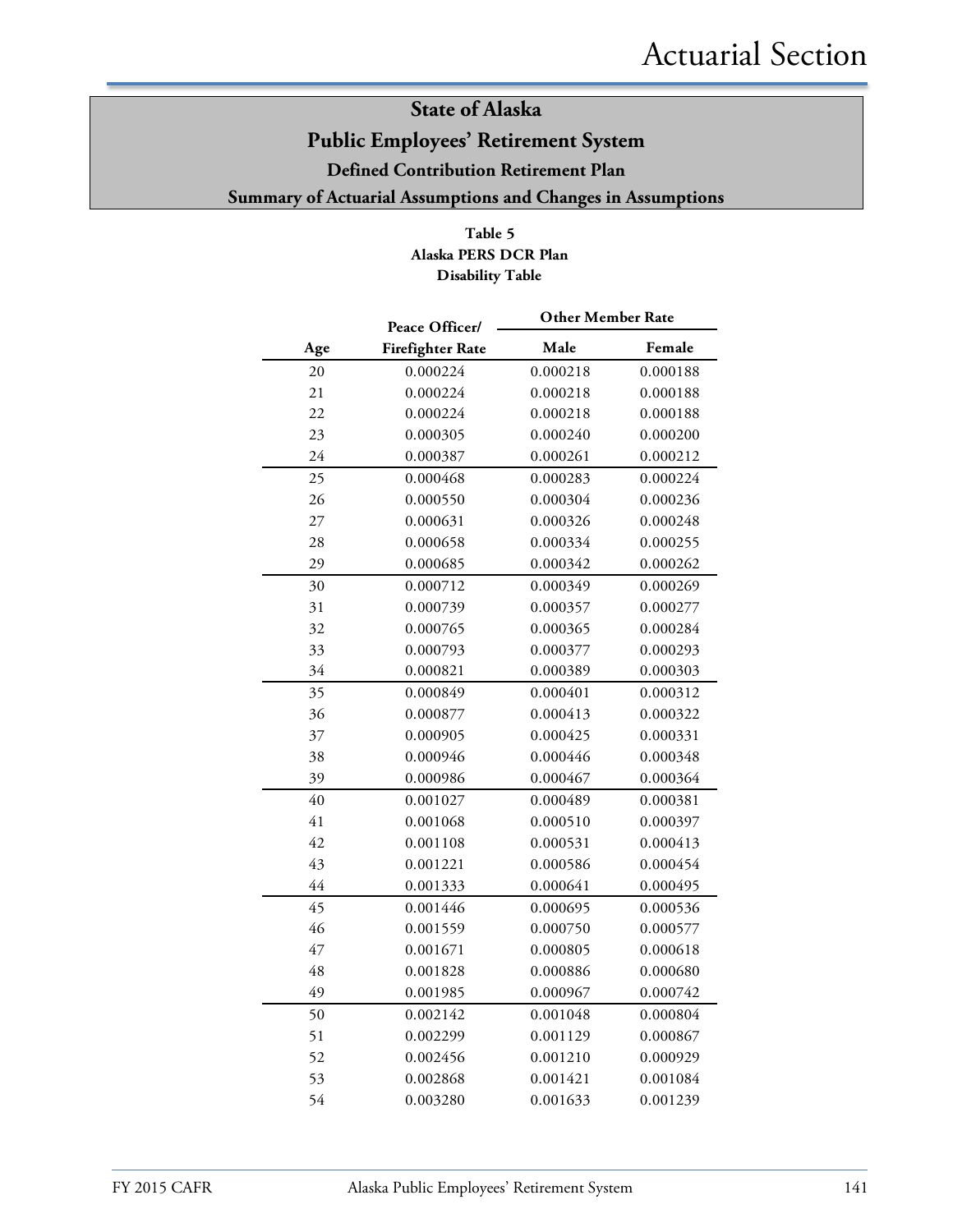#### **Table 6 Alaska PERS DCR Plan Retirement Table**

| Age       | Rate   |
|-----------|--------|
| $\leq 50$ | 2.00%  |
| 51        | 2.00   |
| 52        | 2.00   |
| 53        | 2.00   |
| 54        | 2.00   |
| 55        | 3.00   |
| 56        | 3.00   |
| 57        | 3.00   |
| 58        | 3.00   |
| 59        | 3.00   |
| 60        | 5.00   |
| 61        | 5.00   |
| 62        | 10.00  |
| 63        | 5.00   |
| 64        | 5.00   |
| 65        | 25.00  |
| 66        | 25.00  |
| 67        | 25.00  |
| 68        | 20.00  |
| 69        | 20.00  |
| 70        | 100.00 |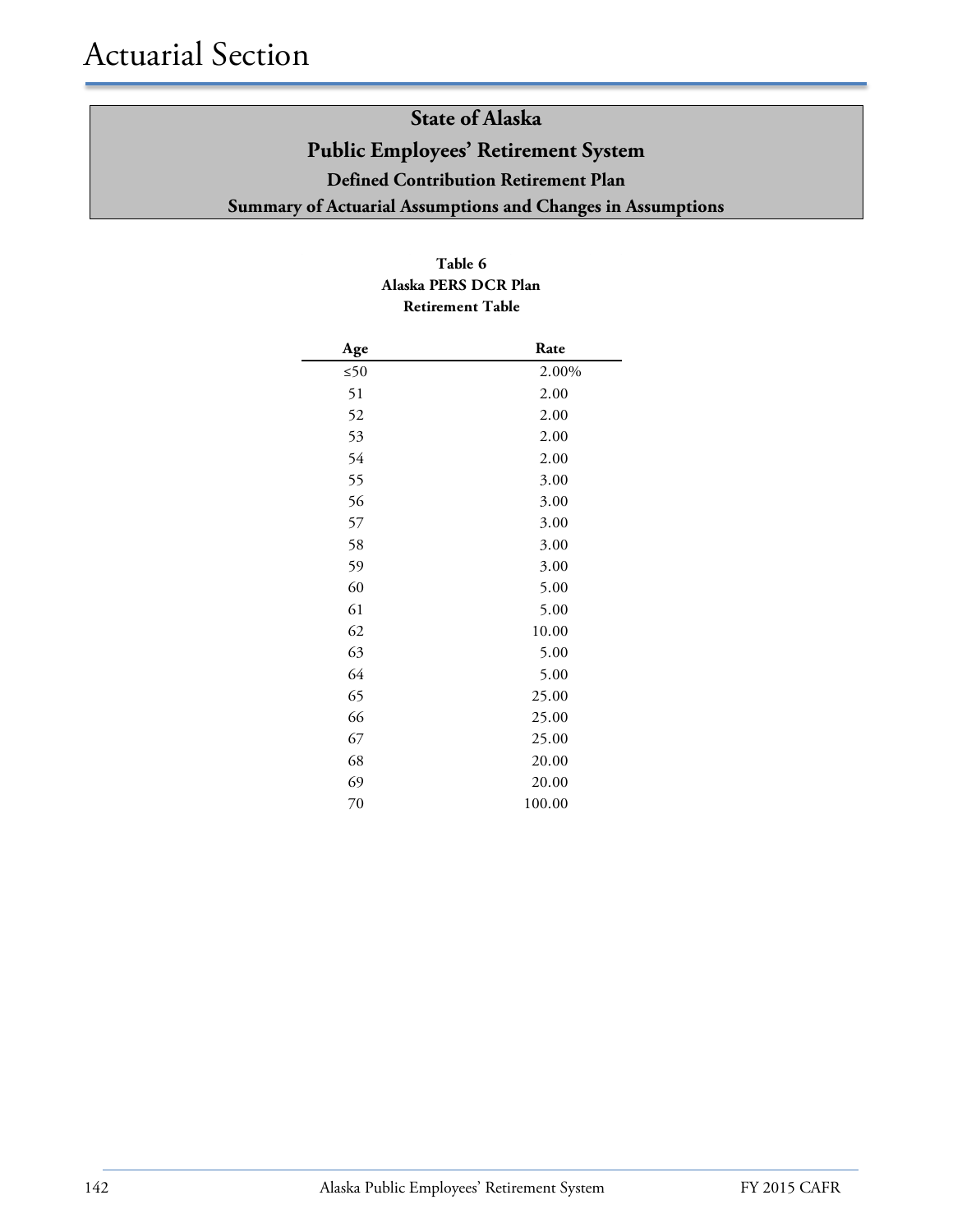#### **Changes in Actuarial Assumptions Since the Prior Valuation**

|                                      | June 30, 2013                                                                                                                                                                                                                                                                                                                                   | June 30, 2014                                                                                                                                                                                                                                                                                                                                                                              |
|--------------------------------------|-------------------------------------------------------------------------------------------------------------------------------------------------------------------------------------------------------------------------------------------------------------------------------------------------------------------------------------------------|--------------------------------------------------------------------------------------------------------------------------------------------------------------------------------------------------------------------------------------------------------------------------------------------------------------------------------------------------------------------------------------------|
| Salary Scale                         | Based on actual experience from 2005 to 2009.<br>Peace Officer/Firefighter: Rates are increased for the first<br>4 years. Decreased at year 5.<br>Others: Based on actual experience from 2005 to 2009.<br>Increased most rates.                                                                                                                | Inflation - 3.12% per year.<br>Productivity - 0.50% per year.<br>See Table 1 for salary scale rates.                                                                                                                                                                                                                                                                                       |
| Pre-termination Mortality            | Peace Officer/Firefighter: 80% of the male and 60% of<br>the female rates of the 1994 GAM Table, 1994 Base Year<br>without margin projected to 2013 using Projection Scale<br>AA.<br>Others: 75% of the male and 55% of the female rates of<br>the 1994 GAM Table, 1994 Base Year without margin<br>projected to 2013 with Projection Scale AA. | Based upon 2010-2013 actual mortality experience (See<br>Table 2).<br>60% of male rates and 65% of female rates of the<br>Post-Termination Mortality rates.<br>Deaths are assumed to be occupational 70% of the time<br>for Peace Officer/Firefighters, 50% of the time for<br>Others.                                                                                                     |
| Post-termination Mortality           | 1994 GAM Table, 1994 Base Year<br>without margin projected to 2013 using Projection<br>Scale AA for males and 1-year set-forward<br>for females.                                                                                                                                                                                                | 96% of all rates of the RP-2000 table, 2000 Base<br>Year projected to 2018 with Projection Scale BB. (See<br>Table 3.)                                                                                                                                                                                                                                                                     |
| Disability                           | RP-2000 Disabled Retiree Mortality Table.                                                                                                                                                                                                                                                                                                       | Incidence rates based on 2010-2013 actual<br>experience, in accordance with Table 5.<br>Post-Termination Disabled Mortality in accordance with<br>RP-2000 Disabled Retiree Mortality Table, 2000 Base<br>Year projected to 2018 with Projection Scale BB.<br>Disabilities are assumed to be occupational 70% of the<br>time for Peace Officer/Firefighters, 50% of the time for<br>Others. |
| Turnover                             | Rates adjusted based on actual PERS DB Plan experience<br>from 2005 to 2009. Ultimate rates are equal to DB Plan<br>rates loaded by 10%.                                                                                                                                                                                                        | Rates based upon the 2010-2013 actual experience. (See<br>Table 4.)                                                                                                                                                                                                                                                                                                                        |
| Occupational Death and<br>Disability | Others: 55%<br>Peace Officer/Firefighter: 75%                                                                                                                                                                                                                                                                                                   | Others: 50%<br>Peace Officer/Firefighter: 70%                                                                                                                                                                                                                                                                                                                                              |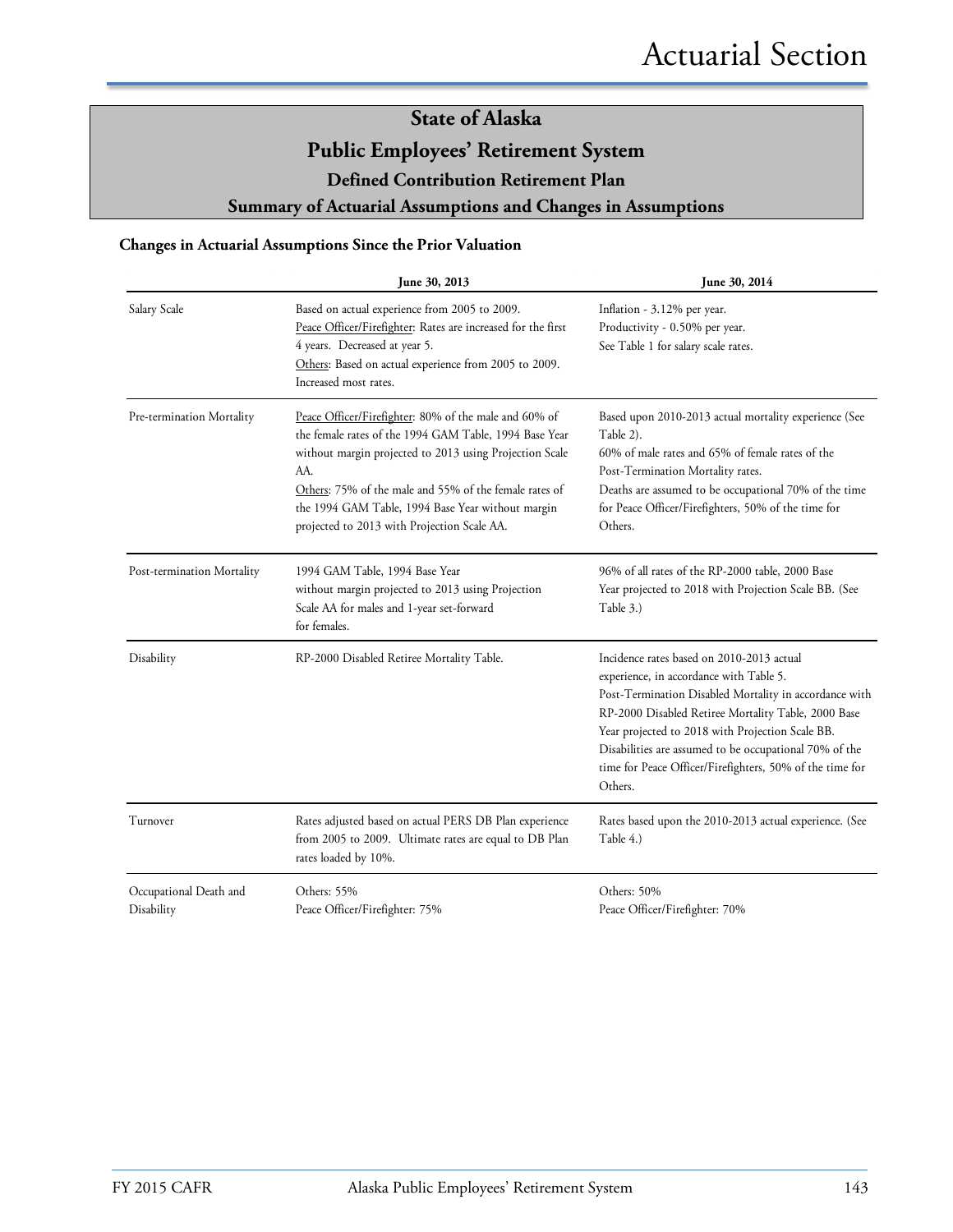| June 30, 2013      |                     |                    |                       |                    |                   | June 30, 2014        |                       |
|--------------------|---------------------|--------------------|-----------------------|--------------------|-------------------|----------------------|-----------------------|
| Health Cost Trend  |                     |                    |                       |                    |                   |                      |                       |
| <b>Fiscal year</b> | Medical<br>$pre-65$ | Medical<br>post-65 | Prescription<br>drugs | <b>Fiscal</b> year | Medical<br>pre-65 | Medical<br>$post-65$ | Prescription<br>drugs |
| 2014               | 8.7%                | 6.4%               | 6.3%                  | 2015               | 10.0%             | 6.0%                 | 6.0%                  |
| 2015               | 8.5                 | 6.3                | 6.2                   | 2016               | 9.4               | 5.9                  | 5.7                   |
| 2016               | 8.0                 | 6.3                | 6.2                   | 2017               | 8.8               | 5.8                  | 5.4                   |
| 2017               | 7.5                 | 6.2                | 6.1                   | 2018               | 8.2               | 5.7                  | 5.1                   |
| 2018               | 7.0                 | 6.1                | 6.0                   | 2019               | 7.6               | 5.6                  | 4.8                   |
| 2019               | 6.6                 | 6.1                | 5.8                   | 2020               | 7.0               | 5.6                  | 4.6                   |
| 2020               | 6.4                 | 6.1                | 5.8                   | 2021               | 6.5               | 5.6                  | 4.4                   |
| 2025               | 6.0                 | 6.0                | 5.7                   | 2025               | 5.6               | 5.6                  | 4.2                   |
| 2050               | 5.0                 | 5.0                | 5.0                   | 2050               | 4.4               | 4.0                  | 4.0                   |
| 2100               | 4.5                 | 4.5                | 4.5                   | 2100               | 4.4               | 4.0                  | 4.0                   |
|                    |                     |                    |                       |                    |                   |                      |                       |

Trend Rate for Retired Member Medical Contribution

|              | FY 13 Trend Assumption |              | FY 14 Trend Assumption |
|--------------|------------------------|--------------|------------------------|
| Fiscal year: |                        | Fiscal year: |                        |
| 2014         | 8.2%                   | 2015         | 7.0%                   |
| 2015         | 8.0                    | 2016         | 6.6                    |
| 2016         | 7.6                    | 2017         | 6.2                    |
| 2017         | 7.2                    | 2018         | 5.8                    |
| 2018         | 6.7                    | 2019         | 5.4                    |
| 2019         | 6.4                    | 2020         | 5.0                    |
| 2025         | 5.9                    | 2025         | 4.1                    |
| 2050         | 5.0                    | 2050         | 4.0                    |
| 2100         | 4.5                    | 2100         | 4.0                    |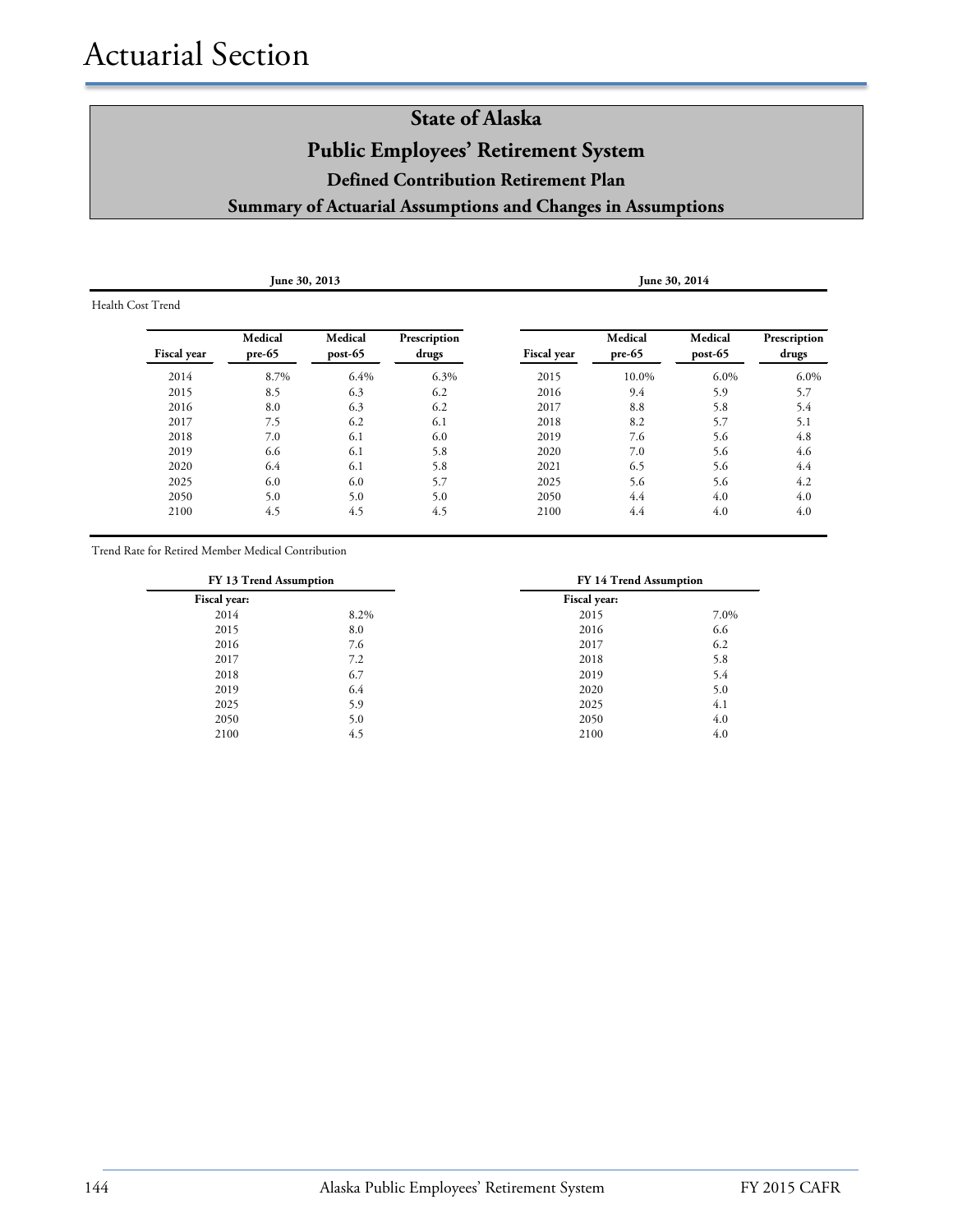| <b>Public Employees' Retirement System</b><br><b>Defined Contribution Retirement Plan</b><br>Occupational Death and Disability and Retiree Medical Benefits<br>Funding Excess/(Unfunded Liability)<br>(In thousands) |                                             |                                  |                                                                |                     |  |
|----------------------------------------------------------------------------------------------------------------------------------------------------------------------------------------------------------------------|---------------------------------------------|----------------------------------|----------------------------------------------------------------|---------------------|--|
| <b>Actuarial</b><br><b>Valuation Year</b><br><b>Ended June 30</b>                                                                                                                                                    | <b>Occupational Death</b><br>and Disability | <b>Retiree</b><br><b>Medical</b> | <b>Total</b><br><b>Funding Excess/ (Unfunded</b><br>Liability) | <b>Funded Ratio</b> |  |
| 2008                                                                                                                                                                                                                 | \$1,046                                     | \$<br>943                        | \$<br>1,989                                                    | 198.6%              |  |
| 2009                                                                                                                                                                                                                 | 2,735                                       | 1,562                            | 4,297                                                          | 199.6               |  |
| 2010                                                                                                                                                                                                                 | 3,386                                       | 1,460                            | 4,846                                                          | 171.1               |  |
| 2011                                                                                                                                                                                                                 | 5,100                                       | 707                              | 5,807                                                          | 143.8               |  |
| 2012                                                                                                                                                                                                                 | 6,730                                       | (28, 736)                        | (22,006)                                                       | 53.1                |  |
| 2013                                                                                                                                                                                                                 | 7,770                                       | (39, 946)                        | (32,176)                                                       | 49.6                |  |
| 2014                                                                                                                                                                                                                 | 11,368                                      | (23,751)                         | (12, 383)                                                      | 77.0                |  |

**7-YEAR TREND OF FUNDING EXCESS/(UNFUNDED) LIABILITY (In thousands)**

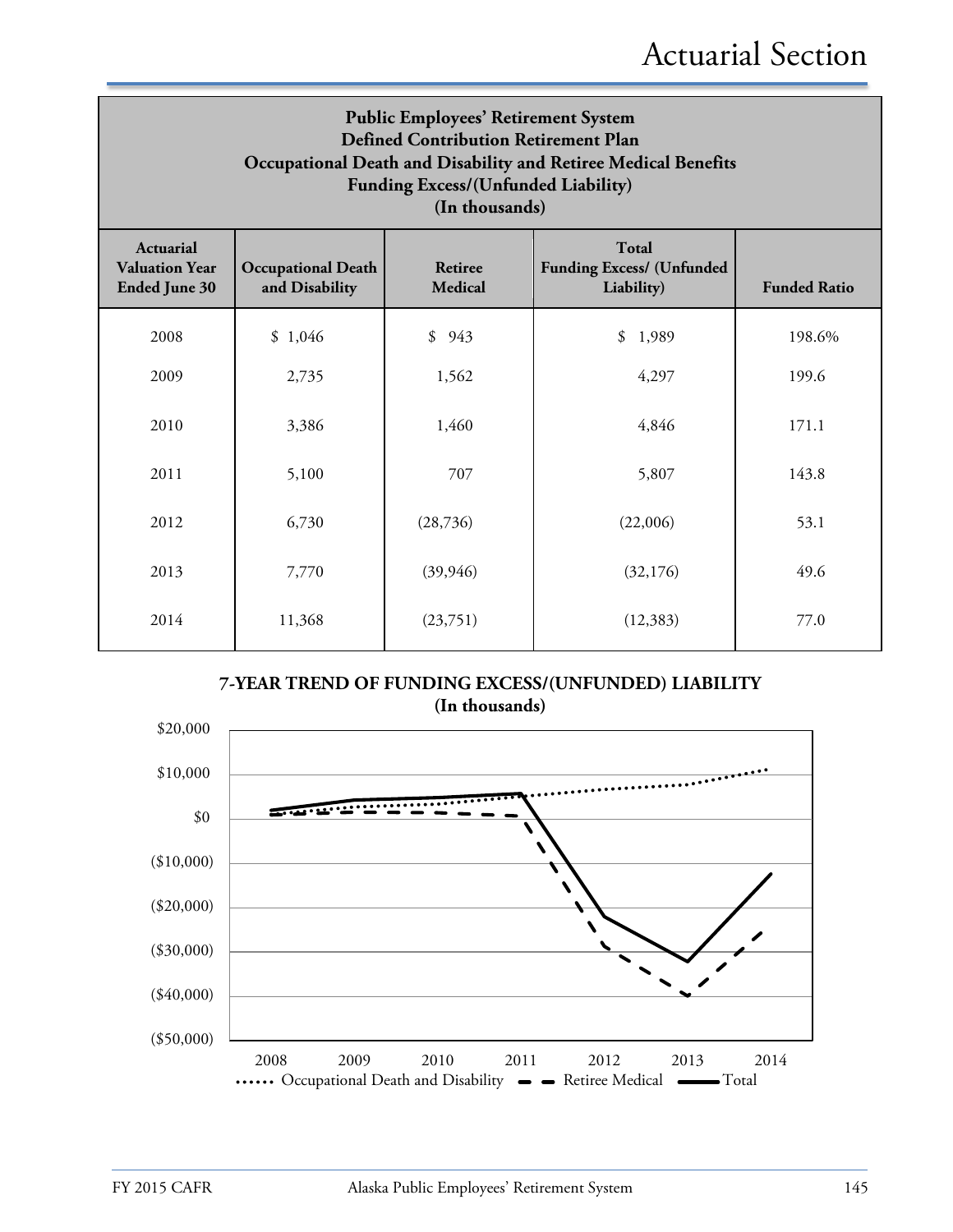| <b>Public Employees' Retirement System</b><br><b>Defined Contribution Retirement Plan</b><br>Occupational Death and Disability and Retiree Medical Benefits<br><b>Employer Contribution Rates</b> |                                                                |                                             |        |                                  |                                        |        |                                  |        |
|---------------------------------------------------------------------------------------------------------------------------------------------------------------------------------------------------|----------------------------------------------------------------|---------------------------------------------|--------|----------------------------------|----------------------------------------|--------|----------------------------------|--------|
|                                                                                                                                                                                                   |                                                                |                                             |        | <b>Actuarially Determined</b>    |                                        |        |                                  |        |
|                                                                                                                                                                                                   | <b>Actuarial</b>                                               | Occupational<br><b>Death and Disability</b> |        |                                  | <b>Total</b><br><b>Annual Required</b> |        | Adopted                          |        |
| Fiscal<br>Year                                                                                                                                                                                    | <b>Valuation</b><br><b>Year Ended</b><br>June 30               | Peace<br>Officer/<br>Firefighter            | Others | <b>Retiree</b><br><b>Medical</b> | Peace<br>Officer/<br>Firefighter       | Others | Peace<br>Officer/<br>Firefighter | Others |
| 2008                                                                                                                                                                                              | N/A                                                            | 1.33%                                       | 0.58%  | 0.99%                            | 2.32%                                  | 1.57%  | 2.32%                            | 1.57%  |
| 2009                                                                                                                                                                                              | N/A                                                            | 1.33                                        | 0.58   | 0.99                             | 2.32                                   | 1.57   | 2.32                             | 1.57   |
| 2010                                                                                                                                                                                              | 2007                                                           | 1.33                                        | 0.30   | 0.83                             | 2.16                                   | 1.13   | 2.16                             | 1.13   |
| 2011                                                                                                                                                                                              | 2008                                                           | 1.18                                        | 0.31   | 0.55                             | 1.73                                   | 0.86   | 1.73                             | 0.86   |
| 2012                                                                                                                                                                                              | 2009                                                           | 0.97                                        | 0.11   | 0.51                             | 1.48                                   | 0.62   | 1.48                             | 0.62   |
| 2013                                                                                                                                                                                              | 2010                                                           | 0.99                                        | 0.14   | 0.48                             | 1.47                                   | 0.62   | 1.47                             | 0.62   |
| 2014                                                                                                                                                                                              | 2011                                                           | 1.14                                        | 0.20   | 0.48                             | 1.62                                   | 0.68   | 1.62                             | 0.68   |
| 2015                                                                                                                                                                                              | 2012                                                           | 1.06                                        | 0.22   | 1.66                             | 2.72                                   | 1.88   | 2.72                             | 1.88   |
| 2016                                                                                                                                                                                              | 2013                                                           | 1.05                                        | 0.22   | 1.68                             | 2.73                                   | 1.90   | 2.73                             | 1.90   |
| 2017                                                                                                                                                                                              | 2014                                                           | 0.49                                        | 0.17   | 1.18                             | 1.67                                   | 1.35   | 1.67                             | 1.35   |
|                                                                                                                                                                                                   | Valuations are used to set contribution rates in future years. |                                             |        |                                  |                                        |        |                                  |        |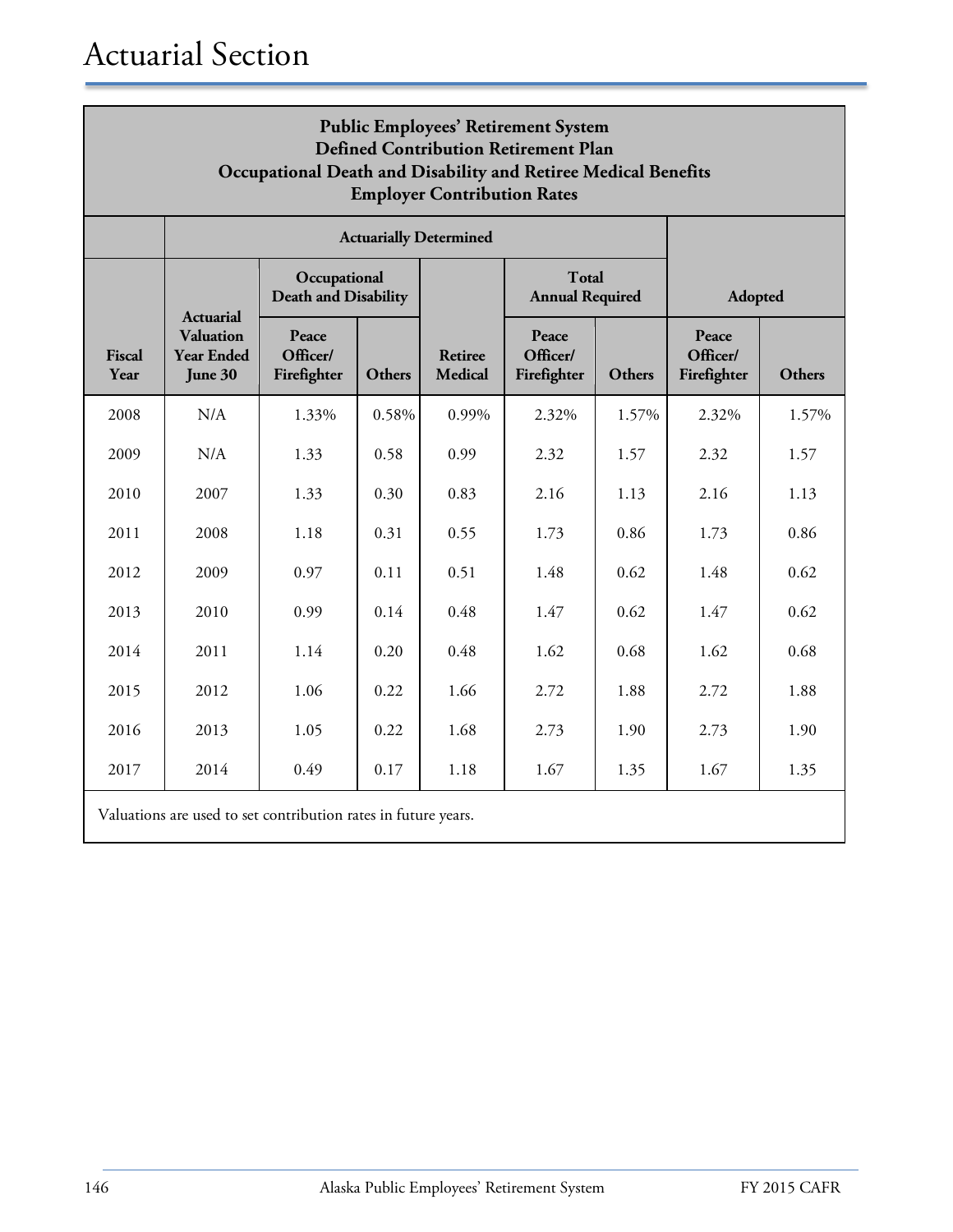| <b>Public Employees' Retirement System</b><br><b>Defined Contribution Retirement Plan</b><br>Occupational Death and Disability and Retiree Medical Benefits<br><b>Schedule of Active Member Valuation Data</b> |                                                                                                                                                                                                                |           |          |      |     |  |  |
|----------------------------------------------------------------------------------------------------------------------------------------------------------------------------------------------------------------|----------------------------------------------------------------------------------------------------------------------------------------------------------------------------------------------------------------|-----------|----------|------|-----|--|--|
| Valuation<br>Date                                                                                                                                                                                              | Percent<br>Increase/<br>Number of<br>Annual<br>(Decrease) in<br>Annual<br>Earnings <sup>1</sup><br>Participating<br>Average<br>Average<br>Number<br>(In thousands)<br><b>Employers</b><br>Earnings<br>Earnings |           |          |      |     |  |  |
| June 30, 2014                                                                                                                                                                                                  | 15,800                                                                                                                                                                                                         | \$857,150 | \$54,250 | 3.7% | 159 |  |  |
| June 30, 2013                                                                                                                                                                                                  | 14,316                                                                                                                                                                                                         | 748,658   | 52,295   | 4.7  | 159 |  |  |
| June 30, 2012                                                                                                                                                                                                  | 12,597                                                                                                                                                                                                         | 629,128   | 49,943   | 4.5  | 160 |  |  |
| June 30, 2011                                                                                                                                                                                                  | 10,965                                                                                                                                                                                                         | 524,088   | 47,796   | 4.8  | 160 |  |  |
| June 30, 2010                                                                                                                                                                                                  | 9,232                                                                                                                                                                                                          | 421,187   | 45,622   | 5.4  | 160 |  |  |
| June 30, 2009                                                                                                                                                                                                  | 7,256                                                                                                                                                                                                          | 314,118   | 43,291   | 7.2  | 160 |  |  |
| June 30, 2008                                                                                                                                                                                                  | 5,052                                                                                                                                                                                                          | 203,955   | 40,371   | 8.1  | 159 |  |  |
| June 30, 2007                                                                                                                                                                                                  | 2,827                                                                                                                                                                                                          | 105,611   | 37,358   |      | 160 |  |  |
| June 30, 2006                                                                                                                                                                                                  |                                                                                                                                                                                                                |           |          |      |     |  |  |

<sup>1</sup> Annual earnings are the annualized earnings for the fiscal year ending on the valuation date.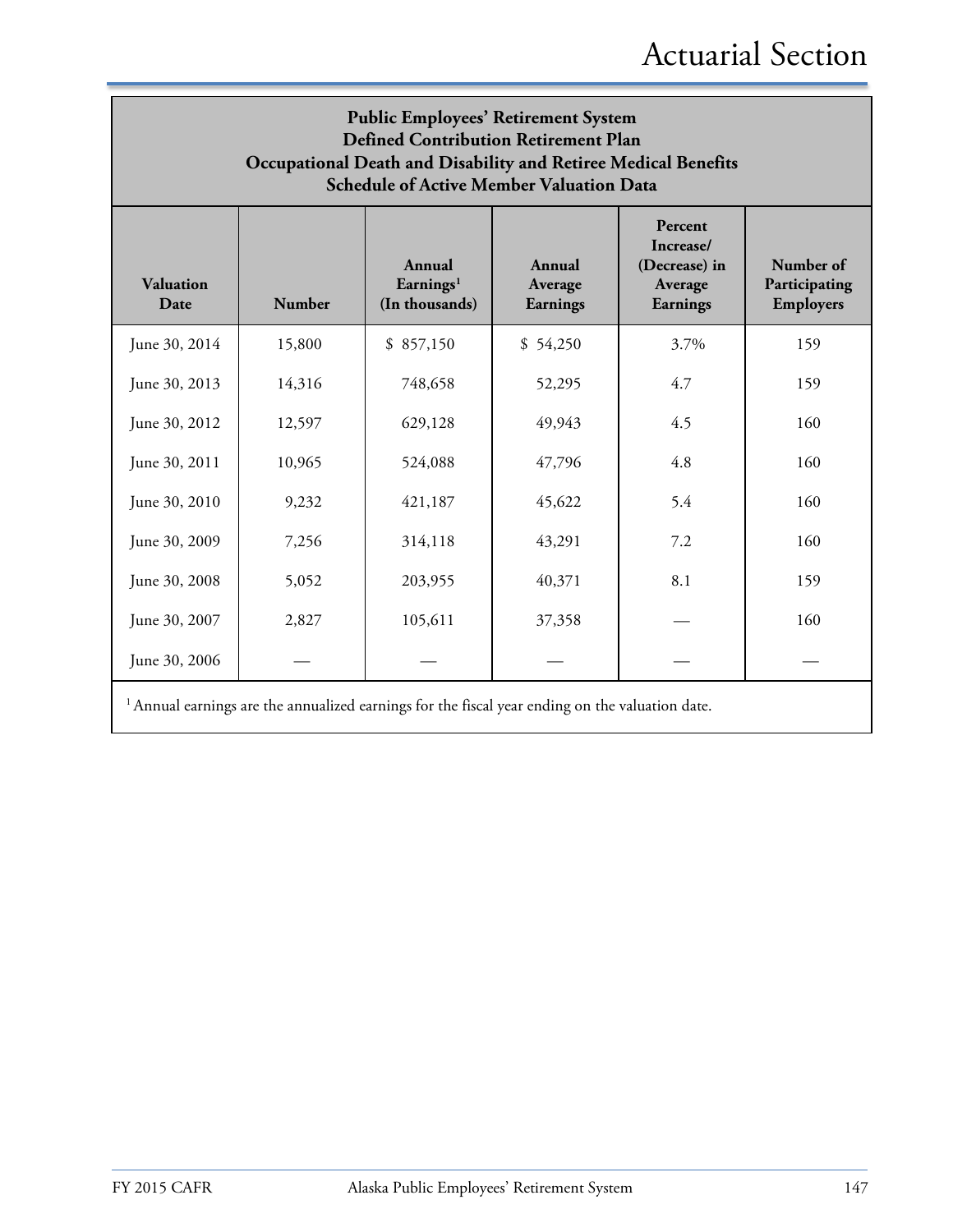| <b>Public Employees' Retirement System</b><br><b>Defined Contribution Retirement Plan</b><br><b>Occupational Death and Disability Solvency Test</b><br>(In thousands) |                                                     |                                                                                     |                                                                       |                                                                                     |        |                                                                    |        |
|-----------------------------------------------------------------------------------------------------------------------------------------------------------------------|-----------------------------------------------------|-------------------------------------------------------------------------------------|-----------------------------------------------------------------------|-------------------------------------------------------------------------------------|--------|--------------------------------------------------------------------|--------|
|                                                                                                                                                                       |                                                     | <b>Occupational Death and Disability</b><br><b>Aggregate Accrued Liability For:</b> |                                                                       |                                                                                     |        | <b>Portion of Accrued Liabilities</b><br><b>Covered by Assets:</b> |        |
| Valuation<br>Date                                                                                                                                                     | (1)<br><b>Active Member</b><br><b>Contributions</b> | (2)<br><b>Inactive</b><br><b>Members</b>                                            | (3)<br>Active<br><b>Members</b><br>(Employer-<br>Financed<br>Portion) | Occupational<br>Death and<br><b>Disability</b><br><b>Valuation</b><br><b>Assets</b> | (1)    | (2)                                                                | (3)    |
| June 30, 2014                                                                                                                                                         | $\frac{\text{I}}{\text{I}}$                         | $\frac{\text{I}}{\text{I}}$                                                         | \$3,627                                                               | \$14,995                                                                            | 100.0% | 100.0%                                                             | 100.0% |
| June 30, 2013                                                                                                                                                         |                                                     |                                                                                     | 3,603                                                                 | 11,373                                                                              | 100.0  | 100.0                                                              | 100.0  |
| June 30, 2012                                                                                                                                                         |                                                     |                                                                                     | 2,412                                                                 | 9,142                                                                               | 100.0  | 100.0                                                              | 100.0  |
| June 30, 2011                                                                                                                                                         |                                                     |                                                                                     | 1,949                                                                 | 7,049                                                                               | 100.0  | 100.0                                                              | 100.0  |
| June 30, 2010 <sup>1</sup>                                                                                                                                            |                                                     |                                                                                     | 853                                                                   | 4,801                                                                               | 100.0  | 100.0                                                              | 100.0  |
| June 30, 2009 <sup>1</sup>                                                                                                                                            |                                                     |                                                                                     | 403                                                                   | 3,138                                                                               | 100.0  | 100.0                                                              | 100.0  |
| June 30, 2008                                                                                                                                                         |                                                     |                                                                                     | 242                                                                   | 1,288                                                                               | 100.0  | 100.0                                                              | 100.0  |
| June 30, 2007                                                                                                                                                         |                                                     |                                                                                     | 48                                                                    | 188                                                                                 | 100.0  | 100.0                                                              | 100.0  |
| June 30, 2006                                                                                                                                                         |                                                     |                                                                                     |                                                                       |                                                                                     | N/A    | N/A                                                                | N/A    |
| <sup>1</sup> Change in Assumptions                                                                                                                                    |                                                     |                                                                                     |                                                                       |                                                                                     |        |                                                                    |        |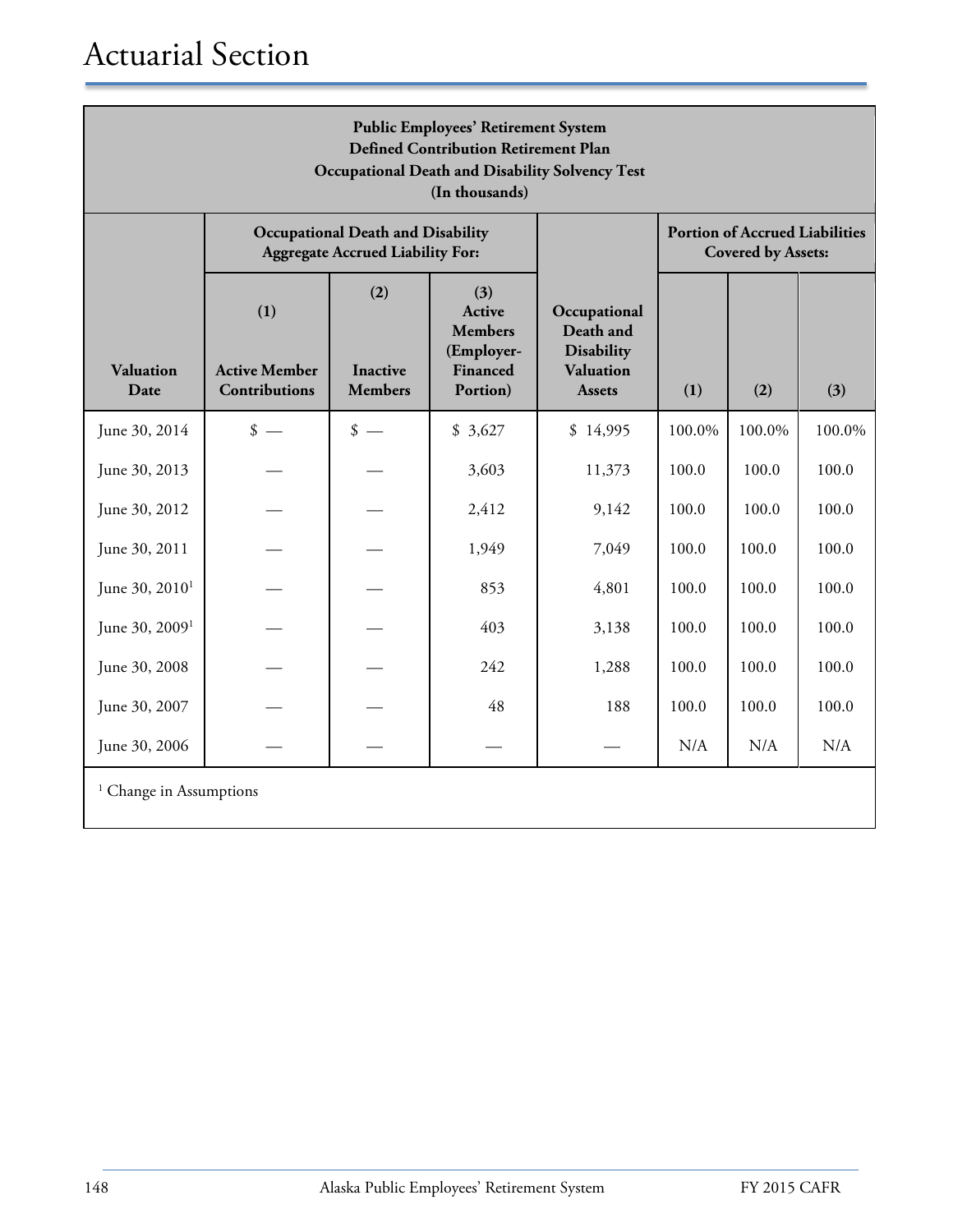### Actuarial Section

| <b>Public Employees' Retirement System</b><br><b>Defined Contribution Retirement Plan</b><br><b>Retiree Medical Solvency Test</b><br>(In thousands) |                                                                   |                                          |                                                                       |                                                                |        |                                                                       |       |
|-----------------------------------------------------------------------------------------------------------------------------------------------------|-------------------------------------------------------------------|------------------------------------------|-----------------------------------------------------------------------|----------------------------------------------------------------|--------|-----------------------------------------------------------------------|-------|
|                                                                                                                                                     | <b>Retiree Medical</b><br><b>Aggregate Accrued Liability For:</b> |                                          |                                                                       |                                                                |        | <b>Portion of Accrued</b><br>Liabilities<br><b>Covered by Assets:</b> |       |
| <b>Valuation</b><br>Date                                                                                                                            | (1)<br><b>Active Member</b><br><b>Contributions</b>               | (2)<br><b>Inactive</b><br><b>Members</b> | (3)<br>Active<br><b>Members</b><br>(Employer-<br>Financed<br>Portion) | Retiree<br><b>Medical</b><br><b>Valuation</b><br><b>Assets</b> | (1)    | (2)                                                                   | (3)   |
| June 30, 2014                                                                                                                                       | $\frac{\text{I}}{\text{I}}$                                       | $\frac{\text{I}}{\text{I}}$              | \$50,217                                                              | \$26,466                                                       | 100.0% | 100.0%                                                                | 52.7% |
| June 30, 2013                                                                                                                                       |                                                                   |                                          | 60,282                                                                | 20,336                                                         | 100.0  | 100.0                                                                 | 33.7  |
| June 30, 2012 <sup>1</sup>                                                                                                                          |                                                                   |                                          | 44,509                                                                | 15,773                                                         | 100.0  | 100.0                                                                 | 35.4  |
| June 30, 2011                                                                                                                                       |                                                                   |                                          | 11,302                                                                | 12,009                                                         | 100.0  | 100.0                                                                 | 100.0 |
| June 30, $2010^1$                                                                                                                                   |                                                                   |                                          | 7,185                                                                 | 8,767                                                          | 100.0  | 100.0                                                                 | 100.0 |
| June 30, 2009 <sup>1</sup>                                                                                                                          |                                                                   |                                          | 3,913                                                                 | 5,475                                                          | 100.0  | 100.0                                                                 | 100.0 |
| June 30, 2008 <sup>1</sup>                                                                                                                          |                                                                   |                                          | 1,776                                                                 | 2,719                                                          | 100.0  | 100.0                                                                 | 100.0 |
| June 30, 2007                                                                                                                                       |                                                                   |                                          | 711                                                                   | 1,067                                                          | 100.0  | 100.0                                                                 | 100.0 |
| June 30, 2006                                                                                                                                       |                                                                   |                                          |                                                                       |                                                                | N/A    | N/A                                                                   | N/A   |

Retiree medical liabilities are calculated using the funding assumptions (i.e., funding investment return and net of Medicare Part D subsidy).

<sup>1</sup> Change in Assumptions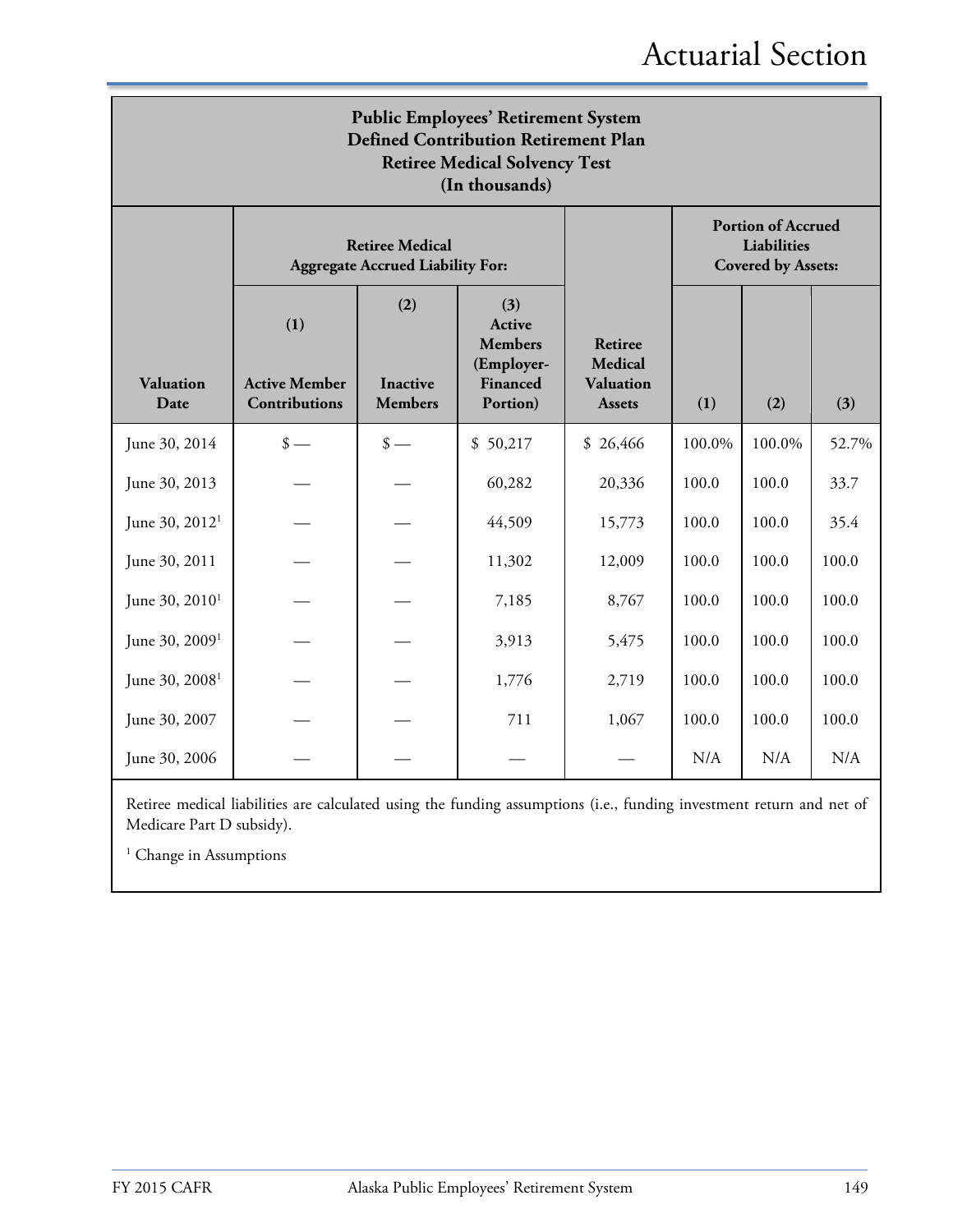### **State of Alaska Public Employees' Retirement System Defined Contribution Retirement Plan Summary of Plan Provisions and Changes in Plan Provisions**

#### **1. Effective Date**

July 1, 2006, with amendments through June 30, 2014.

#### **2. Administration of Plan**

The Commissioner of Administration or the Commissioner's designee is the administrator of the Plan. The Attorney General of the state is the legal counsel for the Plan and shall advise the administrator and represent the Plan in legal proceedings.

The Alaska Retirement Management Board prescribes policies, adopts regulations, invests the funds, and performs other activities necessary to carry out the provisions of the Plan.

#### **3. Employers Included**

Currently there are 159 employers participating in the PERS DCR Plan, including the State of Alaska, and 158 political subdivisions and public organizations.

#### **4. Membership**

An employee of a participating employer who first enters service on or after July 1, 2006, or a member of the defined benefit plan who works for an employer who began participation on or after July 1, 2006, and meets the following criteria is a participant in the Plan:

- Permanent full-time or part-time employees of the State of Alaska, participating political subdivisions or public organizations. An employee must be regularly scheduled to work 30 or more hours per week to be considered full-time by the PERS. An employee must be regularly scheduled to work 15 or more hours per week but less than 30 hours to be considered a part-time employee for PERS purposes.
- Elected state officials.
- Elected municipal officials who are compensated and receive at least \$2,001.00 per month.

Members can convert to the DCR Plan if they are an eligible nonvested member of the PERS defined benefit plan whose employer consents to transfers to the defined contribution plan and they elect to transfer his or her account balance to the PERS DCR Plan.

#### **5. Member Contributions**

There are no member contributions for the occupational death & disability and retiree medical benefits.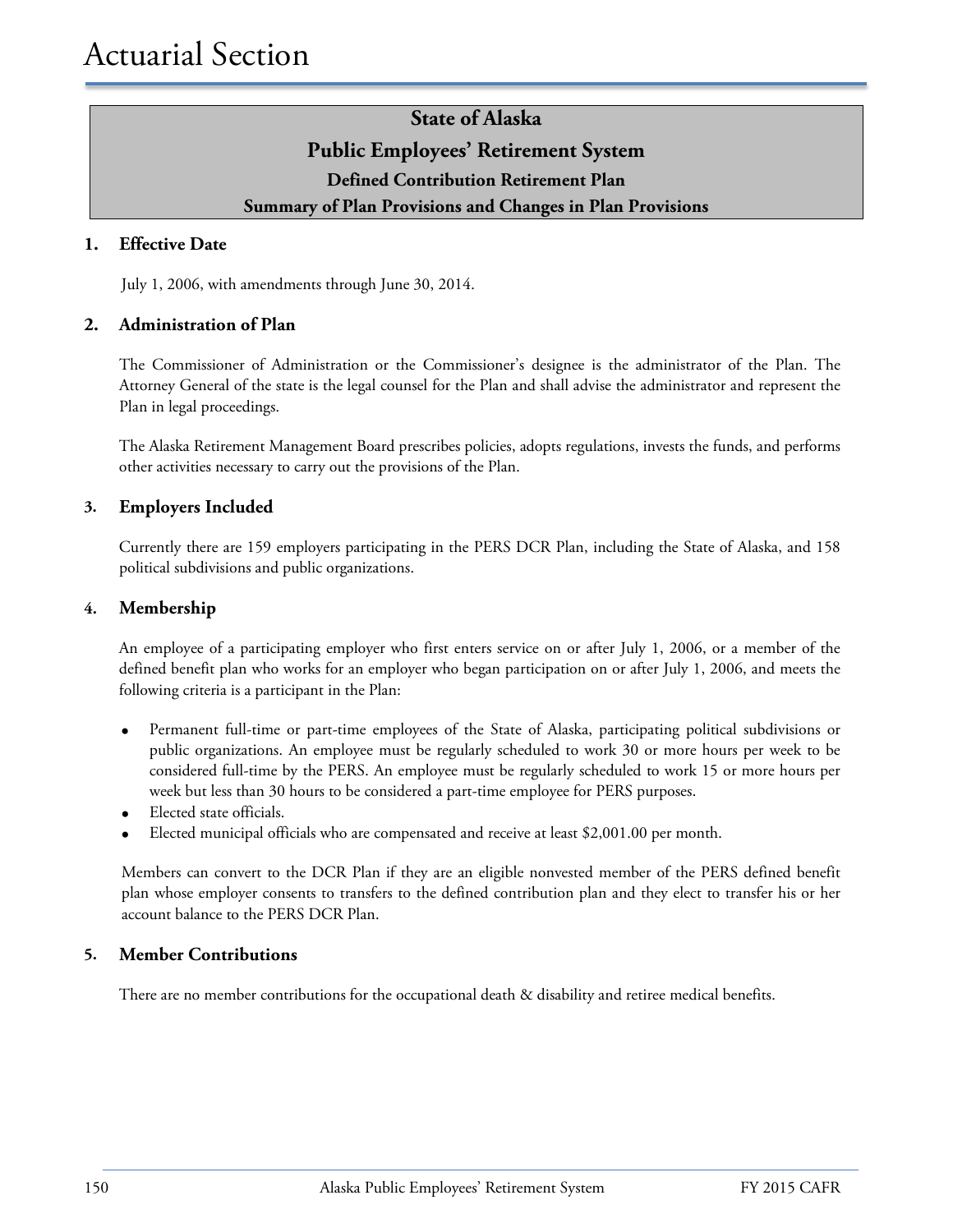#### **Public Employees' Retirement System**

**Defined Contribution Retirement Plan**

#### **Summary of Plan Provisions and Changes in Plan Provisions**

#### **6. Retiree Medical**

- Member must retire directly from the plan to be eligible for retiree medical coverage. Normal retirement eligibility is the earlier of a) 30 years of service for Others members and 25 years of service for Peace Officer/Firefighter members, or b) Medicare eligible and 10 years of service.
- No retiree medical benefits are provided until normal retirement eligibility. The member's premium is 100% until they are Medicare eligible.
- Coverage cannot be denied except for failure to pay premium.
- Members who are receiving disability benefits or survivors who are receiving monthly survivor benefits are not eligible until the member meets, or would have met if he/she had lived, the normal retirement eligibility requirements.
- The plan's coverage is supplemental to Medicare.
- The Medicare-eligible premium will be based on the member's years of service. The percentage of premium paid by the member is as follows:

|                         | <b>Percent of Premium</b> |
|-------------------------|---------------------------|
| <b>Years of Service</b> | Paid by Member            |
| Less than 15 years      | 30.00%                    |
| $15 - 19$               | 25.00                     |
| $20 - 24$               | 20.00                     |
| $25 - 29$               | 15.00                     |
| 30 years or more        | 10.00                     |

#### **7. Occupational Disability Benefits**

- Benefit is 40% of salary at date of disability.
- For Peace Officer and Firefighters there is a Disability Benefit Adjustment such that:
	- o The disability benefit is increased by 75% of the cost of living increase in the preceding calendar year or 9%, whichever is less.
	- o At the time the disabled member retires, the retirement benefit will be increased by a percentage equal to the total cumulative percentage that has been applied to the disability benefit. Monthly annuity payments are made for the member's contribution balance until the fund is exhausted, at which the plan pays all remaining payments.
- For Others, there is no increase in the occupational disability benefit after commencement.
- Benefits cease when the member becomes eligible for normal retirement at Medicare-eligible age and 10 years of service, or at any age with 30 years of service for Others members or 25 years of service for Peace Officer/Firefighter members.
- Peace Officer/Firefighter members may select the defined contribution account or the monthly benefit payable as if they were retiring under Tier 3 (service continues during disability, final average salary is as of date of disability).
- No retiree medical benefits are provided until normal retirement eligibility. The member's premium is 100% until they are Medicare-eligible. Medicare-eligible premiums follow the service-based schedule above.